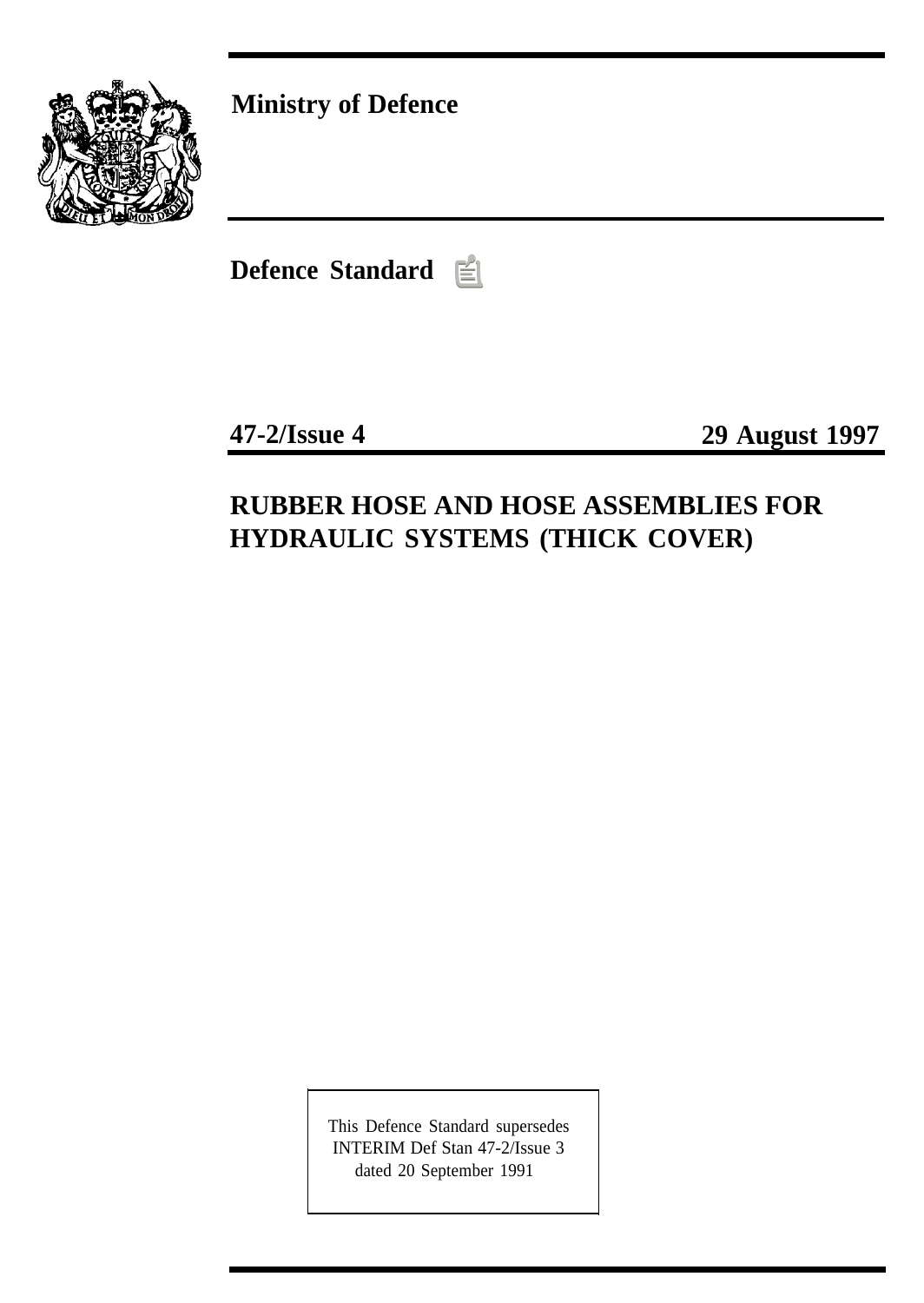| AMD NO | DATE OF<br>ISSUE | TEXT AFFECTED | SIGNATURE &<br>DATE |
|--------|------------------|---------------|---------------------|
|        |                  |               |                     |
|        |                  |               |                     |
|        |                  |               |                     |
|        |                  |               |                     |

## AMENDMENTS ISSUED SINCE PUBLICATION

## **Revision Note**

Issue 4 of this Standard is a revision of Issue 3 to reflect knowledge gained from the Interim. References to type approval have been deleted and test requirements have been amended and clarified.

## **Historical Record**

INTERIM Def Stan 47-2/Issue 3 dated 20 September 1991 Def Stan 47-2/Issue 2 dated 2 June 1980 Def Stan 47-2/Issue 1 dated 1 November 1967 SDM(L) 272/1 dated 1 February 1966 DEF-1421 dated November 1963 and the applicable parts of FVRDE 1039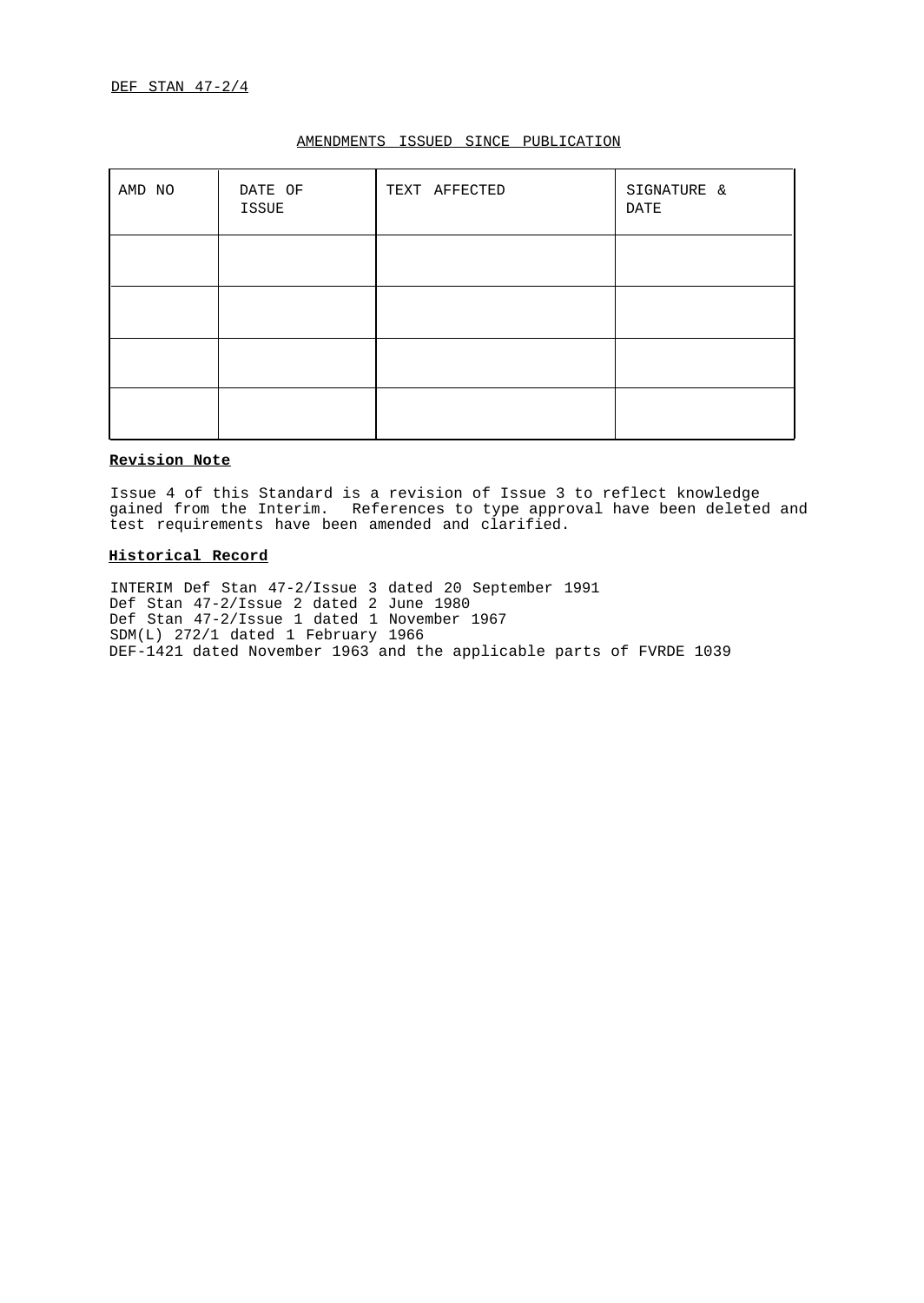## <span id="page-2-0"></span>RUBBER HOSE & HOSE ASSEMBLIES FOR HYDRAULIC SYSTEMS (THICK COVER)

## PREFACE

This Defence Standard supersedes Def Stan 47-2/Issue 3 dated 20 September 1991

**i** This Defence Standard specifies the requirements for rubber hose assemblies used primarily in hydraulic systems by the Ministry of Defence.

**ii** This Defence Standard is not applicable for new designs for aerospace use, Def Stan 47–12 is the appropriate document. However it is applicable to designs current prior to 1976.

iii This Standard has been agreed by authorities concerned with its use and shall be incorporated whenever relevant in all future designs, contracts, orders, etc and whenever practicable by amendment to those already in existence. If any difficulty arises which prevents application of the Defence Standard, the Directorate of Standardization shall be informed so that a remedy may be sought.

**iv** Any enquiries regarding this Standard in relation to an invitation to tender or a contract in which it is incorporated are to be addressed to the responsible technical or supervising authority named in the invitation to tender or contract.

**v** This Standard has been devised for the use of the Crown and its contractors in the execution of contracts for the Crown. The Crown hereby excludes all liability (other than liability for death or personal injury) whatsoever and howsoever arising (including, but without limitation, negligence on the part of the Crown its servants or agents) for any loss or damage however caused where the Standard is used for any other purpose.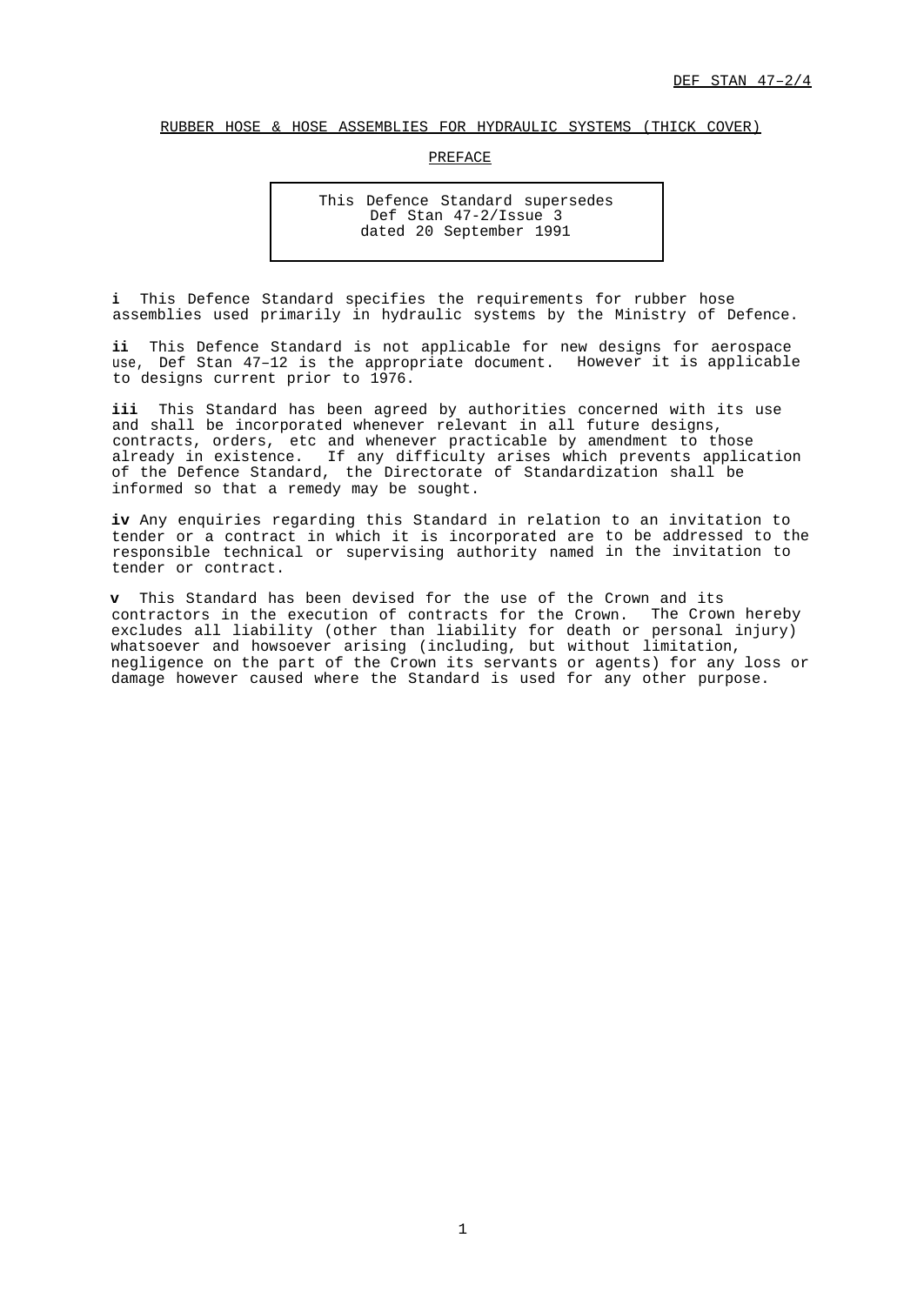| <b>CONTENTS</b>                                                                                                                                                                                                                                                                                                                                                                                                     | PAGE                                                                 |
|---------------------------------------------------------------------------------------------------------------------------------------------------------------------------------------------------------------------------------------------------------------------------------------------------------------------------------------------------------------------------------------------------------------------|----------------------------------------------------------------------|
| Preface                                                                                                                                                                                                                                                                                                                                                                                                             | 1                                                                    |
| Section One. General                                                                                                                                                                                                                                                                                                                                                                                                |                                                                      |
| 1<br>Scope<br>2<br>WARNING<br>3<br>Related Documents<br>Definitions<br>4                                                                                                                                                                                                                                                                                                                                            | 4<br>4<br>4<br>7                                                     |
| Section Two. Design Requirements                                                                                                                                                                                                                                                                                                                                                                                    |                                                                      |
| 5<br>Hose Types<br>6<br>Design Requirements of the Hose<br>Design Requirements of Hose Fittings<br>7<br>Design Requirements of the Hose Assemblies<br>8<br>9<br>Hose Construction<br>Construction of the Hose Assembly<br>10                                                                                                                                                                                        | 9<br>9<br>12<br>12<br>12<br>13                                       |
| Section Three. Type Testing of Hose and Hose Assemblies                                                                                                                                                                                                                                                                                                                                                             |                                                                      |
| 11<br>Type Test Requirements<br>Selection of Samples<br>12<br>13<br>Manufacturer's Declaration<br>Tender and Quality Requirements<br>14<br>15<br>Production Plan<br>16<br>Repeat Type Tests<br>17<br>Type Test Sequence                                                                                                                                                                                             | 14<br>14<br>15<br>15<br>15<br>15<br>21                               |
| Section Four. Approval of Hose Assembly Companies                                                                                                                                                                                                                                                                                                                                                                   |                                                                      |
| Type Test requirements for Hose Assembly Companies<br>18<br>19<br>Arrangements for Type Testing<br>Assembly Type Test Submission<br>20<br>21<br>Assembly Type Test Requirements<br>Tendering Conditions<br>22                                                                                                                                                                                                       | 23<br>23<br>23<br>23<br>23                                           |
| Section Five. Manufacture                                                                                                                                                                                                                                                                                                                                                                                           |                                                                      |
| 23<br>Tolerances - Length<br>Angle Fittings<br>24<br>25<br>Angular Relationship Between End Fittings<br>Hose Life - Age of Rubber<br>26<br>27<br>Defects<br>Production Tests<br>28<br>29<br>Flushing and Cleaning of Hoses<br>Hose Markings<br>30<br>31<br>Hose Assembly Markings<br>Packaging and Protection<br>32<br>33<br>Commercial Storage and Retesting<br>Approved Manufacturers' and Assemblers' List<br>34 | 24<br>24<br>24<br>24<br>25<br>25<br>25<br>25<br>25<br>26<br>26<br>26 |
| Table A Hose Type, Bore and Maximum Working Pressures<br>Bore Maximum Variation from Concentricity<br>Table B                                                                                                                                                                                                                                                                                                       | 10<br>13                                                             |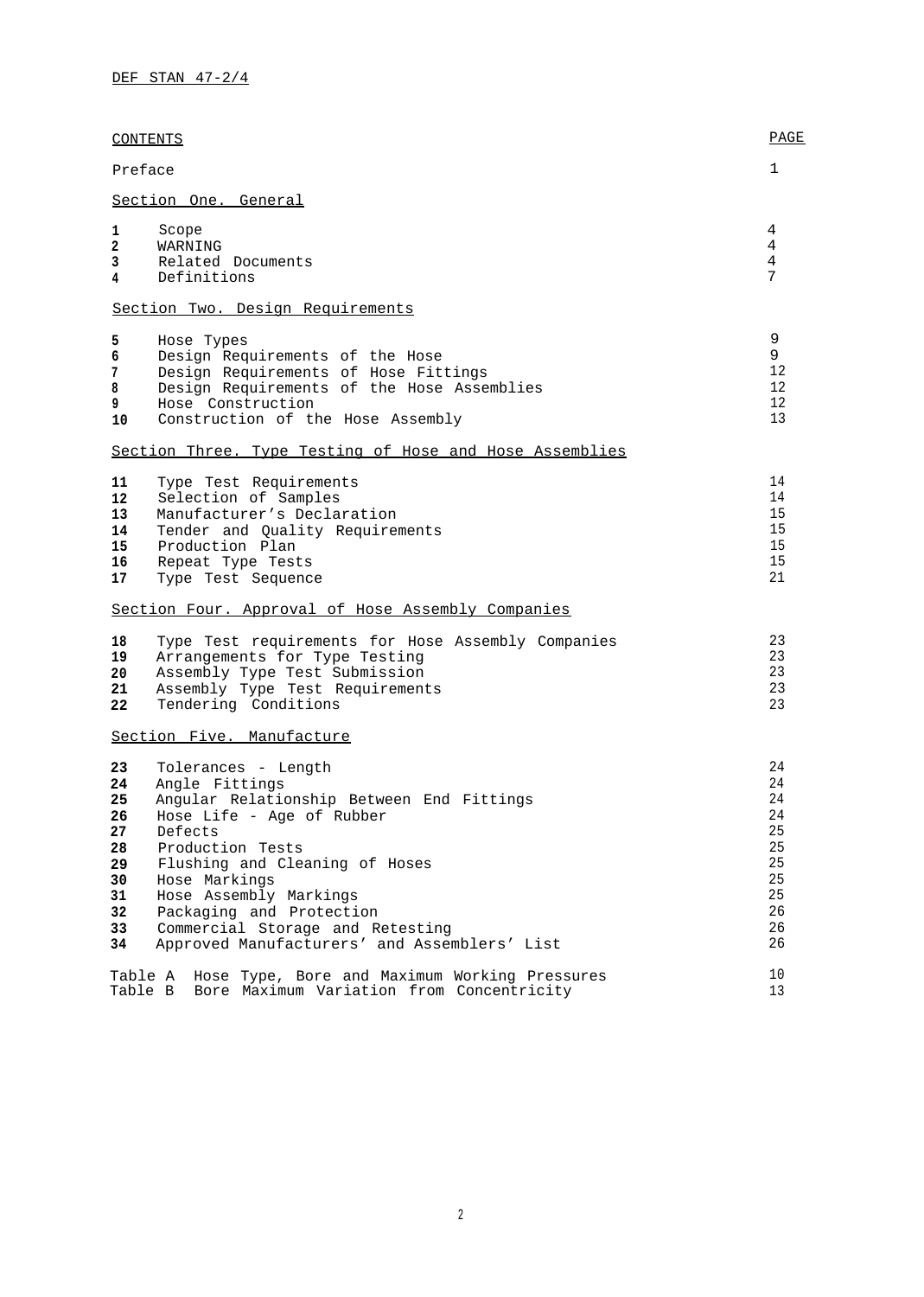| CONTENTS (Contd)                         |                                                                                                                                                                                                                                                                                                                                                                                  | PAGE                                                                            |
|------------------------------------------|----------------------------------------------------------------------------------------------------------------------------------------------------------------------------------------------------------------------------------------------------------------------------------------------------------------------------------------------------------------------------------|---------------------------------------------------------------------------------|
|                                          | Table C Type Test Lists<br>Table D Tolerances on Lengths of Hose Assemblies<br>Table E Bore Check, Test Sphere Dimensions<br>Table F Impulse Test Pressure                                                                                                                                                                                                                       | 16<br>24<br>$C-1$<br>$E-1$                                                      |
|                                          | Figure 1 Method of Dimensioning Flexible Hose Assemblies                                                                                                                                                                                                                                                                                                                         | 27                                                                              |
| Annex D<br>Annex E<br>Annex F<br>Annex G | Annex A Hydrostatic Tests<br>Annex B Resistance to Fire (Loss of Function)<br>Annex C Bore Check<br>Method of Test for Corrosion Resistance<br>Impulse Test<br>Bore Check at the Minimum Bend Radius<br>Test Report Requirements (for Manufacturer's Declaration)<br>Annex H Fire Test (Combustion Characteristics)<br>Annex J Hose and Hose Assembly Type Test Results Proforma | $A-1$<br>$B-1$<br>$C-1$<br>$D-1$<br>$E - 1$<br>$F-1$<br>$G-1$<br>$H-1$<br>$J-1$ |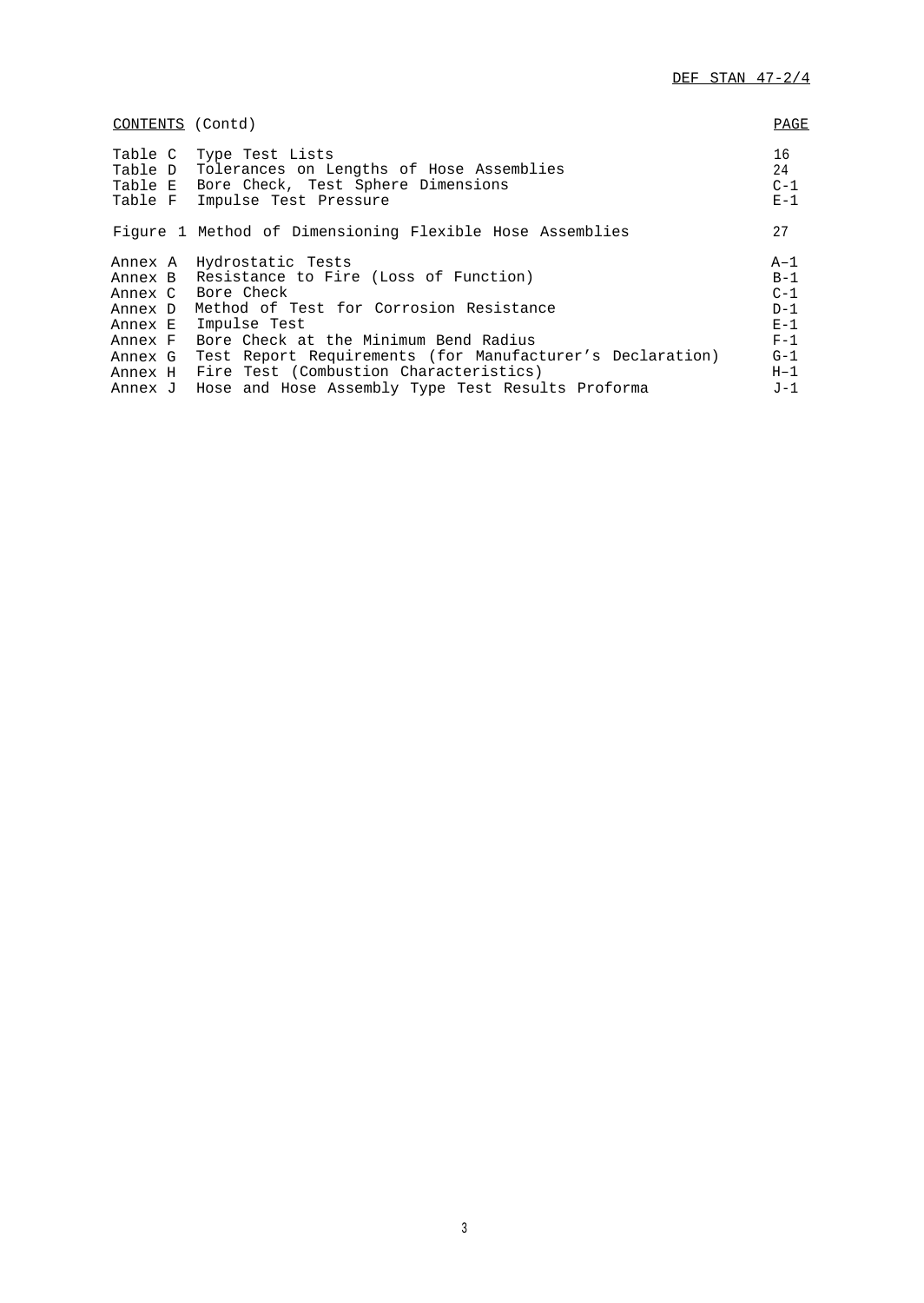RUBBER HOSE AND HOSE ASSEMBLIES FOR HYDRAULIC SYSTEMS (THICK COVER)

### <span id="page-5-0"></span>Section One. General

#### <span id="page-5-1"></span>**1** Scope

**1.1** This Standard specifies the requirements for steel wire reinforced synthetic rubber hose and hose assemblies fitted with end fittings used primarily in hydraulic systems but may be used in pneumatic applications operating at temperatures ranging from -40°C to +100°C for Types 1, 2, 3 & 5 and 120°C for Type 4 where the cover is to be removed before the end fittings are attached.

**1.2** It also specifies the conditions for a company applying to be registered as a supplier of hoses, end fittings and assemblies to this Standard and a company applying to be registered as an assembler of certified hose and fittings.

**1.3** Where hydraulic hoses of other construction or performance are required then the general provisions of this document shall apply.

NOTE: Attention is drawn to DEF STAN 47–31, to having a thin cover.

## <span id="page-5-2"></span>**2** WARNING

**2.1** This Standard calls for the use of substances and/or procedures that may be injurious to health if adequate precautions are not taken. It refers only to technical suitability and in no way absolves either the designer, the producer, the supplier or the user from statutory and all other legal obligations relating to health and safety at any stage of manufacture or use.

<span id="page-5-3"></span>**2.2** The hose/hose assembly shall have a total life of 10 years, but this may be seriously reduced by application.

**2.3** The hose and hose assemblies are not suitable for use with synthetic hydrocarbon based oils, silicone fluids, phosphate esters or castor oil.

**2.4** The 5 mm, 6.3 mm and 8 mm nominal bore hose assemblies may not successfully withstand the standard flame test for 3 minutes. Test times achieved before these hose assemblies fail may be obtained from the Design Authority (see **11.1).** If fire protection is necessary for a time longer than achieved on test, fire sleeving should be specified see **4.8, 8.4,** and annex B.

**2.5** The hose end connections of end fittings are designed and toleranced to fit a specific manufacturer's hose with account having been taken of the hose design and rubber used. It is dangerous to fit end fittings from one manufacturer to another manufacturer's hose, see clause **7,** NOTE. Before stock end fittings are fitted to a newly procured hose, even from the same manufacturer confirmation must be obtained that they are compatible.

**2.6** The explosive nature of pneumatic failure is extremely hazardous and care is necessary to ensure that there is a sufficient safety margin in the operating conditions. The hose and hose assemblies, when used in a pneumatic application shall be chosen so that their minimum burst pressure to maximum working pressure ratio is a factor of 5:1. This practice follows the recommendations given in BS 6596: 1985.

## **3** Related Documents

**3.1** The following documents and publications are referred to in this Standard: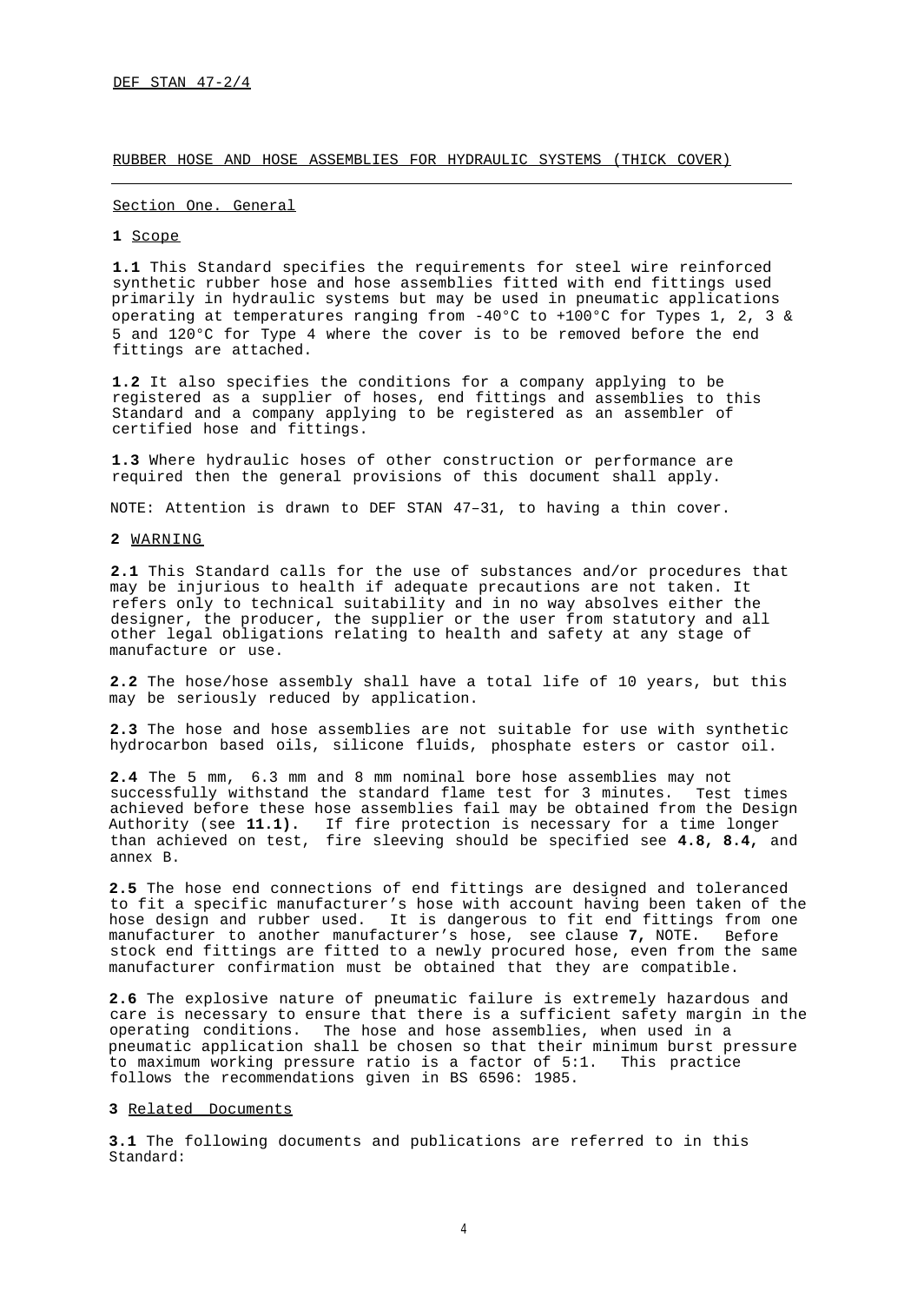| BS 903                 | Part A1<br>Part A2<br>Part A9                            |  |                                 | Physical Testing of Rubber<br>Determination of Density<br>Method for Determination of Tensile Stress -<br>Strain Properties<br>Determination of Abrasion Resistance                                                                           |
|------------------------|----------------------------------------------------------|--|---------------------------------|-----------------------------------------------------------------------------------------------------------------------------------------------------------------------------------------------------------------------------------------------|
| BS 903                 | Part A16<br>Part A19<br>Part A25<br>Part A26<br>Part A43 |  |                                 | Determination of the Effect of Liquids<br>Heat Resistance and Accelerated Ageing Tests<br>Determination of Low Temperature Brittleness<br>Method for Determination of Hardness<br>Method for Determination of Resistance to<br>Ozone Cracking |
| BS 2782                |                                                          |  | Part 1: Method 141              | Methods of Testing Plastics<br>Determination of Flammability by Oxygen Index<br>Part 1: Method 143A Determination of Flammability Temperature of                                                                                              |
| BS 3592                | Part 2                                                   |  | and 143B                        | Materials<br>Specification for Metallic Coated Steel Wire<br>for the Bonded Reinforcement of Hydraulic<br>Hoses                                                                                                                               |
| BS 5173                |                                                          |  |                                 | Methods of Test for Rubber and Plastics Hoses                                                                                                                                                                                                 |
|                        |                                                          |  | Part 101 Sec 101.1<br>Sec 101.2 | and Hose Assemblies<br>Measurement of Dimensions (Excluding Length)<br>Measurement Length of Hoses and Hose<br>Assemblies                                                                                                                     |
|                        |                                                          |  | Part 102 Sec 102.1<br>Sec 102.5 | Hydrostatic Tests<br>Pressure Impulse Test for High Pressure<br>Hydraulic Hoses                                                                                                                                                               |
|                        |                                                          |  | Part 103 Sec 103.9              | Determination of Abrasion Resistance of the<br>Outer Cover                                                                                                                                                                                    |
|                        | Part 104                                                 |  |                                 |                                                                                                                                                                                                                                               |
|                        |                                                          |  | Sec 104.2                       | Electrical Tests. Measurement of Electrical<br>Continuity and Discontinuity of Hoses and<br>Hose Assemblies                                                                                                                                   |
|                        |                                                          |  | Part 106 Sec 106.1<br>Sec 106.3 | Determination of Low Temperature Flexibility<br>Determination of Ozone Resistance                                                                                                                                                             |
| <b>BS 5200</b>         |                                                          |  |                                 | Specification for Dimensions of Hydraulic                                                                                                                                                                                                     |
| BS 3G 100 Part 2 Sec 3 |                                                          |  |                                 | Connectors and Adaptors<br>General Requirements for Equipment for Use in<br>Aircraft                                                                                                                                                          |
| BS 5244                |                                                          |  |                                 | Recommendations for Application, Storage and<br>Life Expiry of Hydraulic Rubber Hose and Hose<br>Assemblies                                                                                                                                   |
| BS 6596 : 1985         |                                                          |  |                                 | Specification for Ratios of Proof and Burst<br>Pressure to Design Working Pressure for                                                                                                                                                        |
| Def Stan 00-35         |                                                          |  |                                 | Rubber and Plastics Hoses and Hose Assemblies<br>Environmental Handbook for Defence Materiel                                                                                                                                                  |
| Def Stan 01-5          |                                                          |  |                                 | Fuels, Lubricants and Associated Products                                                                                                                                                                                                     |
| Def Stan 81-39         |                                                          |  |                                 | Packaging of Rubber Hoses, Plastic Hoses and<br>Hose Assemblies                                                                                                                                                                               |
| Def Stan 93-31         |                                                          |  |                                 | Test Procedures and Process Requirements for<br>Fully Compounded Unvulcanized Rubber                                                                                                                                                          |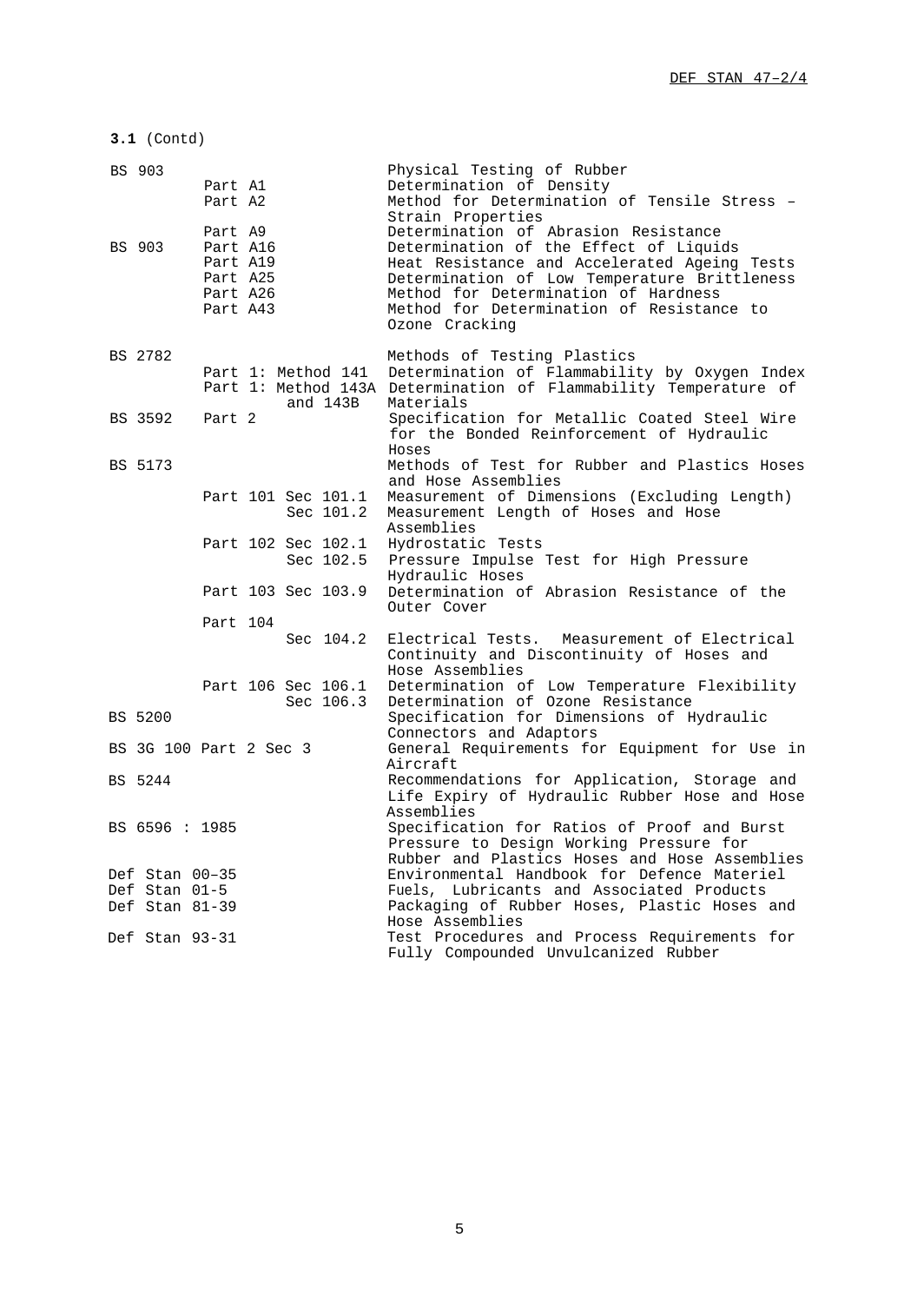|         | $3.1$ (Contd)  |                                                                                                           |
|---------|----------------|-----------------------------------------------------------------------------------------------------------|
|         | Def Stan 93-50 | General Requirements for the Ouality<br>Assurance of Rubber Products                                      |
| NES 711 |                | Determination of Smoke Index of the Products<br>of Combustion from Small Specimens of<br>Materials        |
| NES 713 |                | Determination of the Toxicity Index of the<br>Products of Combustion from Small Specimens<br>of Materials |
|         | FED STD 162a   | Hose, Visual Inspection Guide                                                                             |

**3.2** Reference in this Defence Standard to any related document means in any invitation to tender or contract the edition and all amendments current at the date of such tender or contract unless a specific edition is indicated.

**3.3** The above specifications are obtainable from:

| <b>DOCUMENT</b>                   | SOURCE                                                                                                                 |
|-----------------------------------|------------------------------------------------------------------------------------------------------------------------|
| British Standards                 | British Standards Institution<br>Customer Services<br>389 Chiswick High Road<br>LONDON<br>WA4 4AL                      |
| Defence Standards                 | Ministry of Defence<br>Directorate of Standardization<br>Kentigern House<br>65 Brown Street<br>GLASGOW G2 8EX          |
| Naval Engineering Standards (NES) | Forms and Publications<br>Mwrwg Road<br>Llangennech<br>LLANELLI<br>Dyfed SA14 8YP                                      |
| Federal Standards                 | Air Ltd<br>5 Elvaston Mews<br>LONDON<br>SW7 5HY<br>ILI Ltd<br>Index House<br>ASCOT<br>Berks SL5 7EU<br>Tel: 0990 23377 |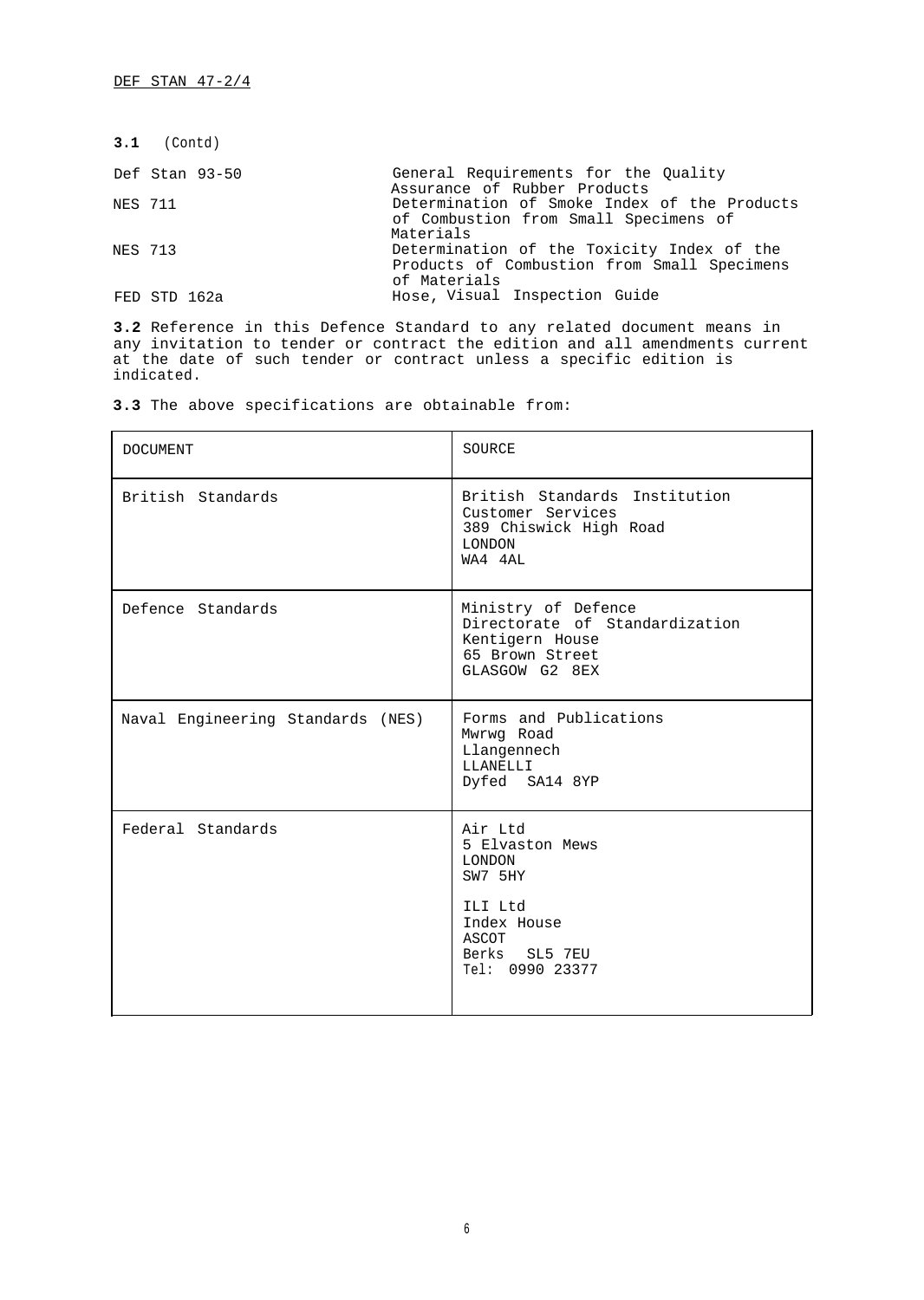## **3.3** (Contd)

| <b>DOCUMENT</b>           | SOURCE                                                                                                                                                                                                                      |
|---------------------------|-----------------------------------------------------------------------------------------------------------------------------------------------------------------------------------------------------------------------------|
| Federal Standards (Contd) | Technical Indexes Ltd<br>Willoughby Road<br><b>BRACKNELL</b><br>Berks RG12 4DW<br>Tel: 0344 426311<br>American Technical Publishers Ltd<br>27-29 Knowl Piece<br>Wilbury Way<br>HITCHIN<br>Herts SG4 OSX<br>Tel: 0462 437933 |

### <span id="page-8-0"></span>**4** Definitions

For the purposes of this Standard, the following definitions apply:

**4.1** Component lot. Shall be defined as given in Def Stan 93-50, taking into account the method of manufacture.

**4.2** Dash (Imperial). Represents the number of sixteenth inch increments in the hose nominal bore.

**4.3** Design Authority. The Design Authority for this Defence Standard to whom manufacturers of hose and hose assemblies are to submit type testing data is the Ship Support Agency, DME, ME223, Room 31, Block K, Foxhill, Bath.

**4.4** DN (Metric). Gives the hose nominal bore in millimetres.

**4.5** End fitting. A fitting consisting of a hose end connection and a terminating end connection.

**4.6** Fire proof hose assemblies. Are those which can successfully withstand for 15 minutes the standard flame test described in BS 3G 100 Part 2 Section 3.

**4.7** Fire resistant hose assemblies. Are those which can successfully withstand for 5 minutes the standard flame test described in BS 3G 100 Part 2 Section 3.

**4.8** Flame resistant hose assemblies. Are those which can successfully withstand for 3 minutes the standard flame test described in BS 3G 100 Part 2 Section 3.

**4.9** Hose. A flexible pipe made of rubber with a metallic wire reinforcement.

**4.10** Hose assembly. The hose complete with end fittings and identification bands.

**4.11** Hose batch. A batch of hose or hose assemblies shall consist of a quantity to be declared by the manufacturer or as specified in the contract. It shall be identified by an agreed unique code or number on each hose or hose assembly, the packaging and any documentation sent with the batch.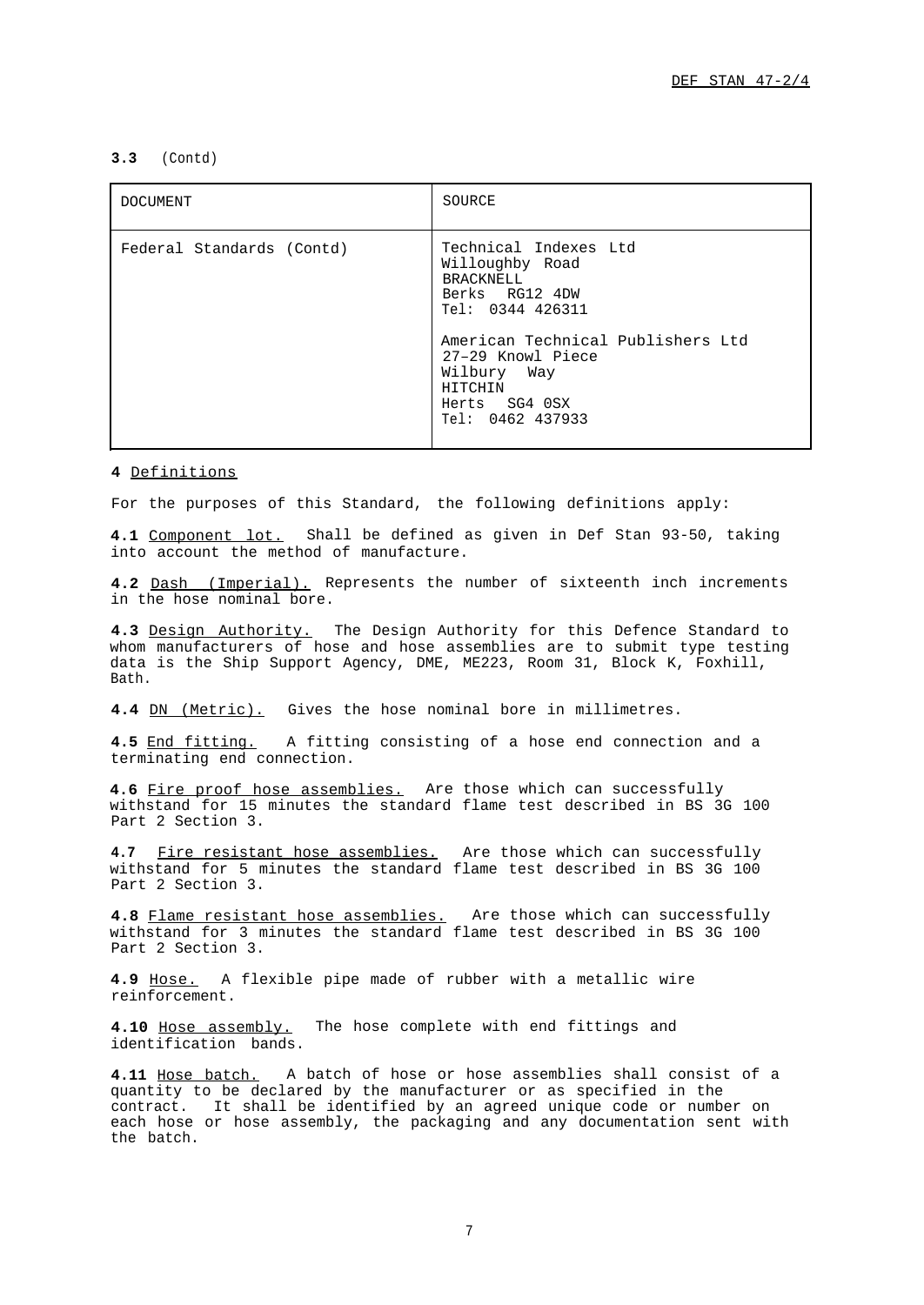**4.12** Hydraulic. Relating to the flow of liquid or operated by the pressure of liquid.

**4.13** Lay line. Is a longitudinal straight line on the outside of the hose used to indicate any twist in the hose when fitted. It contains the required information for identifying and dating the hose.

**4.14** Maximum fluid temperature. Is the maximum steady temperature at which the hose assembly is intended to operate.

**4.15** Maximum hydraulic working pressure. Is the maximum pressure at which the hose/hose assembly is required to operate and includes any surge pressure.

**4.16** The minimum bend radius of a hose is the minimum radius (this is the minimum measurement at the inside of the bend) at which the hose/hose assembly may be installed.

**4.17** Oxygen index. The minimum concentration of oxygen, expressed as a volume percentage, in a mixture of oxygen and nitrogen that will just support flaming combustion of a material initially at a temperature of 23 ± 2°C under specified conditions.

**4.18** Pneumatic. Operated by or relying on air pressure or the force of compressed air.

**4.19** Rubber batch. A batch of rubber shall comprise a uniquely identifiable single mix or homogeneous blend of mixes or material produced by a continuous process of fully compounded unvulcanized rubber.

**4.20** Service life. The time during which the hose assembly is fitted to a system, portable equipment, or used for transferring fluids regardless of whether it was in use or not.

**4.21** Shelf/Storage life. The maximum time commencing from the date of cure of the rubber to when it can be used from storage without testing.

**4.22** Smoke Index. The numerical summation of the rates of change in specific optical density of the smoke produced from the start of the test to 70%; 40%; 10% and minimum light transmittance values.

**4.23** Temperature index. The temperature at which the oxygen index of a material becomes 21 under the conditions specified.

**4.24** Total life. The sum of shelf/storage life and service life.

**4.25** Toxicity index. The numerical summation of the toxicity factors of selected gases produced by complete combustion of the material in air under specified conditions.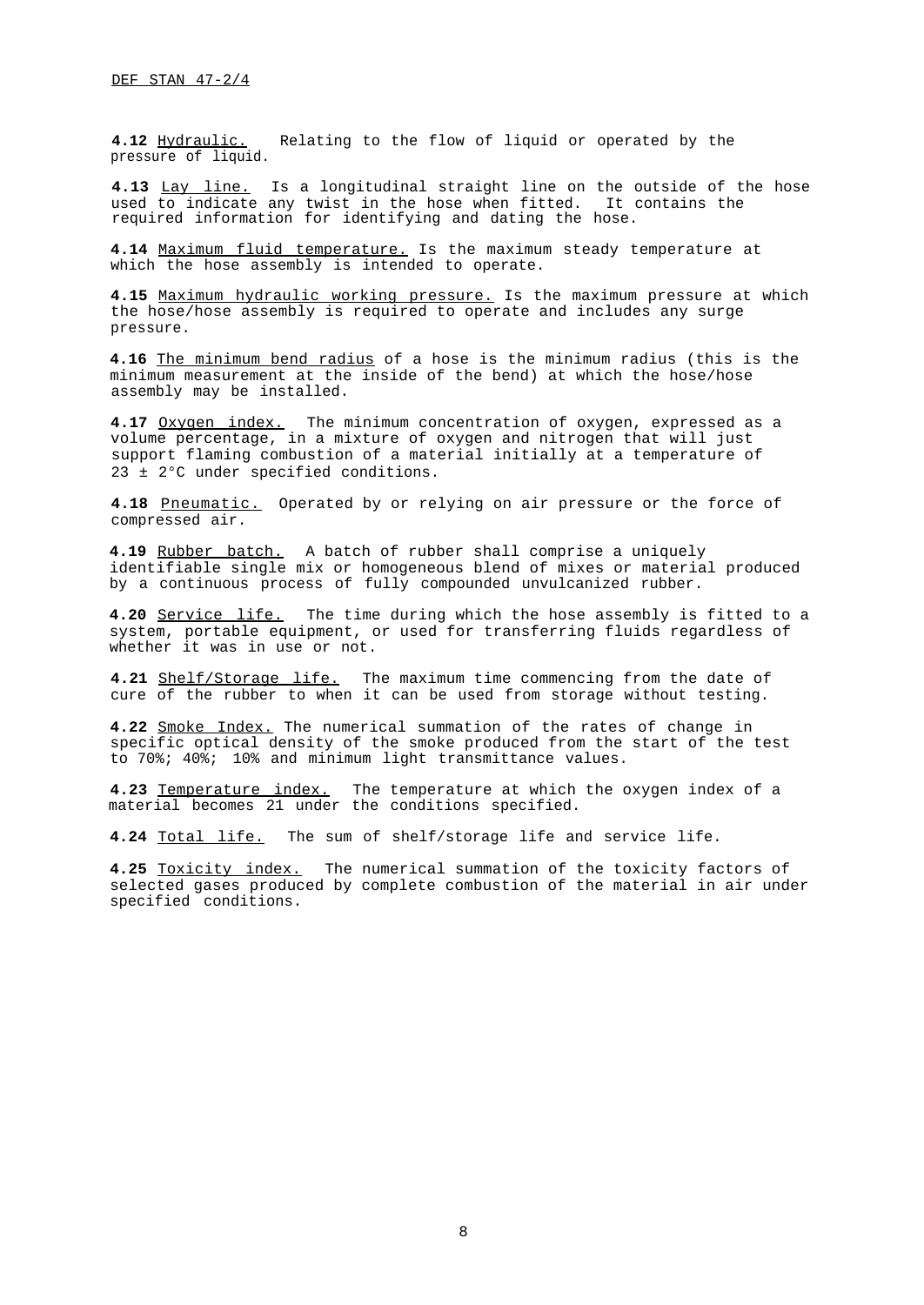<span id="page-10-0"></span>Section Two. Design Requirements

<span id="page-10-1"></span>**5** Hose Types (see table A)

**5.1** Type 1 - Hose with one layer of wire braid reinforcement -40°C to +100°C (EN 853 1ST).

**5.2** Type 2 - Hose with two layers of wire braid reinforcement -40°C to +100°C (EN 853 2ST).

**5.3** Type 3 – Hose with four or more spiral wound wire reinforcements -40°C to +100°C (EN856 4SP).

**5.4** Type 4 - Hose with four or more spiral wound wire reinforcements for Temperature Range -40°C to 120°C (EN856 R12).

**5.5** Type 5 - Hose with four or more spiral wound wire reinforcements extra high pressure -40°C to +100°C (EN856 4SH).

#### <span id="page-10-2"></span>**6** Design Requirements of the Hose

**6.1** The hose shall conform to all of the requirements listed in tables A and C2.

**6.1.1** A hose produced for a pneumatic application shall be designed to meet the pressure ratios given in BS6596 : 1985 and shall have its cover pricked so that any diffusion of the compressed gas into the wall of the hose may be released.

**6.1.2** The materials used in the construction of the hose shall, where the specification is not defined in this document, conform to a specification acceptable to the Design Authority.

**6.2** The rubber used in the construction of the hose shall have the properties listed in table C1.

**6.3** The minimum burst pressure of the hose shall be as specified in table A.

**6.4** The minimum bend radius of the hose shall be as specified in table A and there shall be no greater reduction in bore than that stated in annex F.

**6.5** The hose shall be suitable for use under the climatic conditions A, B, C0, C1, C2 and M of Def Stan 00-35.

**6.6** The hose shall have a minimum total life of 10 years under its specified duty.

**6.7** The hose shall, as a minimum, be "Flame Resistant", see **2.4,** and annex B.

**6.7.1** The rubber used in the construction of the hose shall meet the Naval requirements for Smoke Index, Toxicity Index, Oxygen Index and Temperature Index, see annex H.

**6.8** The hose shall be suitable for operation with the fluids listed below, which are defined in Def Stan 01-5:

OM13, OM15, OM18, OM33, OM65, OM100 and OX30.

Detergent engine oils OMD80, aqueous polyglycol OX40.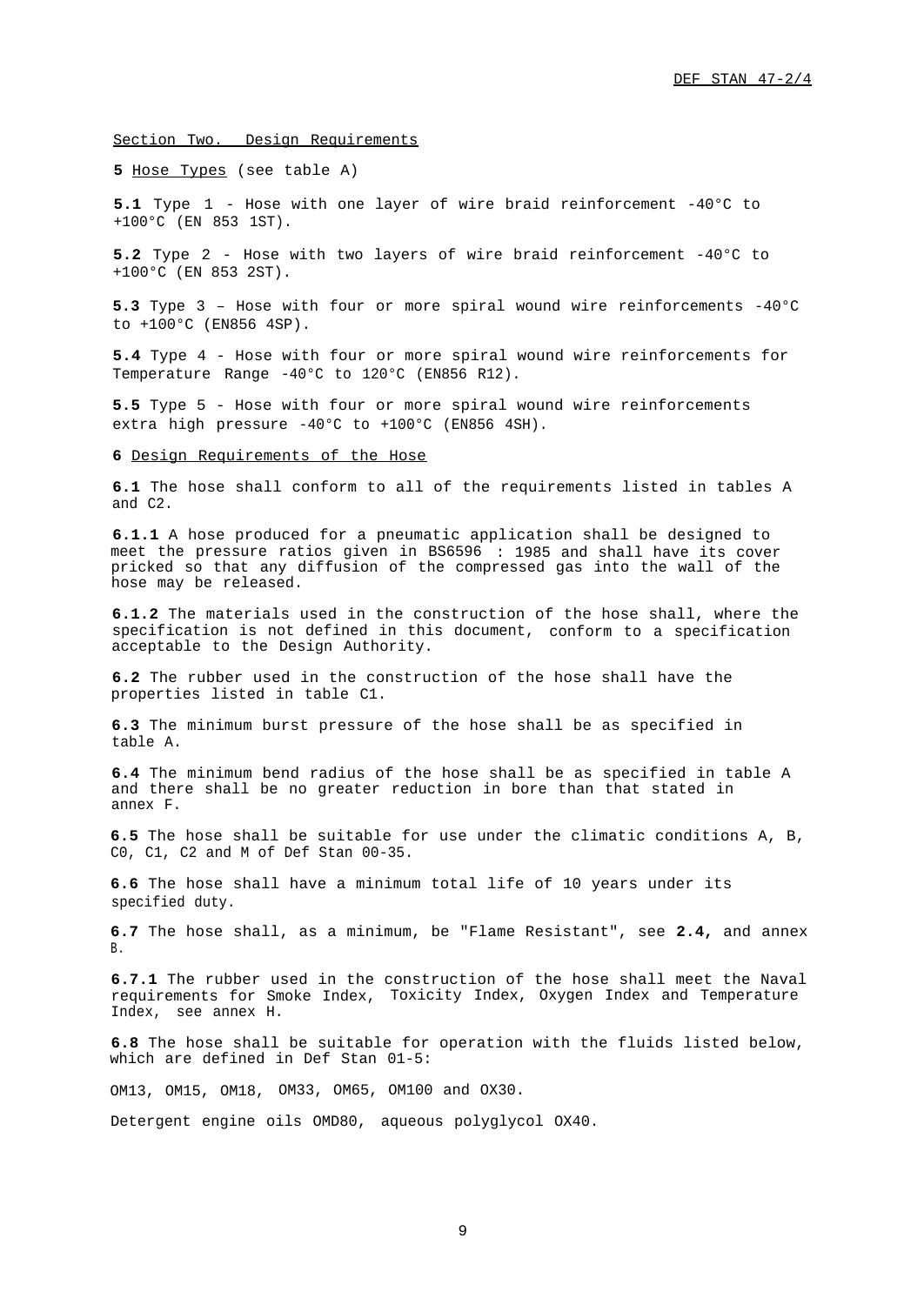**6.9** The hose cover shall be resistant to splash contamination by the fluids given in **6.8** and the following:

<span id="page-11-0"></span>diesel, petrol, kerosene, sea water and distilled water and OX38, see table C1.

### Table A

## Hose Type, Bore and Maximum Working Pressure Types and Hoses shall be Selected from the Range of Sizes Given Below

| NOMINAL<br><b>BORE</b> |            | MAXIMUM    | PROOF      | MINIMUM      | MINIMUM     | MAXIMUM         |
|------------------------|------------|------------|------------|--------------|-------------|-----------------|
|                        |            | HYDRAULIC  | PRESSURE   | <b>BURST</b> | <b>BEND</b> | <b>DIAMETER</b> |
|                        |            | WORKING    |            | PRESSURE     | RADIUS      | OVER COVER      |
|                        |            | PRESSURE   |            |              | SEE 4.16)   | (OD)            |
| DN                     | DASH       |            |            |              |             |                 |
| mm                     | 1/16<br>in | <b>BAR</b> | <b>BAR</b> | <b>BAR</b>   | mm          | mm              |
| 5                      | $-3$       | 250        | 500        | 1000         | 90          | 14              |
| 6                      | -4         | 225        | 450        | 900          | 100         | 17              |
| 8                      | $-5$       | 215        | 430        | 860          | 115         | 19              |
| 10                     | -6         | 180        | 360        | 720          | 130         | 21              |
| 12                     | $-8$       | 160        | 320        | 640          | 180         | 24              |
| 16                     | $-10$      | 130        | 260        | 520          | 200         | 27              |
| 19                     | $-12$      | 105        | 210        | 420          | 240         | 31              |
| 25                     | $-16$      | 88         | 176        | 352          | 300         | 40              |
| 31                     | $-20$      | 63         | 126        | 252          | 420         | 48              |
| 38                     | $-24$      | 50         | 100        | 200          | 500         | 54              |
| 51                     | $-32$      | 40         | 80         | 160          | 630         | 68              |

Type 1 - Hose with One Layer of Wire Braid Reinforcement

Type 2 – Hose with Two Layers of Wire Braid Reinforcement

| NOMINAL BORE |           | MAXIMUM<br>HYDRAULIC<br>WORKING<br>PRESSURE | PROOF<br>PRESSURE | MINIMUM<br><b>BURST</b><br>PRESSURE | MINIMUM<br><b>BEND</b><br>RADIUS<br>SEE 4.16) | MAXIMUM<br><b>DIAMETER</b><br><b>OVER</b><br><b>COVER</b><br>(OD) |
|--------------|-----------|---------------------------------------------|-------------------|-------------------------------------|-----------------------------------------------|-------------------------------------------------------------------|
| DN           | DASH      |                                             |                   |                                     |                                               |                                                                   |
| mm           | $1/16$ in | <b>BAR</b>                                  | <b>BAR</b>        | <b>BAR</b>                          | mm                                            | mm                                                                |
| 5            | $-3$      | 415                                         | 830               | 1660                                | 90                                            | 17                                                                |
| 6            | $-4$      | 400                                         | 800               | 1600                                | 100                                           | 19                                                                |
| 8            | $-5$      | 350                                         | 700               | 1400                                | 115                                           | 20                                                                |
| 10           | -6        | 330                                         | 660               | 1320                                | 130                                           | 23                                                                |
| 12           | $-8$      | 275                                         | 550               | 1100                                | 180                                           | 26                                                                |
| 16           | $-10$     | 250                                         | 500               | 1000                                | 200                                           | 29                                                                |
| 19           | $-12$     | 215                                         | 430               | 860                                 | 240                                           | 33                                                                |
| 25           | $-16$     | 165                                         | 330               | 660                                 | 300                                           | 41                                                                |
| 31           | $-20$     | 125                                         | 250               | 500                                 | 420                                           | 52                                                                |
| 38           | $-24$     | 90                                          | 180               | 360                                 | 500                                           | 59                                                                |
| 51           | $-32$     | 80                                          | 160               | 320                                 | 630                                           | 72                                                                |

NOTE 1: The nominal bores are in DN sizes, the dash sizes are the nearest equivalent, they are not intended to be exact conversions, but are included for comparison only.

NOTE 2: Ratios of proof pressures are based on BS 6596 : 1985 NOTE 3: Hoses for pneumatic application (see **2.6** and **6.1.1)**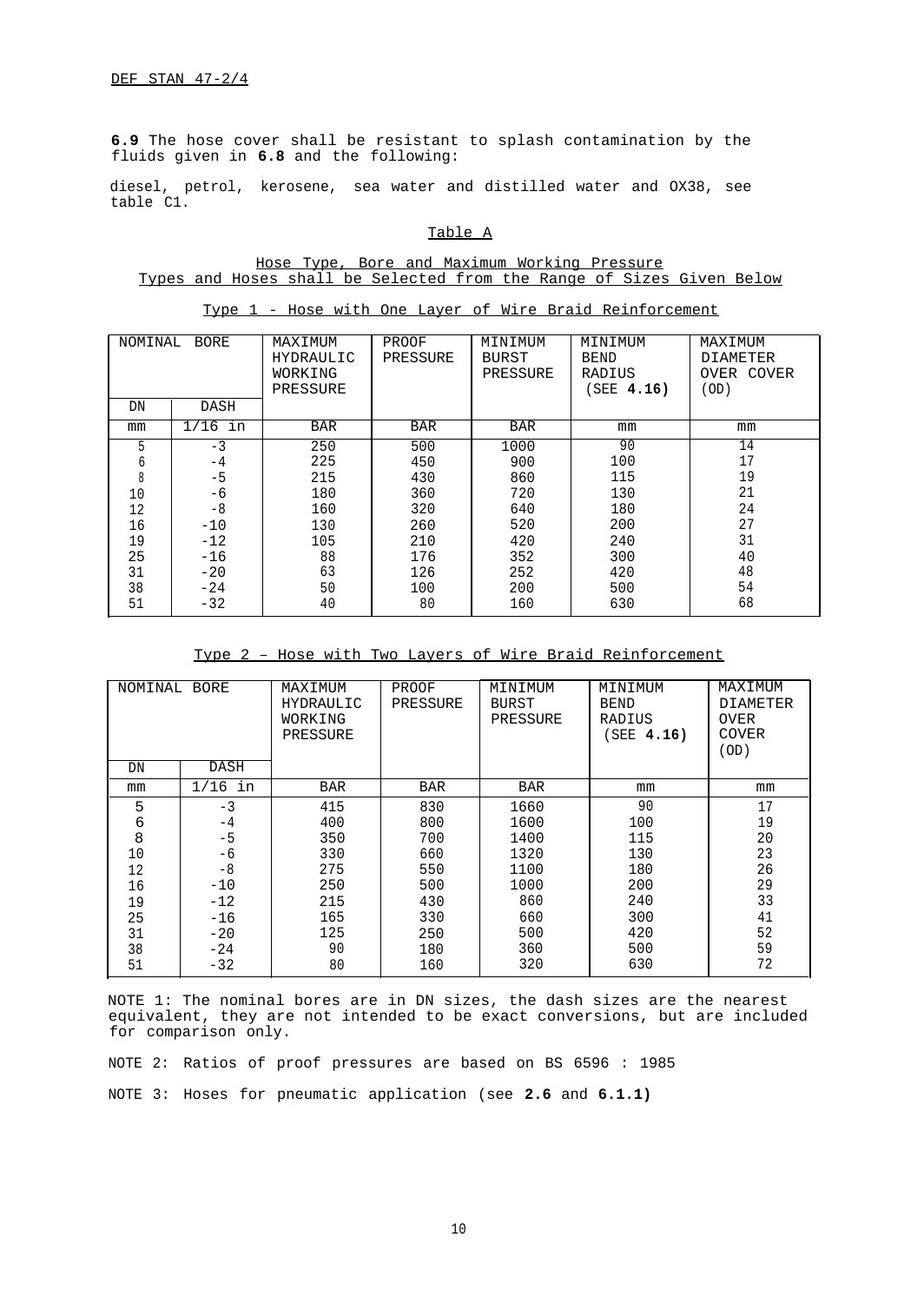| NOMINAL<br><b>BORE</b> |            | MAXIMUM<br><b>HYDRAULIC</b><br>WORKING<br>PRESSURE | PROOF<br>PRESSURE | MINIMUM<br>BURST<br>PRESSURE | MINIMUM<br><b>BEND</b><br>RADIUS<br>SEE 4.16) | MAXIMUM<br><b>DIAMETER</b><br><b>OVER</b><br><b>COVER</b><br>(OD) |
|------------------------|------------|----------------------------------------------------|-------------------|------------------------------|-----------------------------------------------|-------------------------------------------------------------------|
| DN                     | DASH       |                                                    |                   |                              |                                               |                                                                   |
| mm                     | 1/16<br>in | <b>BAR</b>                                         | <b>BAR</b>        | <b>BAR</b>                   | mm                                            | mm                                                                |
| 6                      | $-4$       | 450                                                | 900               | 1800                         | 150                                           | 19                                                                |
| 10                     | -6         | 445                                                | 890               | 1780                         | 180                                           | 23                                                                |
| 12                     | $-8$       | 415                                                | 830               | 1660                         | 230                                           | 26                                                                |
| 16                     | $-10$      | 350                                                | 700               | 1400                         | 250                                           | 29                                                                |
| 19                     | $-12$      | 350                                                | 700               | 1400                         | 300                                           | 33                                                                |
| 25                     | $-16$      | 280                                                | 560               | 1120                         | 340                                           | 41                                                                |
| 31                     | $-20$      | 210                                                | 420               | 840                          | 460                                           | 53                                                                |
| 38                     | $-24$      | 185                                                | 370               | 740                          | 560                                           | 59                                                                |
| 51                     | $-32$      | 185                                                | 330               | 660                          | 660                                           | 72                                                                |

Type 3 – Hose with Four or More Spiral Wound Wire Reinforcements

Type 4 - Hose with Four or More Spiral Wound Wire Reinforcements

| NOMINAL<br>BORE |           | MAXIMUM<br>HYDRAULIC<br>WORKING<br>PRESSURE | PROOF<br>PRESSURE | MINIMUM<br>BURST<br>PRESSURE | MINIMUM<br><b>BEND</b><br>RADIUS<br>SEE 4.16) | MAXIMUM<br><b>DIAMETER</b><br><b>OVER</b><br><b>COVER</b><br>(OD) |
|-----------------|-----------|---------------------------------------------|-------------------|------------------------------|-----------------------------------------------|-------------------------------------------------------------------|
| DN              | DASH      |                                             |                   |                              |                                               |                                                                   |
| mm              | $1/16$ in | <b>BAR</b>                                  | <b>BAR</b>        | <b>BAR</b>                   | mm                                            | mm                                                                |
| 10              | -6        | 276                                         | 552               | 1104                         | 127                                           | 21                                                                |
| 12              | -8        | 276                                         | 552               | 1104                         | 178                                           | 25                                                                |
| 16              | $-10$     | 276                                         | 552               | 1104                         | 200                                           | 29                                                                |
| 20              | $-12$     | 276                                         | 552               | 1104                         | 241                                           | 32                                                                |
| 25              | $-16$     | 276                                         | 552               | 1104                         | 305                                           | 39                                                                |
| 31              | $-20$     | 207                                         | 414               | 828                          | 419                                           | 49                                                                |
| 40              | $-24$     | 172                                         | 344               | 688                          | 508                                           | 55                                                                |
| 50              | $-32$     | 172                                         | 344               | 688                          | 635                                           | 69                                                                |

Type 5 - Hose with Four or More Spiral Wound Wire Reinforcements Extra High Pressure

| NOMINAL                    | <b>BORE</b>                               | MAXIMUM<br><b>HYDRAULIC</b><br>WORKING<br>PRESSURE | PROOF<br>PRESSURE               | MINIMUM<br>BURST<br>PRESSURE         | MINIMUM<br><b>BEND</b><br>RADIUS<br>SEE 4.16) | MAXIMUM<br><b>DIAMETER</b><br><b>OVER</b><br>COVER<br>(OD) |
|----------------------------|-------------------------------------------|----------------------------------------------------|---------------------------------|--------------------------------------|-----------------------------------------------|------------------------------------------------------------|
| DN                         | DASH                                      |                                                    |                                 |                                      |                                               |                                                            |
| mm                         | $1/16$ in                                 | <b>BAR</b>                                         | <b>BAR</b>                      | <b>BAR</b>                           | mm                                            | mm                                                         |
| 19<br>25<br>31<br>38<br>51 | $-12$<br>$-16$<br>$-20$<br>$-24$<br>$-32$ | 420<br>380<br>325<br>290<br>250                    | 840<br>760<br>650<br>580<br>500 | 1680<br>1520<br>1300<br>1160<br>1000 | 280<br>340<br>460<br>560<br>700               | 33<br>40<br>48<br>55<br>70                                 |

NOTE: The maximum diameters over cover were obtained from a range of widely used hoses and are for guidance only in determining the position of fittings so that hose assemblies are not installed with bends less than the minimum bend radius.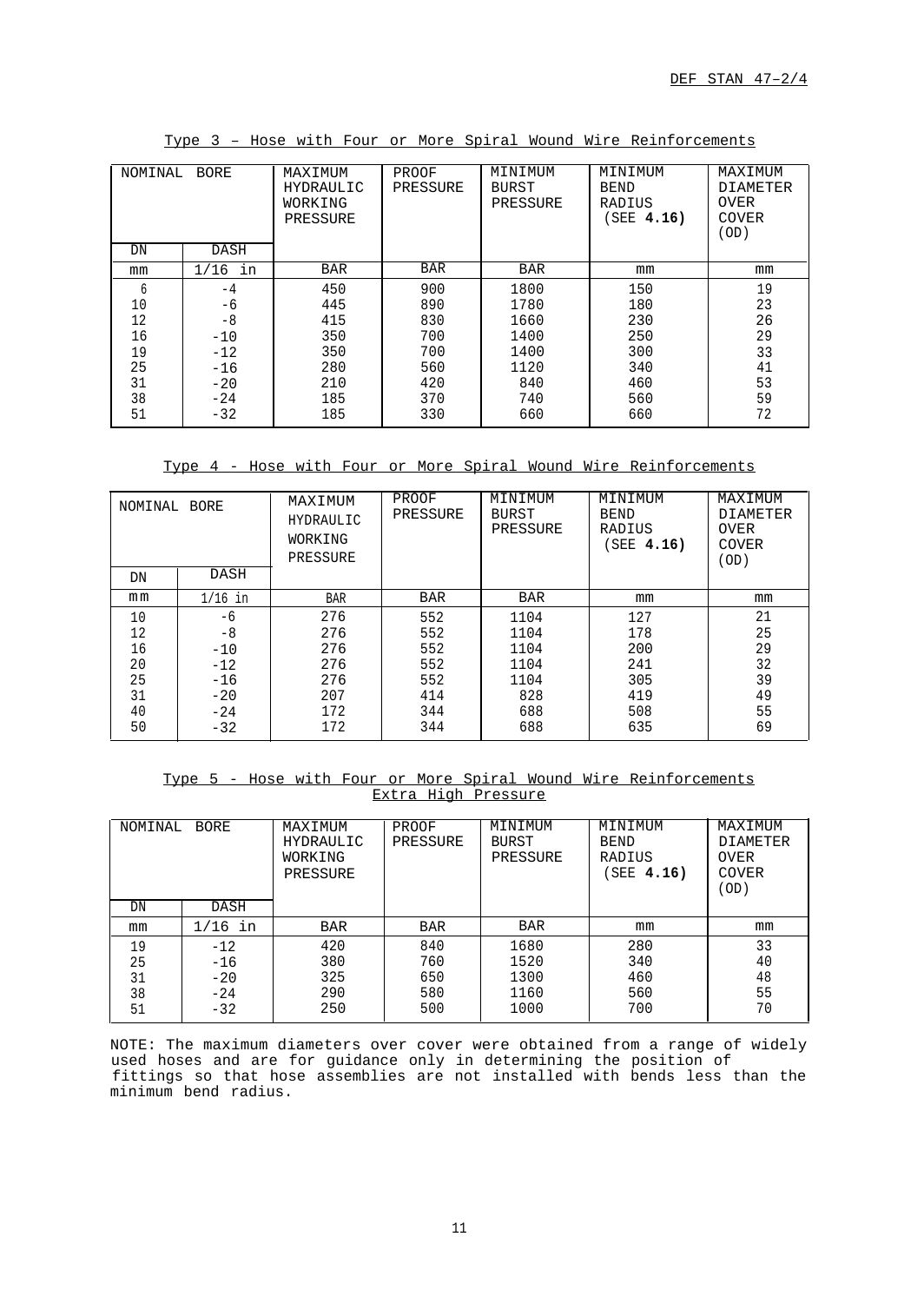### <span id="page-13-0"></span>**7** Design Requirements of Hose Fittings

**7.1** For new projects/designs the end fittings shall comply with BS 5200 or as specified in the contract. The end fittings of hose assemblies for use as replacements shall be as specified in the contract.

**7.2** If the material is not specified in the contract, end fittings shall be made from carbon steel protected from corrosion by plating.

NOTE: Manufacturers' end connections are designed to suit specific hoses and must not be used on other manufacturers' hoses.

### <span id="page-13-1"></span>**8** Design Requirements of the Hose Assemblies

**8.1** The hose assemblies shall conform to the requirements listed in table C3.

**8.2** The hose assemblies shall be designed so that if any failure should occur it shall occur in the hose.

**8.3** The hose assemblies shall not leak or otherwise fail at Proof Pressure.

**8.4** The hose end termination, when connected to the correct hose, shall be as a minimum "Flame Resistant". See **2.4, 4.8,** and annex B.

**8.5** The hose assemblies shall be capable of continuous use at 100°C for Types 1 to 4 and 120°C for Type 5.

**8.6** The hose assemblies shall be capable of functioning at -40°C.

<span id="page-13-2"></span>**8.7** The hose assemblies wire braid or spiral wound wire reinforcement shall make electrical contact with the end fitting to give electrical continuity as defined in table C3 No 7.

**8.8** The hose end termination shall not reduce the bore of the hose assembly by more than the allowances given in annex C.

**8.9** The hose assembly shall be resistant to corrosion when tested in accordance with annex D.

**8.10** The hose end fitting and the hose cover shall be in contact at all points of the circumference of the hose so that there can be no possibility of entrapment of corrosive materials.

**8.11** All hose assemblies used in existing aircraft designs shall be resistant to the effects of vibration when tested in accordance with BS 3G 100 Part 2 Section 3 Subsection 3.1. The exact requirements shall be supplied by the Design Authority for the aircraft.

#### **9** Hose Construction

The hose shall consist of:

**9.1** A seamless oil resistant synthetic rubber lining, smooth in the bore and free from defects. The rubber material shall be resistant to the fluids listed in **6.8** and meet the requirements of table C1.

**9.2** The reinforcement shall consist of one or more layers of steel wire to BS 3592 Part 2 or alternative wire standard (see **6.1.1).** The wire shall be either braided or spiral wound depending on the type of hose. Where more than one layer of reinforcement is used, each layer shall be separated by an insulating layer of rubber. The use of fabric as a reinforcement is not allowed.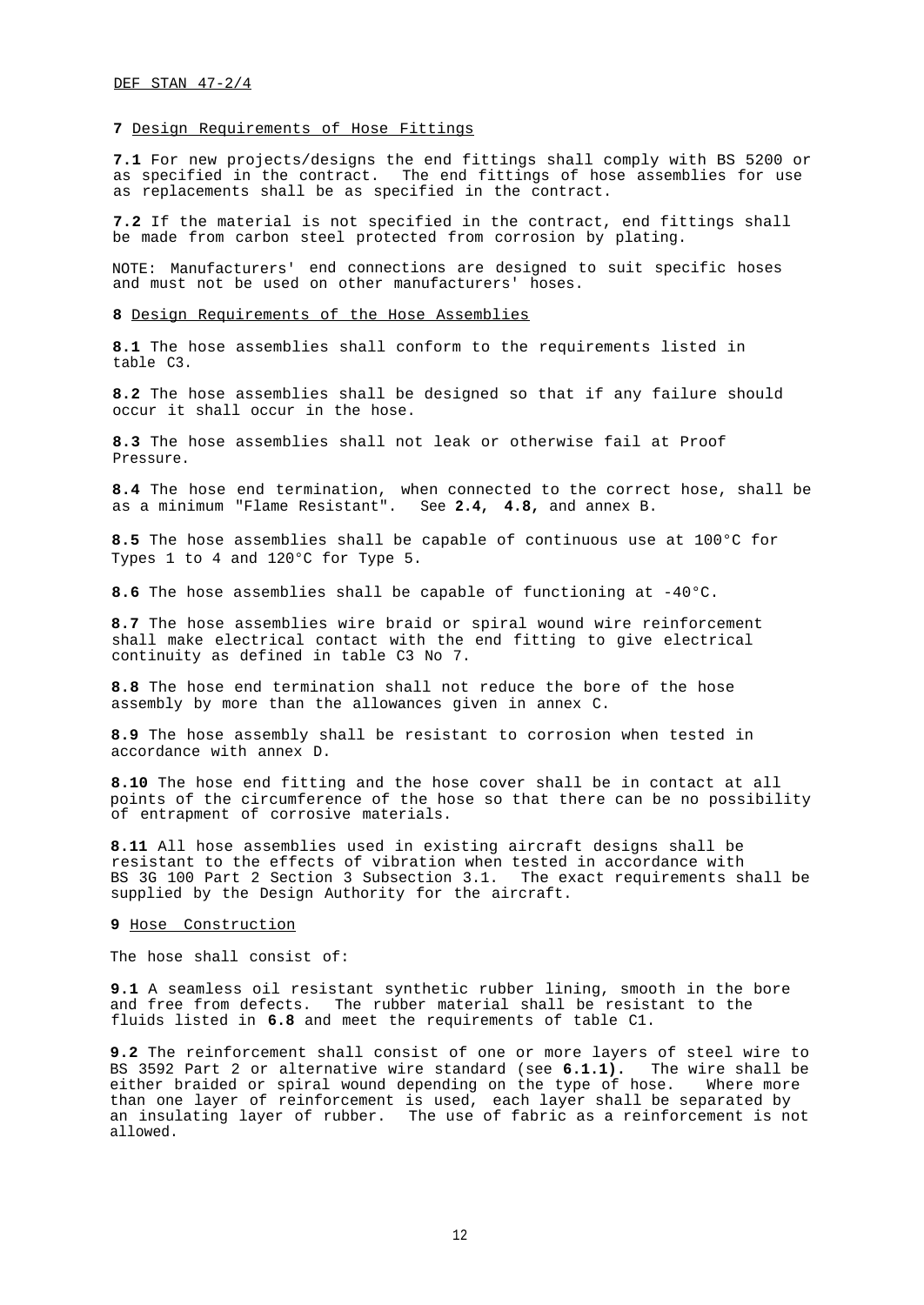**9.3** A seamless synthetic rubber cover, free from defects and porosity. It shall be resistant to abrasion, weathering, ozone and splash contamination of the fluids listed in **6.8** and **6.9** and meet the requirements of table C1.

**9.4** The hose shall conform to the concentricity limits stated in table B when tested in accordance with BS 5173 Sec 101.1.

<span id="page-14-1"></span>**9.5** The hose lining shall have a minimum thickness of 1.5 mm and the cover a minimum thickness of 2 mm.

## Table B

|                                        | $\frac{1}{1000}$                        |               |
|----------------------------------------|-----------------------------------------|---------------|
| NOMINAL BORE SIZE                      | MAXIMUM VARIATION FROM<br>CONCENTRICITY |               |
|                                        | REINFORCEMENT<br>TO BORE                | COVER TO BORE |
|                                        | mm                                      | mm            |
| Up to and including 6.3 mm             | 0.4                                     | 0.8           |
| Over 6.3 mm, up to and including 19 mm | 0.6                                     | 1.0           |
| Over 19 mm                             | 0.8                                     | 1.3           |
|                                        |                                         |               |

## Bore Maximum Variation from Concentricity

## <span id="page-14-0"></span>**10** Construction of the Hose Assembly

**10.1** End fittings shall be fitted only to the hose they are designed for use with and shall be assembled according to the declared production plan. See clause **7** NOTE and **12.1.**

**10.2** End fittings shall be secured to hoses only by the method used for type testing. Clamps or clips are not permitted.

**10.3** An anti-corrosion compound may be applied to the metallic reinforcement or to the end fittings where the anti–corrosion treatment has been destroyed during preparation for assembly. This compound shall be acceptable to the Design Authority.

**10.4** Hoses to this specification shall have the cover removed and the fittings attached direct to the wire reinforcement.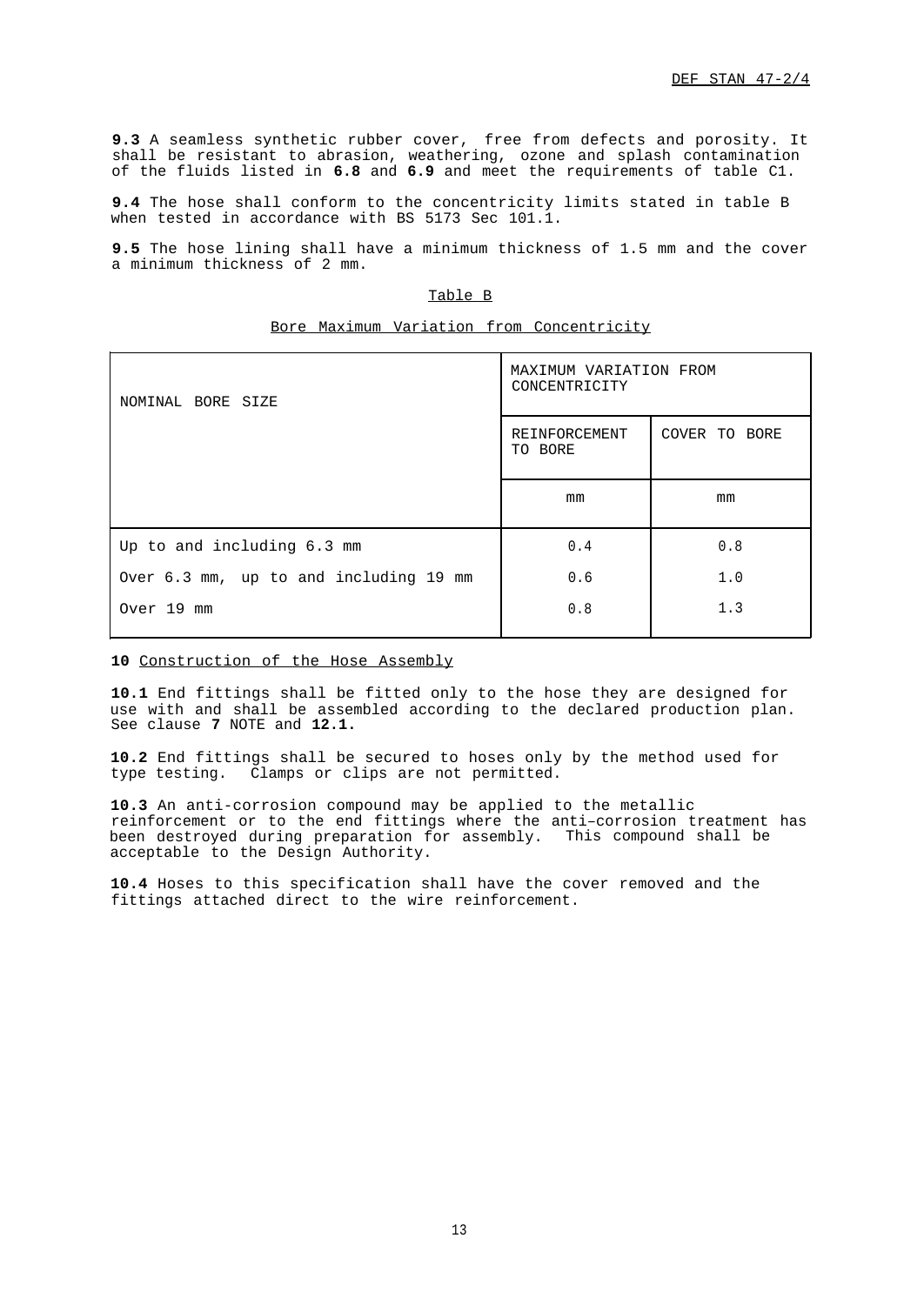<span id="page-15-0"></span>Section Three. Type Testing of Hose and Hose Assemblies

## <span id="page-15-1"></span>**11** Type Test Requirements

11.1 General. Before any hose or hose assembly is supplied against this Defence Standard the manufacturer shall undertake type testing in respect of each size and design, see **12.2.** The Design Authority for this Defence Standard to whom manufacturers of hose or hose assemblies are to submit type testing data is the Ship Support Agency, DME, ME223, Room 31, Block K, Foxhill, Bath.

**11.2** The Design Authority will hold and maintain a register of all type test data for MOD QA and procurement purposes.

**11.3** Unless stated otherwise, in the case of failure of one or more samples to meet any of the tests specified, the hose and/or hose assemblies shall be re–sampled and re–tested. Twice the number of specimens designated under the initial test procedure shall be selected from the same batch for such re–test. Failure of any of the re-tested samples shall be cause for rejection of the whole batch.

**11.4** Type test results are to be dated and allocated a unique reference number by the manufacturer. Type test results are to be submitted in the proforma at annex J. The responsibility for updating/undertaking further type testing on new/revised product lies solely with the manufacturer. Type test results shall be valid for a maximum period of 5 years.

**11.5** The Design Authority reserve the right to request a number of samples at any time for the purpose of verifying type results. The tests shall be undertaken for the Design Authority by a recognised third party.

<span id="page-15-2"></span>**11.6** Type testing shall be undertaken at the manufacturers or manufacturers representatives cost.

## **12** Selection of Samples

**12.1** The manufacturer should when considering supplying hose or hose assemblies to this Defence Standard propose the samples to be tested to the Design Authority prior to commencing any work. The number and size of samples to be tested shall be as stated in the appropriate test clause. See Table C4.

**12.2** Representative sizes of each type and design of hose shall be tested and shall reflect the extremes of sizes of hose the manufacturer intends to supply.

**12.3** When the range of samples has been agreed with the Design Authority, the manufacturer is to provide a test programme and identify a suitable opportunity for a representative from the Design Authority to witness all or part of the tests.

**12.4** All sample assemblies shall be fitted with straight end fittings which shall be representative of the design used by the manufacturer.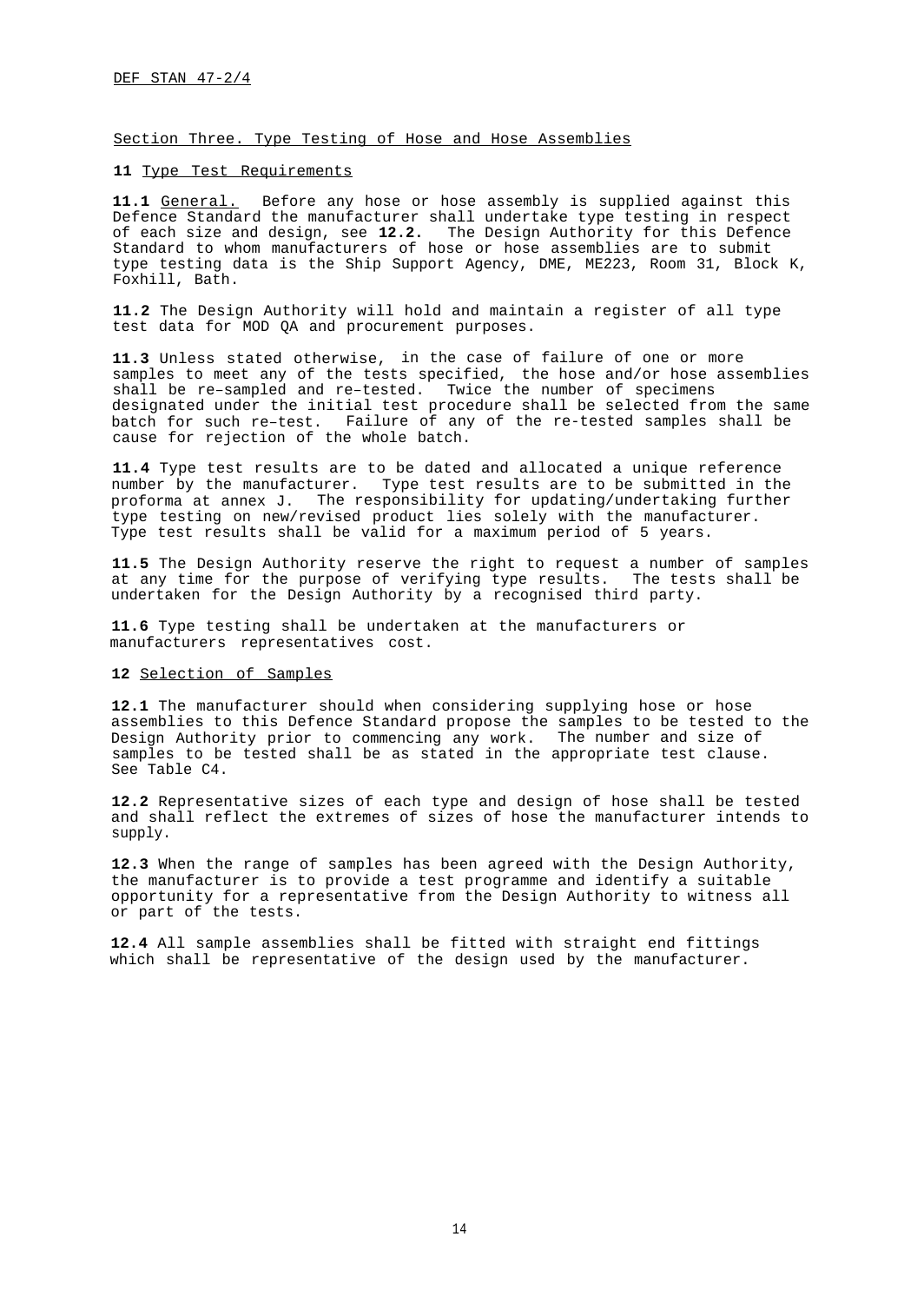### <span id="page-16-0"></span>**13** Manufacturer's Declaration

**13.1** A declaration for submission of Type Test Results to the Design Authority shall be completed for each individual design and each nominal size of hose or hose assembly. The declaration should be in the form of a Test Report with the unique reference number and date (see 11.4) and shall contain the following information:

- (a) name and address of manufacturer;
- (b) place or places of manufacture of hose and end fittings;
- (c) place or places of manufacture of assembly;
- (d) type, hose size and declared performance data of hose assembly.
- (e) test report shall be in accordance with Def Stan 93-50, see Annex G.

**13.2** The declaration shall be signed by the person named in the manufacturer's production plan.

### <span id="page-16-1"></span>14 Tender And Ouality Requirements

**14.1** Tenders for the supply of flexible hose assemblies to this Defence Standard shall quote the unique reference and date of the type test data submission to the Design Authority. A statement shall be included that the assemblies conform in every detail to the sample(s) tested and that the place of manufacture is the same.

**14.2** Type Test procedures and results are to be prepared and retained in accordance with the relevant Quality Management System.

## <span id="page-16-3"></span><span id="page-16-2"></span>**15** Production Plan

**15.1** A production plan shall be produced to cover all hose sizes and types submitted for approval. It shall cover processes involved in the production of the hose, the rubber and the production of hose assemblies.

**15.2** The production plan shall be submitted to and agreed by the Design Authority before Type Testing can proceed.

## **16** Repeat Type Tests

**16.1** Full details of any change contemplated in the design, construction, manufacturing process or materials used in the manufacture of any hose assembly which has been type tested shall be brought to the notice of the Design Authority for agreement who may, at its discretion, call for samples embodying the proposed changes for type testing.

**16.2** Hose or hose assemblies to a design already approved, but from a new source or place of manufacture, shall be re–tested.

**16.3** Should the result of a repeat type test be unsatisfactory, the hose or hose assembly shall be deemed not to meet this Defence Standard.

**16.4** The test specified in tables C1, C2 and C3 shall be met and the information required at Annex G supplied.

**16.5** Material test samples shall be in accordance with the requirements of Def Stan 93–31 and Def Stan 93-50 for tests 1 to 8 in Table C1.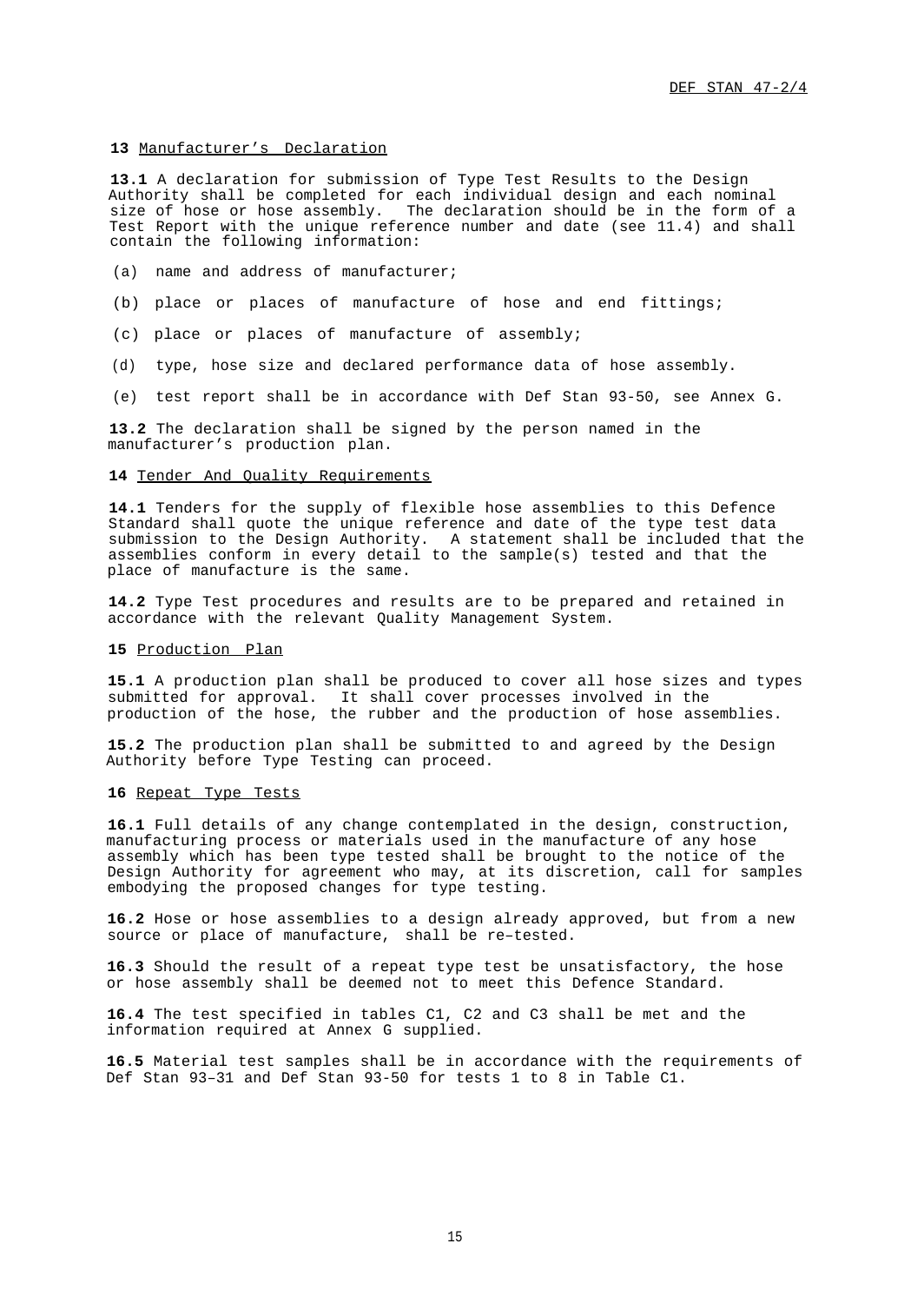## Table C1

Rubber Properties

<span id="page-17-0"></span>

| NO.            | TEST                                                                                                 | METHOD                                                    | REQUIREMENT                                                                           |
|----------------|------------------------------------------------------------------------------------------------------|-----------------------------------------------------------|---------------------------------------------------------------------------------------|
| $\mathbf{1}$   | Specific Gravity                                                                                     | BS 903 Part A1                                            | Nominal $\pm$ 0.02                                                                    |
| $\overline{2}$ | Low Temperature<br>Brittle Point                                                                     | BS 903 Part A25                                           | No cracks at $-40^{\circ}$ C                                                          |
| 3              | Resistance to<br>Accelerated Ageing                                                                  | BS 903 Part A19<br>Method A or B for<br>168 hours         | Cover material at 100°C<br>Lining material at 70°C                                    |
|                | a. Change in Hardness                                                                                | BS 903 Part A26<br>and Def Stan 93-31                     | +8 IRHD for both<br>$-2$<br>Cover and lining<br>material                              |
|                | b. Change in Tensile<br>Strength                                                                     | BS 903 Part A2                                            | Cover material -25%<br>Lining material -20%                                           |
|                | c. Change in<br>Elongation at Break                                                                  | BS 903 Part A2                                            | Cover material $-35\%$<br>Lining material -25%                                        |
| $\overline{4}$ | Resistance to Fluids                                                                                 | BS 903 Part A16                                           |                                                                                       |
|                | a. Lining Material<br>Volume Change<br>Hardness Change<br>Tensile Strength<br>Elongation at<br>Break | 168 hours at 100 °C<br>in standard oil<br>No <sub>3</sub> | $+25$ % max<br>$+0$ IRHD<br>$-15$<br>-35% of original value<br>-35% of original value |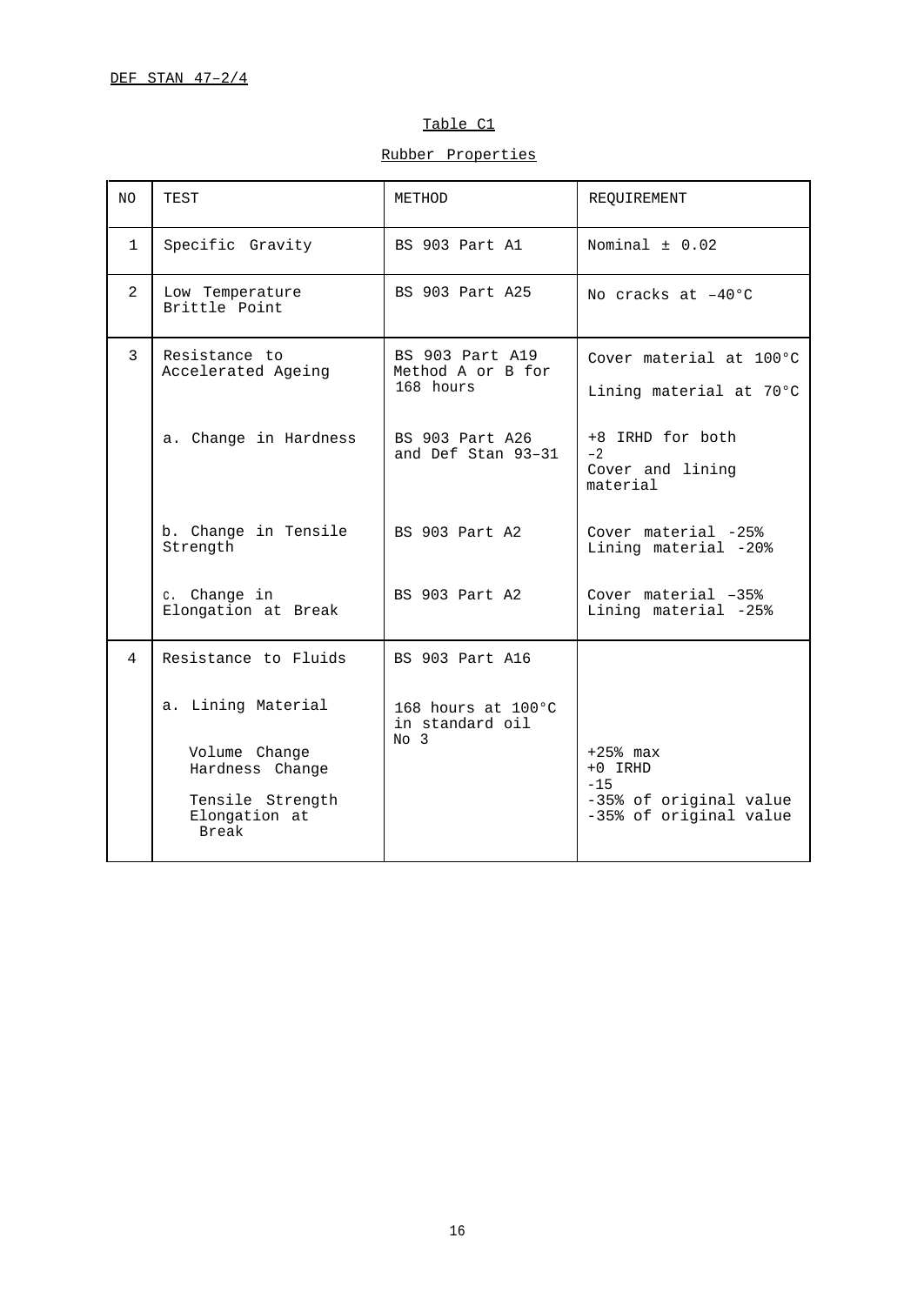i

| NO.            | TEST                                                                                                                                                                                                                                                                             | METHOD                                                             | REQUIREMENT                                                                                                                                                                                                                                                |
|----------------|----------------------------------------------------------------------------------------------------------------------------------------------------------------------------------------------------------------------------------------------------------------------------------|--------------------------------------------------------------------|------------------------------------------------------------------------------------------------------------------------------------------------------------------------------------------------------------------------------------------------------------|
| $\overline{4}$ | b. Cover Material<br>Volume Change                                                                                                                                                                                                                                               | 168 hours at 70°C<br>in standard oil<br>No <sub>3</sub>            | $+100$ % max                                                                                                                                                                                                                                               |
| 5              | Ozone Resistance Cover<br>a. Material as<br>received<br>b. After immersion in<br>standard oil No 3<br>168 hours at 70°C                                                                                                                                                          | BS 903 A43<br>72 hours at 40°C, 50<br>pphm, 20%<br>elongation      | No cracks when<br>examined at X2<br>magnification                                                                                                                                                                                                          |
| 6              | Abrasion Resistance<br>Cover Material                                                                                                                                                                                                                                            | BS 903 Part A9<br>Method A1,<br>Relative Volume<br>Loss 10 N Force | $250$ mm <sup>3</sup> maximum                                                                                                                                                                                                                              |
| 7              | Resistance to<br>Operating Fluids<br>listed in Para 6.8 for<br>Liner and 6.8 and 6.9<br>for Cover<br>Lining Material<br>а.<br>Volume Change<br>Tensile strength<br>Elongation at<br>break<br>b.<br>Cover Material<br>Volume Change<br>Tensile Strength<br>Elongation at<br>break | Immersion at 50°C<br>for 28 days<br>BS 903 A16                     | $+20$ %<br>$-5%$<br>(No disintegration<br>shall occur)<br>±15%<br>$+10.8$<br>$-20$ %<br>+30% (Note: this<br>figure may rise to<br>$+40\$ in $OX38$ ,<br>this<br>is<br>acceptable.<br>No<br>disintegration shall<br>occur)<br>$±20$ %<br>$+10$ %<br>$-20$ % |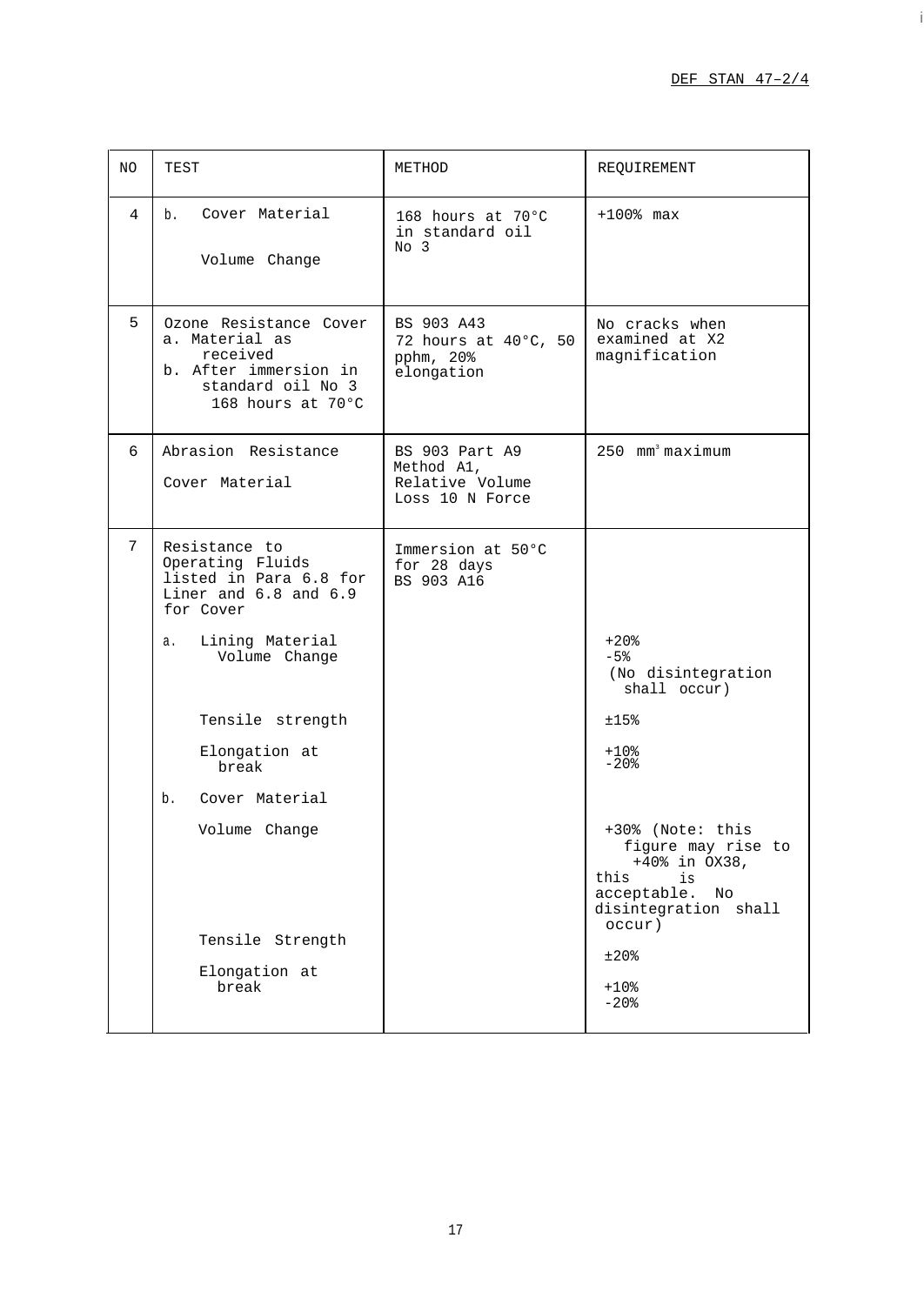| 8 | Fire Test<br>(Combustion<br>Characteristics) | Annex H                                                                       |      |
|---|----------------------------------------------|-------------------------------------------------------------------------------|------|
|   | (a) Smoke Index                              | NES 711<br>Sample size<br>$75 \times 75 \times 1.5$                           | 50<  |
|   | (b) Toxicity<br>Index                        | <b>NES 713</b><br>Sample size<br>$75 \times 75 \times 1.5$                    | 5<   |
|   | (c) Oxygen Index                             | BS 2782 Pt 1<br>method 141<br>Sample size<br>$150 \times 10\pm0.5 \times 1.5$ | > 30 |
|   | (d) Temperature<br>Index                     | BS 2782 Pt 1<br>methods 141 a&b<br>Sample size<br>150x6.5±0.5x1.5             | >250 |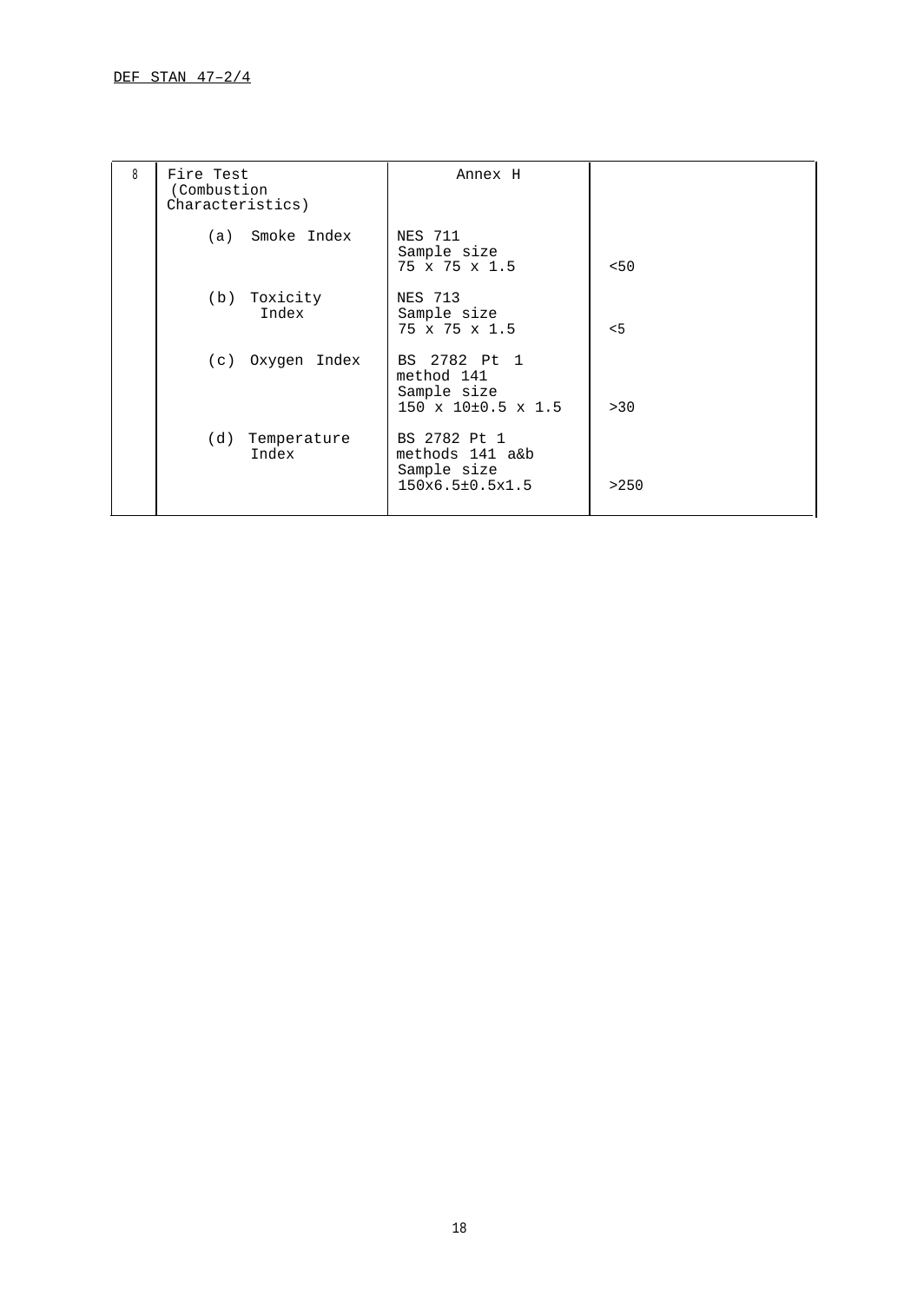## Table C2

Hose Properties

| NO.            | TEST                                                                                     | METHOD                                                                  | REOUIREMENT                                                                                                                                                  |
|----------------|------------------------------------------------------------------------------------------|-------------------------------------------------------------------------|--------------------------------------------------------------------------------------------------------------------------------------------------------------|
| $\mathbf{1}$   | Low Temperature Bend<br>Test                                                             | BS 5173 Part 106<br>Section 106.1<br>Method B $-40^{\circ}$ C           | No cracks and survival<br>of Proof Test                                                                                                                      |
| $\overline{2}$ | Abrasion Resistance                                                                      | BS 5173 Part 103<br>Sec 103.9 50 N Load                                 | Max weight loss 1 gm<br>after 2000 cycles. No<br>exposure of the<br>reinforcement                                                                            |
| 3              | Adhesion Cover/<br>Reinforcement Between<br>Plies Reinforcement/<br>Lining               | BS 5173 Part 103<br>Sec 103.9<br>Type 6 Test Piece<br>Type 5 Test Piece | $2.5 \text{ N/mm}$<br>There shall be<br>adhesion to the metal                                                                                                |
| 4              | Ozone Resistance                                                                         | BS 5173 Part 106<br>Sec 106.3 72 hours<br>at 40°C, 50 pphm,<br>Method 1 | No cracks when<br>examined at X2<br>magnification                                                                                                            |
| 5              | of the hose be determined. This shall be carried out as given in<br>Table C1, Test No 7. |                                                                         | Resistance to Operating Fluids. Type Approval. It may be required<br>that the compatibility of the compounds forming the cover and lining                    |
| 6              | Impulse Test                                                                             | BS 5173 Part 102<br>Sec 102.5<br>See Annex E                            | Cycles<br>Type<br>150,000<br>$1 \quad$<br>$\overline{2}$<br>200,000<br>3 & 4<br>400,000<br>500,000<br>5.                                                     |
| 7              | Fire Resistance Test                                                                     | BS 3G 100 Part 2<br>Section 3<br>Subsection 3.13<br>See Annex B         | All sizes to be a<br>minimum of 3 Minutes<br>Flame Resistant. No<br>leakage and a maximum<br>5 seconds afterburn on<br>removal of flame.<br>See 2.4 and 16.3 |
| 8              | Proof Test                                                                               | BS 5173 Part 102<br>Section 102.1,<br>table A<br>See annex A            | No leaks when<br>fluorescein dye tested                                                                                                                      |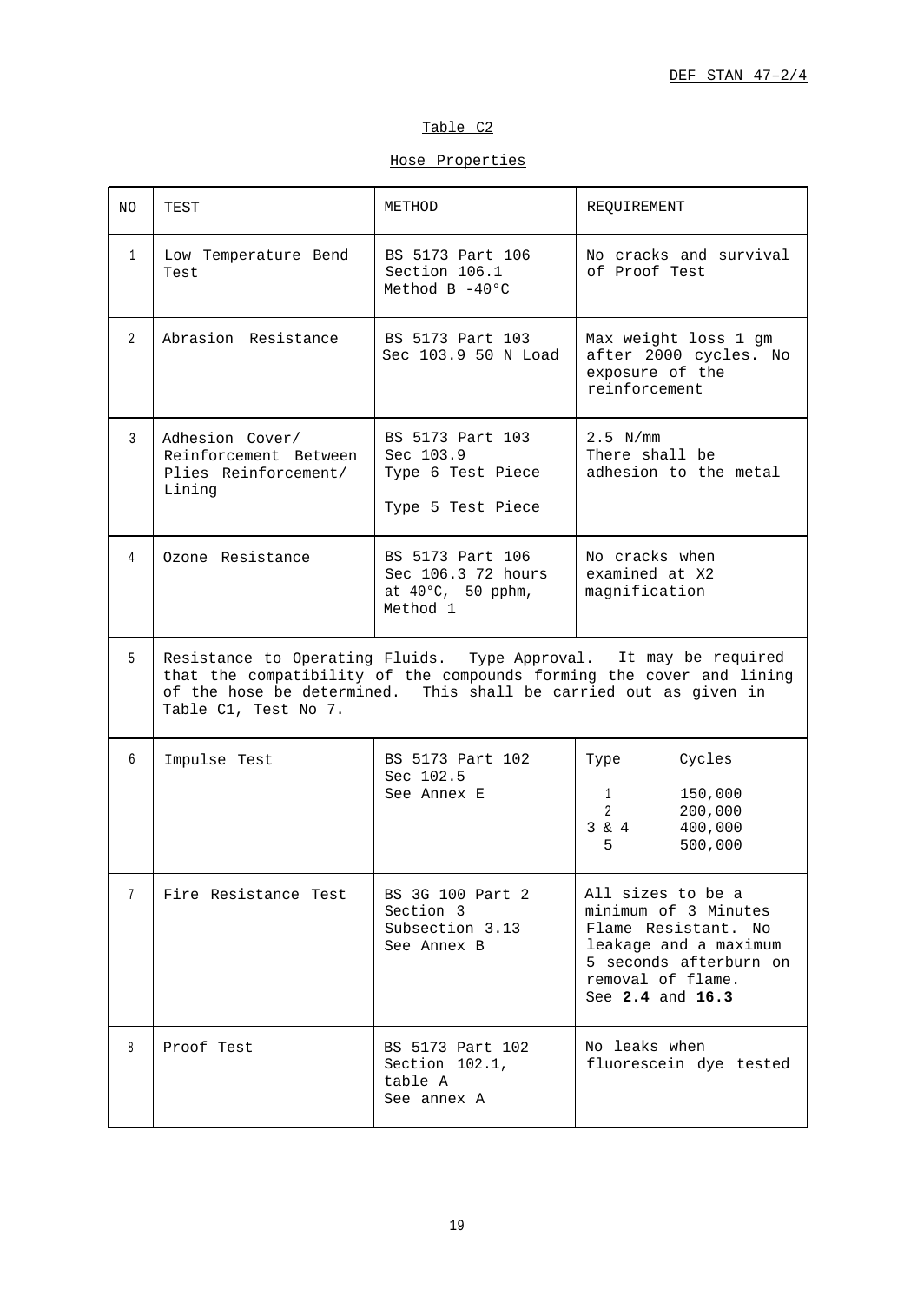| NO. | TEST                             | METHOD                                           | REQUIREMENT                                                                      |
|-----|----------------------------------|--------------------------------------------------|----------------------------------------------------------------------------------|
| 9   | Burst Test                       | BS 5173 Part 102<br>Section 102.1<br>See annex A | Table A                                                                          |
| 10  | Hydrostatic Stability<br>Test    | BS 5173 Part 102<br>Section 102.1<br>See annex A | Change in length $+2\$<br>$-4%$<br>No failure of Assembly,<br>Twist 5°/metre max |
| 11  | Dimensions                       | BS 5173 Part 101<br>Section 101.1                | Declare Nominal ±<br>Declared Tolerance                                          |
| 12  | Bore Check at Min<br>Bend Radius | Annex F                                          | Free passage of ball<br>95% of nominal bore                                      |

## Table C2 – Concluded

## Table C3

# Hose Assembly Properties

| N <sub>O</sub> | TEST                         | METHOD                                                            | REQUIREMENT                                                                                                                                             |
|----------------|------------------------------|-------------------------------------------------------------------|---------------------------------------------------------------------------------------------------------------------------------------------------------|
| $\mathbf{1}$   | Low Temperature Bend<br>Test | BS 5173 Part 106<br>Sec 106.1 Method B<br>$-40^{\circ}$ C         | No cracks and survival<br>of Proof Test                                                                                                                 |
| 2              | Impulse Test                 | BS 5173 Part 102<br>Sec 102.5<br>Method 7.2<br>See annex E        | Cycles<br>Type<br>150,000<br>$\mathbf{1}$<br>$\overline{2}$<br>200,000<br>$3 \& 4$<br>400,000<br>500,000<br>5                                           |
| ζ              | Fire Resistance Test         | BS 3G 100 Part 2<br>Section 3<br>Subsection 3.13<br>See annex B   | All sizes to be a<br>minimum of 3 minutes<br>Flame Resistant. No<br>leakage and a maximum<br>5 seconds afterburn on<br>removal of flame.<br>See<br>2.4. |
| 4              | Proof Test                   | BS 5173 Part 102<br>Section 102.1,<br>table A<br>See annex A, A-1 | No leaks                                                                                                                                                |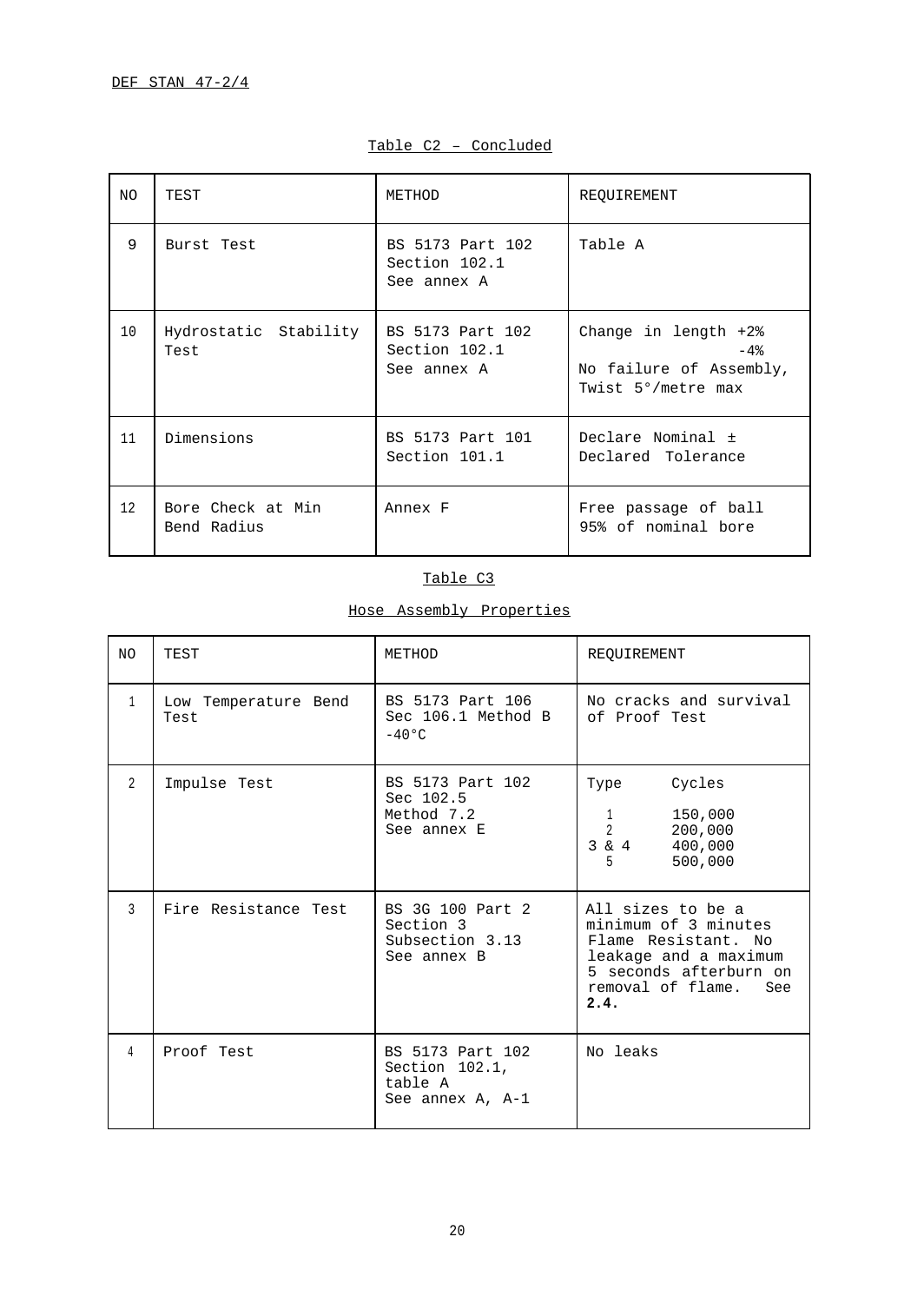| NO. | TEST                          | METHOD                                                                 | REQUIREMENT                                                                   |
|-----|-------------------------------|------------------------------------------------------------------------|-------------------------------------------------------------------------------|
| 5   | Burst Test                    | BS 5173 Part 102<br>Section 102.1                                      | Table A                                                                       |
| б.  | Hydrostatic Stability<br>Test | BS 5173 Part 102<br>Section 102.1<br>See annex A, A-2                  | Change in Length +2%<br>$-4%$<br>No failure of Assembly<br>Twist 5°/metre max |
| 7   | Electrical Continuity         | BS 5173 Part 104<br>Section 104.1                                      | Each assembly shall<br>have a maximum<br>resistance of 0.05 ohms              |
| 8   | Bore Check                    | See annex C and<br>table E                                             | Free passage                                                                  |
| 9   | Dimensions                    | BS 5173 Part 101<br>Section 101.1<br>BS 5173 Part 101<br>Section 101.2 | Drawing requirement                                                           |
| 10  | Corrosion Resistance          | See annex D                                                            | No base metal shall be<br>apparent                                            |

Table C3 – Concluded

## <span id="page-22-0"></span>**17** Type Test Sequence

**17.1** Twelve samples of each size of hose assemblies selected, one metre in length, or as specified in individual tests shall be provided. They shall be tested in the following sequence listed in table C4. Failure of any sample shall cause rejection of that type and size.

|--|

|  | Type Test Sequence |
|--|--------------------|
|  |                    |

| TEST                    | SAMPLE NUMBERS | REFERENCE     |
|-------------------------|----------------|---------------|
| Temperature Bend<br>Low | 1, 2 and 3     | Table C3 No 1 |
| Proof Test              | 1, 2 and 3     | Table C3 No 4 |
| Electrical Continuity   | 1, 2 and 3     | Table C3 No 7 |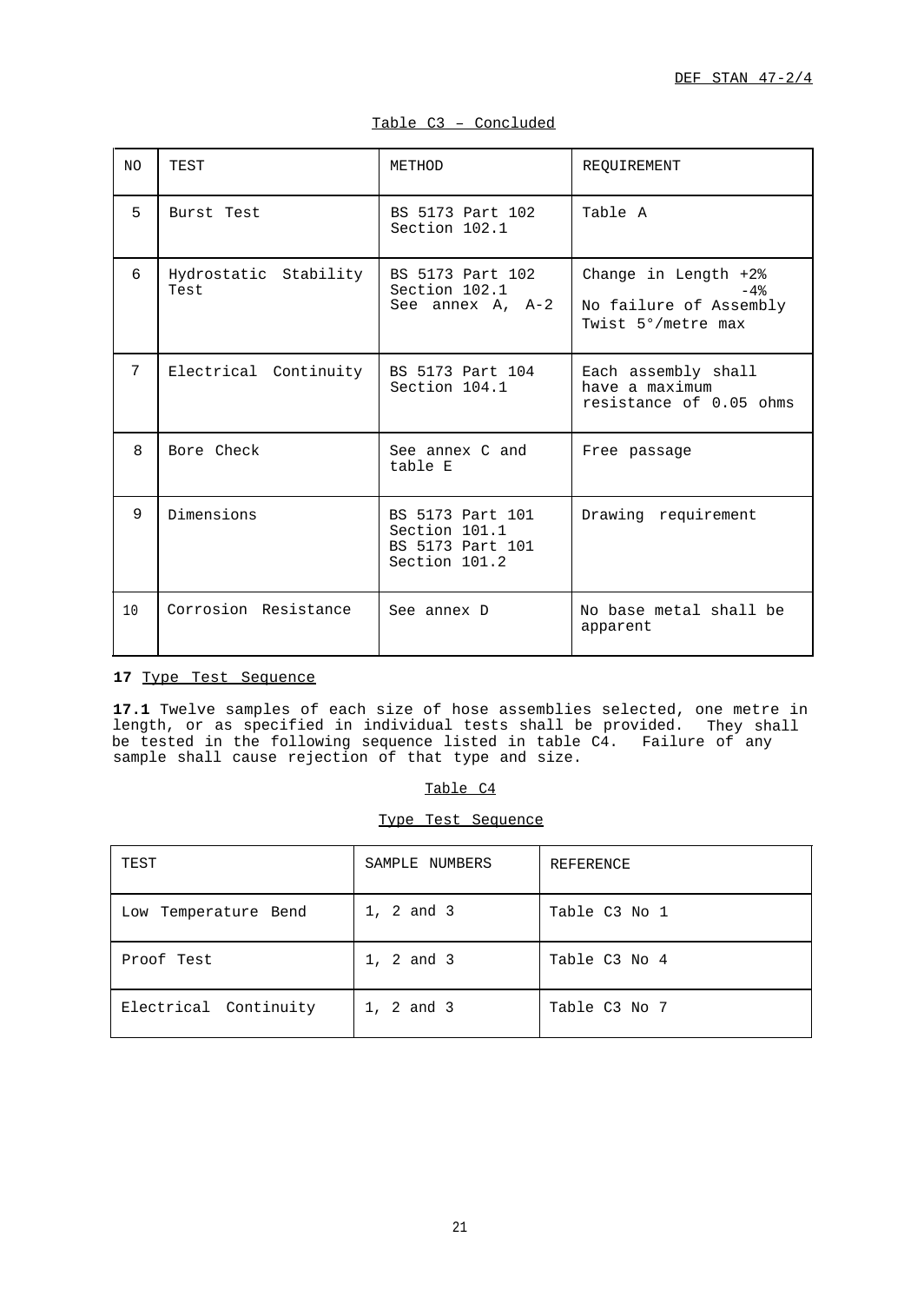| TEST                          | SAMPLE NUMBERS   | REFERENCE                 |
|-------------------------------|------------------|---------------------------|
| Hydrostatic Stability         | 1, 2 and 3       | Table C3 No 6 and annex A |
| Burst Test                    | 1, 2 and 3       | Table C3 No 5             |
| Bore Check                    | 4, 5 and 6       | Table C3 No 8 and annex C |
| Impulse Test                  | 4, 5, 6 and 7    | Table C3 No 2 and annex E |
| Sectioning for<br>Examination | $\overline{4}$   | See 17.2                  |
| Corrosion Resistance          | $\mathsf{R}$     | Table C3 No 10 annex D    |
| Fire Resistance               | 9, 10, 11 and 12 | Table C3 No 3 and annex B |

## Table C4 – Concluded

**17.2** Sectioning for examination. The sample 4 is to be sectioned longitudinally and examined for signs of internal collapse or other indications of failure. The sample is to be retained for inspection by the Design Authority.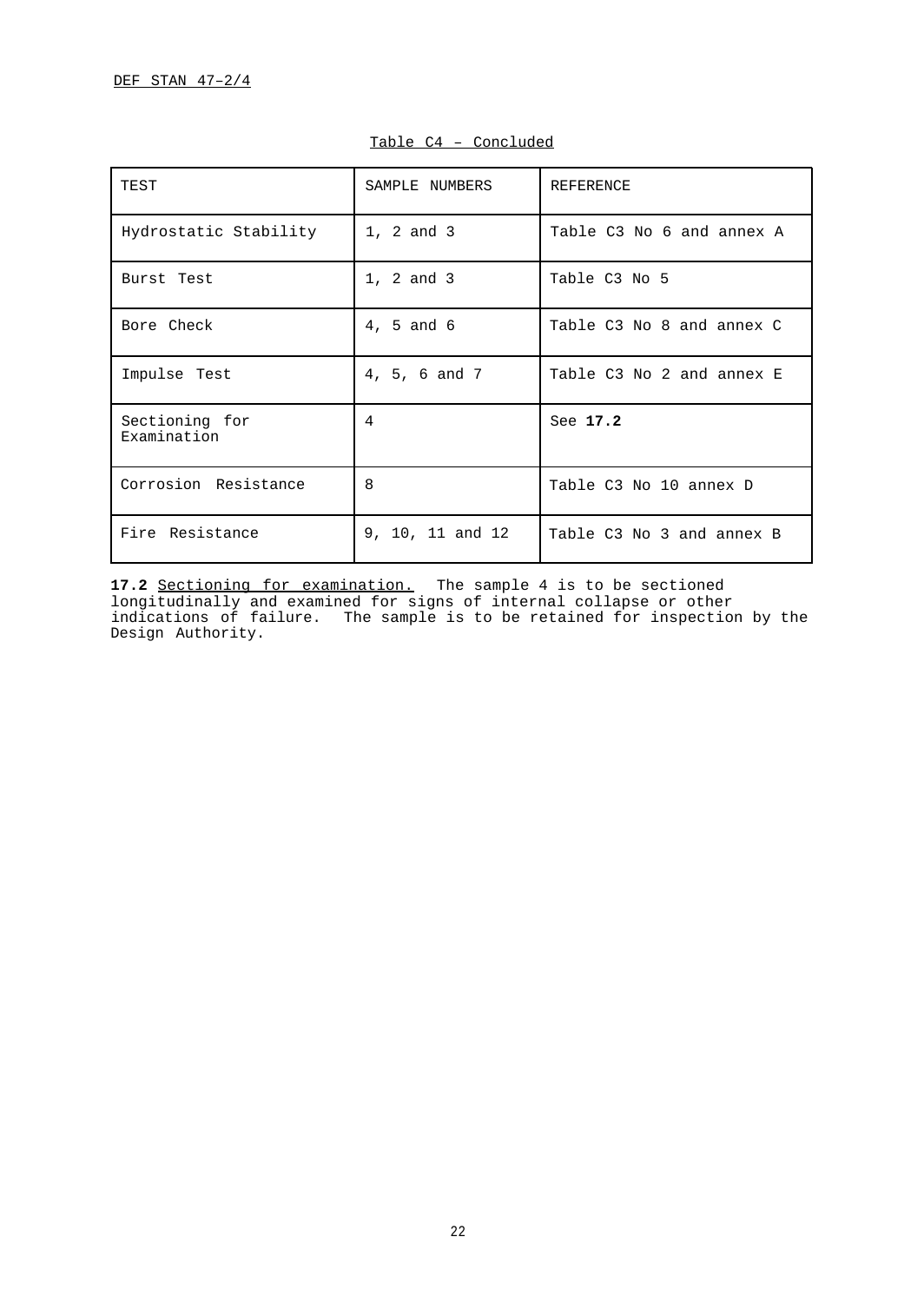<span id="page-24-0"></span>Section Four. Approval of Hose Assembly Companies

### <span id="page-24-1"></span>**18.** Type Test Requirements for Hose Assembly Companies

Before a hose assembly company can be considered for the supply of hoses, it shall provide type test and supporting data to the Design Authority as required at **20** for each size to be supplied. The submission shall be identified with the assemblers unique reference number, and the date of the tests as required under **21.**

<span id="page-24-2"></span>**19.** Arrangements for Type Testing

When the range of samples has been agreed with the Design Authority, the assembler is to provide a test programme and identify a suitable opportunity for a representative from the Design Authority to witness all or part of the tests.

## <span id="page-24-3"></span>**20.** Assembly Type Test Submission

Assembly type test submissions shall comprise the following:

(a) A written statement or certificate from the manufacturer of the hose and fittings that the assembly company is an official distributor and qualified/approved assembler of product which satisfies the requirement of and has undergone type testing to this Standard.

(b) Type and hose sizes to be assembled, using manufacturers identification numbers to enable cross reference with manufacturers type test data.

(c) Results of the hose assembly type tests as specified at **21** are to be submitted on the proforma at annex J.

- <span id="page-24-4"></span>(d) Copy of assemblers Quality Approval Certificate.
- (e) Name, Address place/places of assembly.
- (f) Company assembly/production plan.

## **21.** Assembly Type Test Requirements

**21.1** The following additional type tests shall be undertaken by any company assembling hose assemblies using hose and fittings type tested by the original manufacturer. These are to prove the integrity and acceptability of the finished product from the specified assembly facility. The additional tests are specified by table C3 Nos. 4, 5, 7 and 9.

**21.2** The type test results shall be prepared and submitted in accordance with **13** and **14.2.**

#### **22.** Tendering Conditions

22.1 Before a hose assembly company may tender for the supply of hose assemblies to this Standard the company shall have satisfied the requirements of **18.**

**22.2** Hose assemblers tendering for the supply of hose assemblies to this Standard shall quote the unique reference number and date the tests required at **21** were undertaken.

**22.3** A statement shall be included that the assemblies conform in every detail to the samples type tested and that the place/places of assembly is/are as stated on the certificate.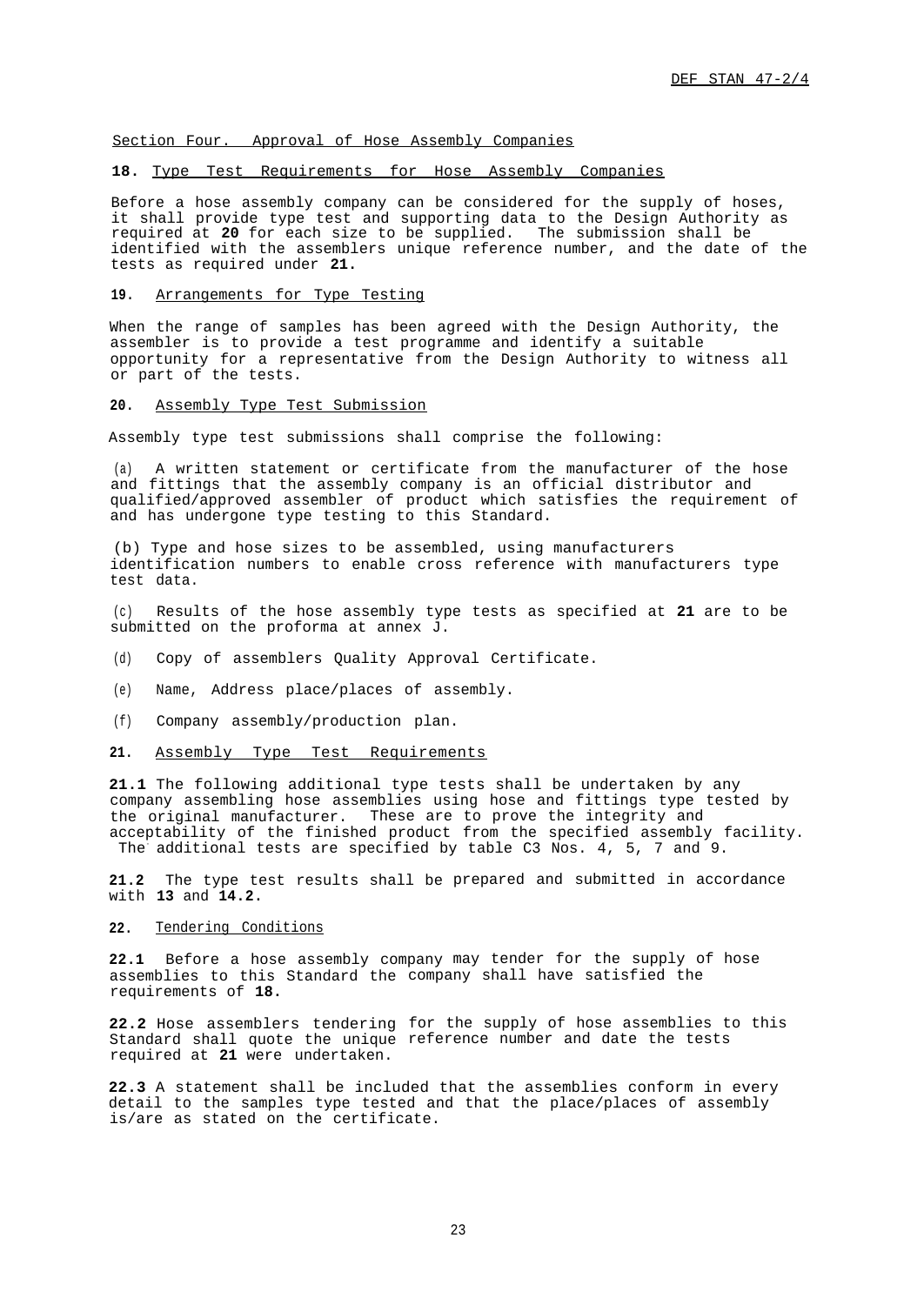DEF STAN 47-2/4

## <span id="page-25-0"></span>Section Five. Manufacture

## <span id="page-25-1"></span>**23** Tolerances

<span id="page-25-3"></span>23.1 Length. The tolerances permitted on the length of hose assemblies are given in table D:

## Table D

Tolerances on Lengths of Hose Assemblies

| LENGTH UP TO<br>AND INCLUDING<br>(M) | TOLERANCE |             |
|--------------------------------------|-----------|-------------|
|                                      | MINUS     | <b>PLUS</b> |
| 0.5                                  | Ŋ         | 6 mm        |
| $\mathbf{1}$                         | Ŋ         | 12 mm       |
| 5                                    | $\Omega$  | 20<br>mm    |
| 10                                   | Ŋ         | 50 mm       |
| Over 10                              | Λ         | 150<br>mm   |

## <span id="page-25-2"></span>24 Angle Fittings

The tolerance on angle fittings shall be within  $\pm 3^{\circ}$ , see figure 1.

### Angular Relationship Between End Fittings **25**

Where the two end fittings have a specified angular relationship about the axis of the hose, the tolerance shall be within  $\pm 3^\circ$ , see figure 1.

## **26** Hose Life - Age of Rubber

**26.1** Because of the shelf/storage life, service life and total life limitations related to items wholly or partially composed of rubber, the age of the hose or hose element of the hose assembly on delivery from the supplier to the MOD shall not exceed one year, measured from the date of cure of the rubber.

**26.2** Where hoses are supplied as components in equipment/vehicle/vessel then the cure date of the rubber shall still be taken as datum. However the total life left on delivery of equipment/vehicle/vessel will be subject to contractual agreement between the Authority responsible for the technical aspects of the contract and the manufacturer/supplier of the complete equipment/vehicle/vessel.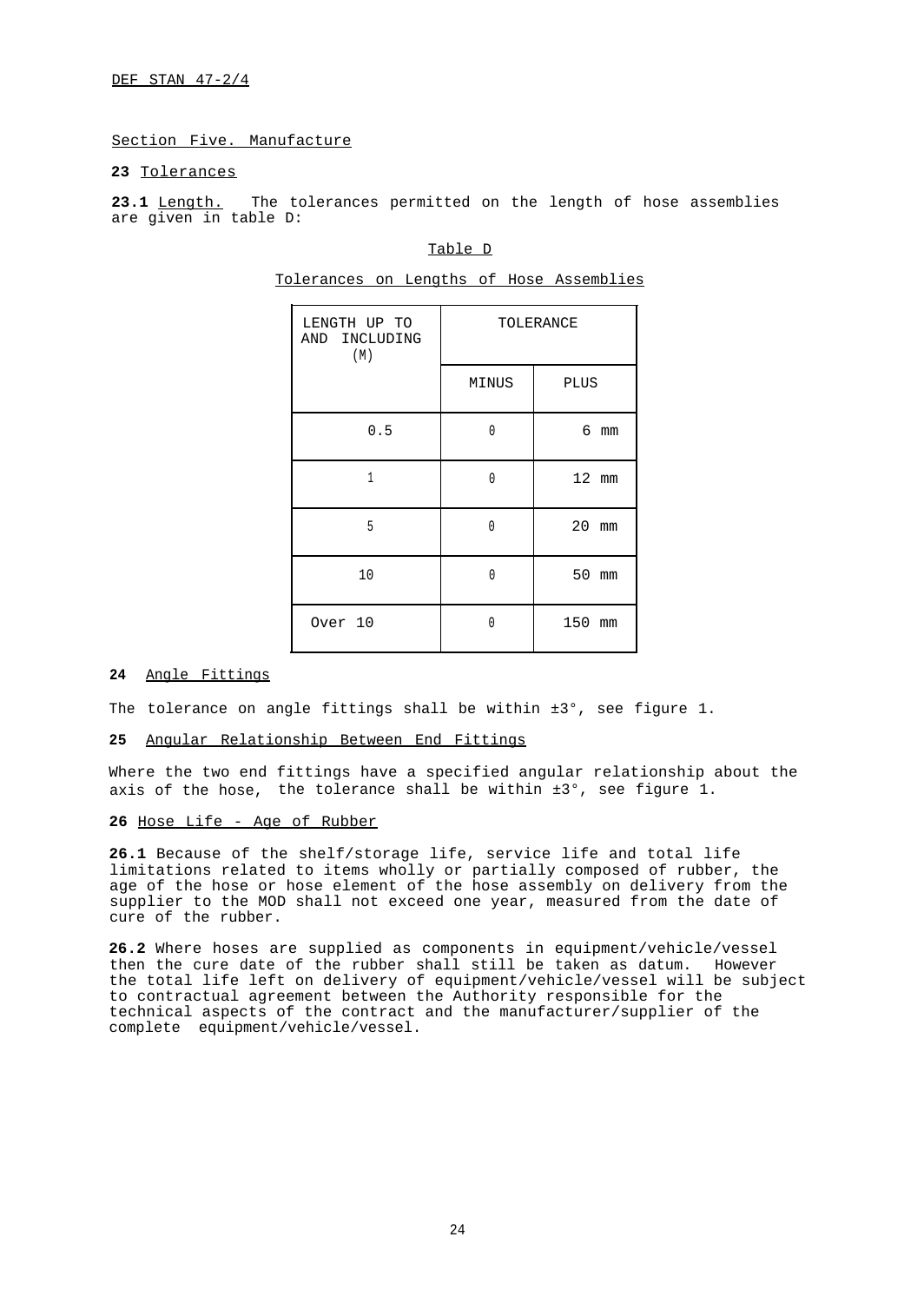## <span id="page-26-0"></span>**27** Defects

**27.1** The hose shall be free from all major class B defects as described by Federal Standard No 162a.

**27.2** Minor class B defects shall be subject to concession action with the Design Authority through the Quality Assurance Representative.

**27.3** Any damage caused to the surface of the couplings during the manufacture of the assembly shall be made good and the assembly cleaned after repair.

### <span id="page-26-1"></span>**28** Production Tests

**28.1** All batches of rubber material shall be tested in accordance with table C1 (excluding Test No 7 Resistance to Operating Fluids) as required by Def Stan 93-50.

**28.2** Hose. All batches of hose shall be tested to table C2 test Nos 8 and 11.

**28.3** Hose Assemblies. Each hose assembly shall be tested to table C3 test No 7 and annex A, clause A.5 and any specific test quoted on the drawing.

**28.4** The quality assurance authority named in the contract or/and the Design Authority may request that any of the other tests listed in this Defence Standard be performed at any time.

### <span id="page-26-2"></span>**29** Flushing and Cleaning of Hoses

<span id="page-26-3"></span>Every hose bore should be cleaned and dried. This should be done in accordance with the requirements of the specification to which the assembly is manufactured. In the absence of any additional instructions and where the fluid medium of the base is not known the base should be cleaned out with soap and water, rinsed with clean water and then dried.

## **30** Hose Markings

The following minimum information shall be applied legibly and indelibly to the hose cover of each assembly.

Def Stan 47–2 and Type (1, 2, 3, 4 or 5)

The manufacturer's identification and name.

Date of cure of the rubber by quarter and year.

A lay line or lines parallel to the hose longitudinal axis. Except where other markings are present, the line(s) shall be continuous.

#### EXAMPLE OF MARKING

Def Stan 47-2 Type 1 Smith & Co 2 02 - 94

### **31** Hose Assembly Markings

**31.1** A metal band or bands shall be secured around each hose assembly and carry the following minimum information. Alternatively, the information may be marked on the connection ferrule: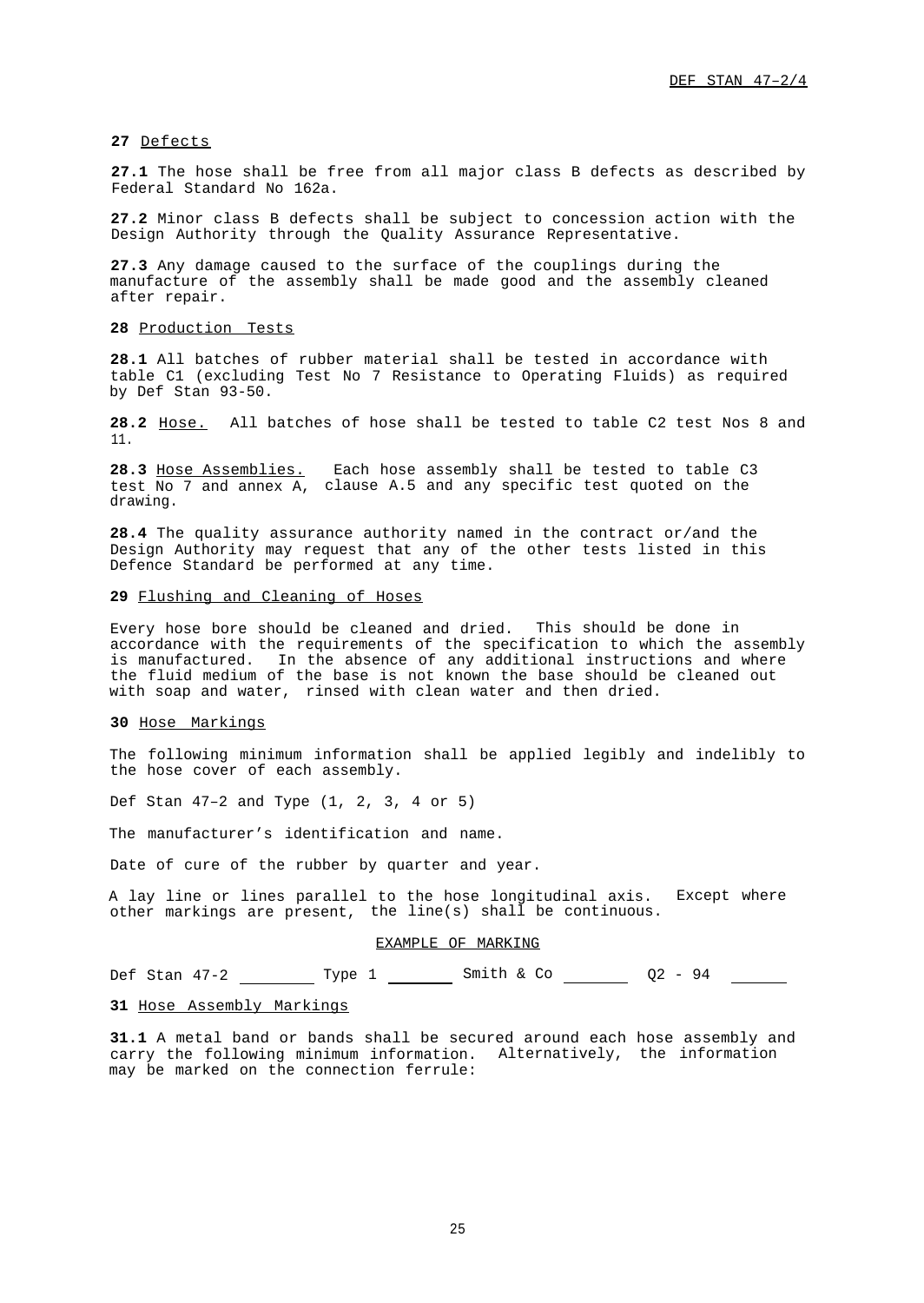**31.1** (Contd)

Def Stan 47-2

Assemblers identification and name (when manufacturer's hose and fittings have been assembled by another

company)

NATO Stock Number/Management Code

Batch Number

Maximum Hydraulic Working Pressure

Test Pressure and Test Date

Maximum <u>Pneumatic</u> Working Pressure (should the hose assembly have been produced for that service).

**31.2** Hose assemblies less than 600 mm long, which, if manufactured from bulk hose stock on which cure date markings are 600 mm apart, would not show any cure date marking. Therefore, some additional marking shall be required, ie a metal band around the circumference of the hose assembly with the cure date marked on it and any additional marking required by the drawing.

#### <span id="page-27-0"></span>**32** Packaging and Protection

Packaging of hose and hose assemblies shall be in accordance with Def Stan 81-39 except that the polythene used shall be black. The end coupling shall be protected by mouldable wrap. The outside of packaging shall clearly indicate NSN, designation, cure date of hose, date of hose assembly and of test. Where hose is supplied in bulk, hose shall be held in sealed tri–wall containers or in pallets which are edged with black polyethylene to restrict light.

<span id="page-27-1"></span>NOTE: Or as specified in the contract.

**33** Commercial Storage and Retesting

Hose manufacturers, hose assemblers and equipment manufacturers shall comply with BS 5244.

**34** Approved Manufacturers' and Assemblers' List

A current list of approved manufacturers and assemblers can be obtained from the Design Authority, see **11.1** for address.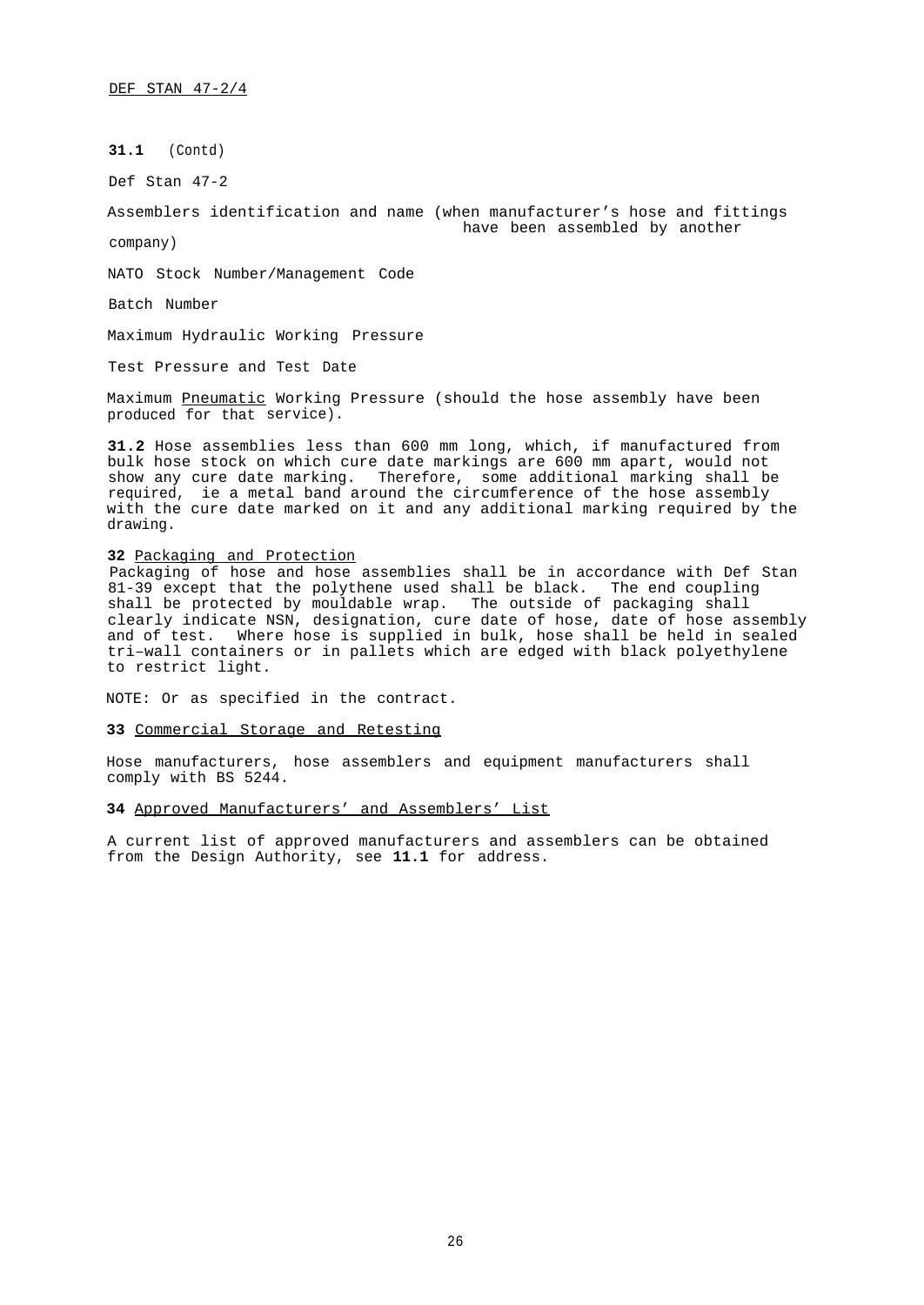<span id="page-28-0"></span>

Fig 1 Method of Dimensioning Flexible Hose Assemblies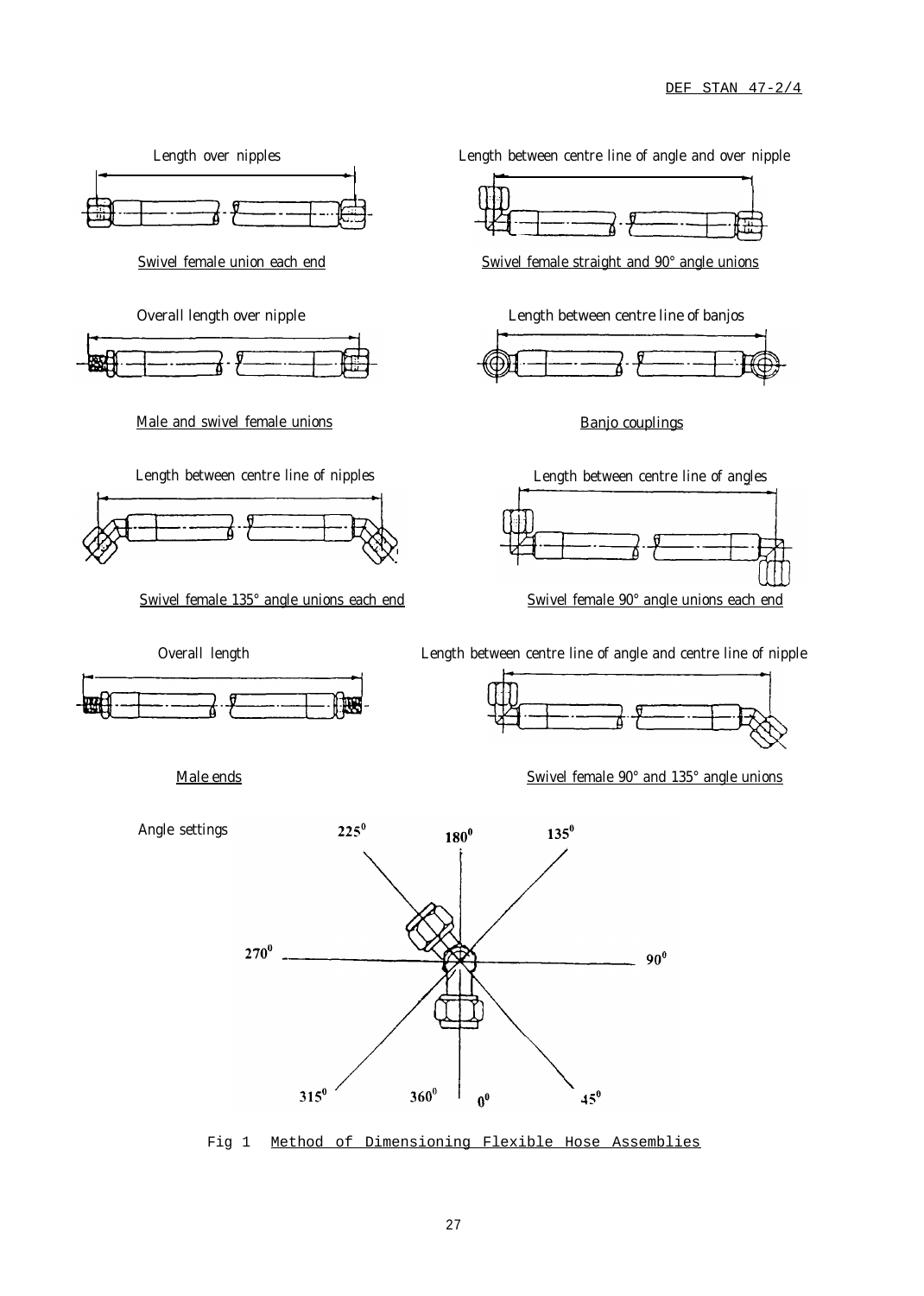DEF STAN 47-2/4

Collation Page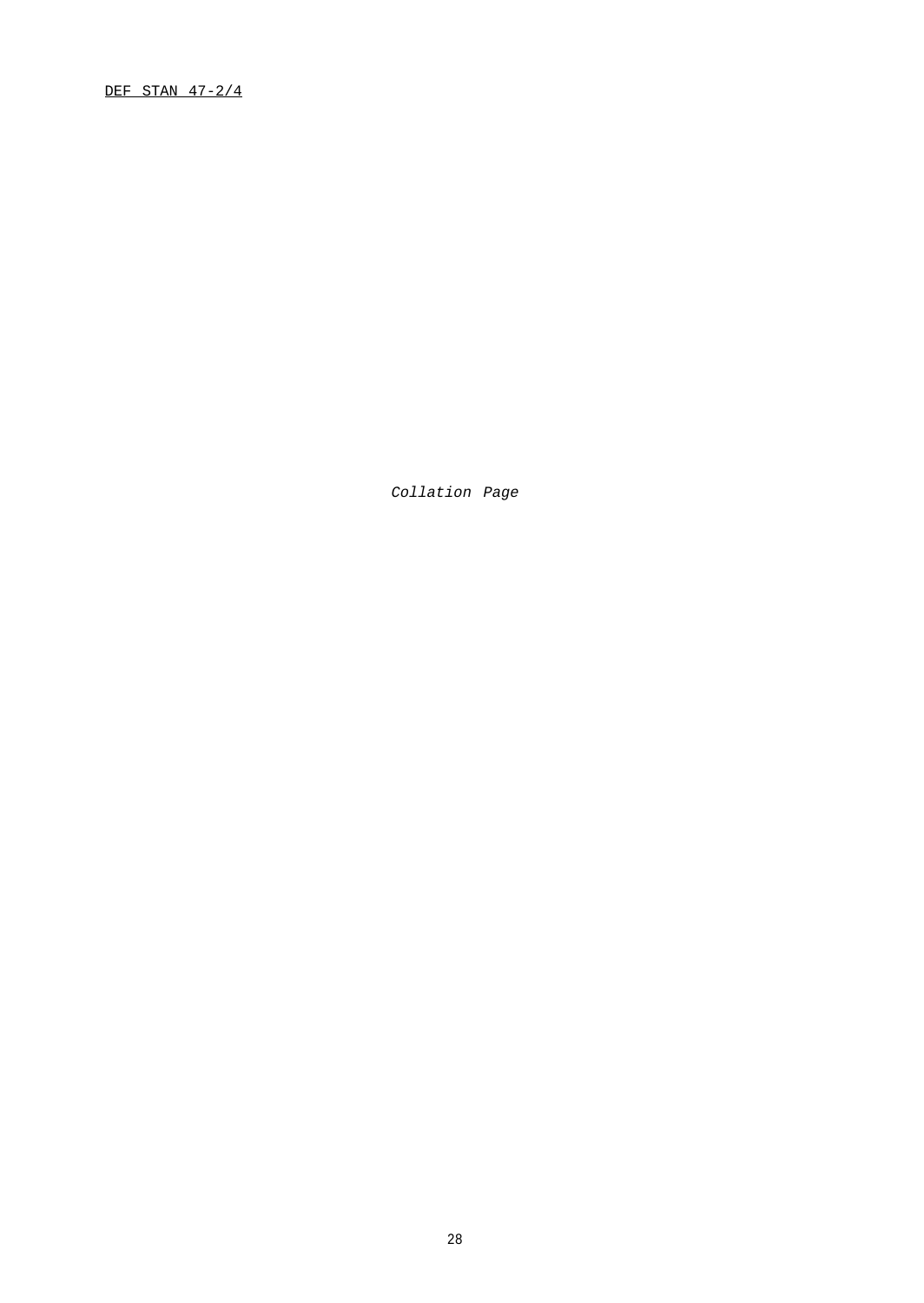## <span id="page-30-0"></span>Hydrostatic Tests

## **A.1** The Proof Test

Shall be conducted in accordance with BS 5173 Part 102 Sec 102.1.

**A.2** The Hydrostatic Stability Test shall be carried out at the maximium working pressure defined in table A and the change in length and degree of twist determined in accordance with BS 5173 Part 102 Sec 102.1 but with the following amendments.

**A.2.1** The pressure shall then be released, reapplied to the Proof Pressure given in table A and held for one minute. The pressure shall then be raised to three times the maximum working pressure given in table A and held for one minute. At both of the pressure holds the assembly shall be examined for leakage and any signs of incipient failure, using a fluorescein dye in the test fluid. The pressure shall then be reduced to zero and the test terminated if there are any signs of failure.

## **A.3** Burst Test

The pressure shall be raised in accordance with BS 5173 Part 102 Sec 102.1 until the hose assembly fails. The pressure at failure shall be recorded.

### **A.4** Type Testing Sequence

**A.4.1** At Type Testing the tests shall be conducted consecutively, the hose assembly being allowed to return to zero pressure between each test. Three samples shall be tested.

**A.4.2** The test fluid shall be ZX 9 containing fluorescein dye.

### **A.5** Production Testing

**A.5.1** Raise to the appropriate proof pressure for the hose, hold for one minute. Check for any signs of failure (see clause **28)** .

## **A.5.2** Flush and dry assembly.

NOTE: Reference is made to this annex in table C2 Nos 6, 8, 9 and 10, also in table C3 Nos 4 and 6.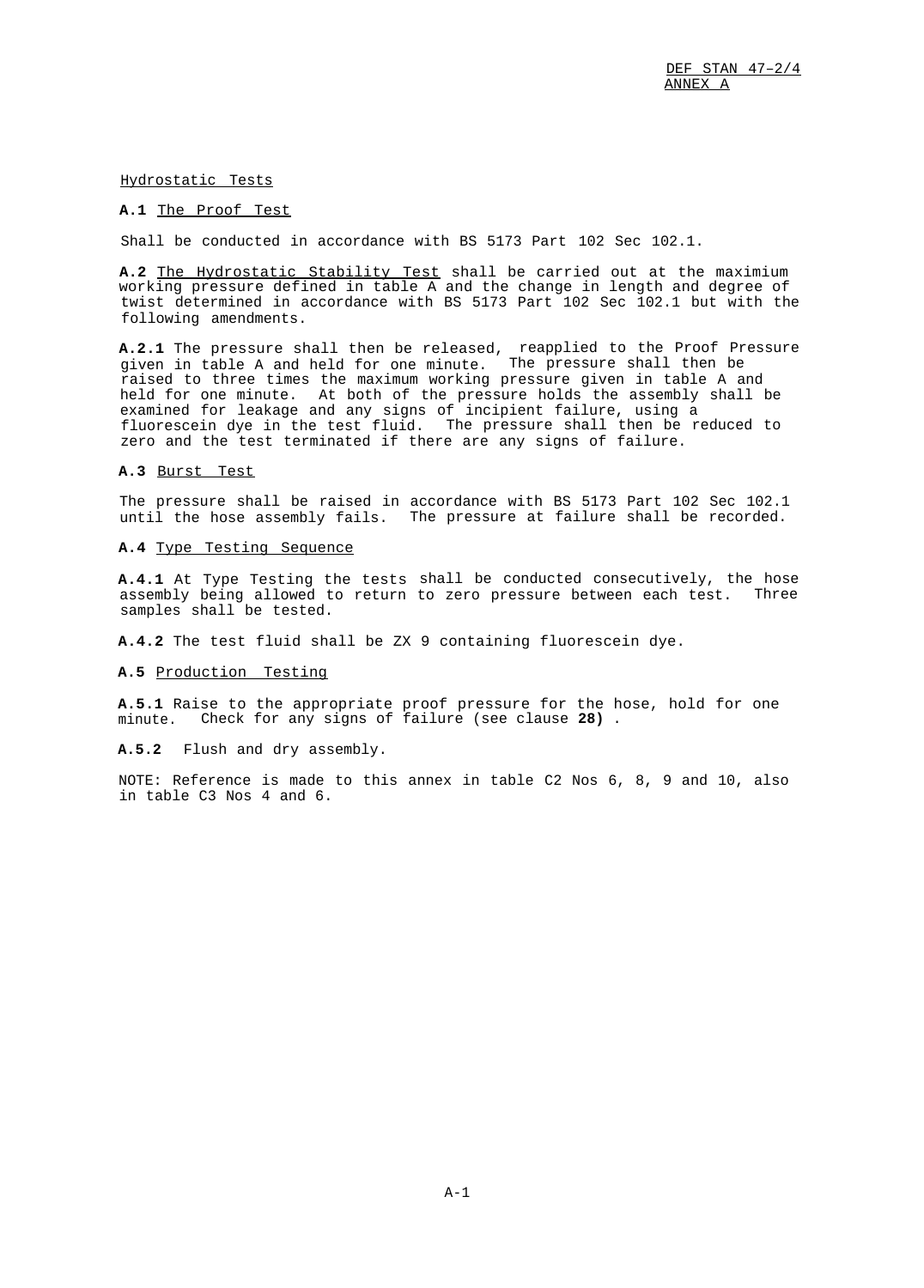DEF STAN 47-2/4 ANNEX A (Concluded)

Collation Page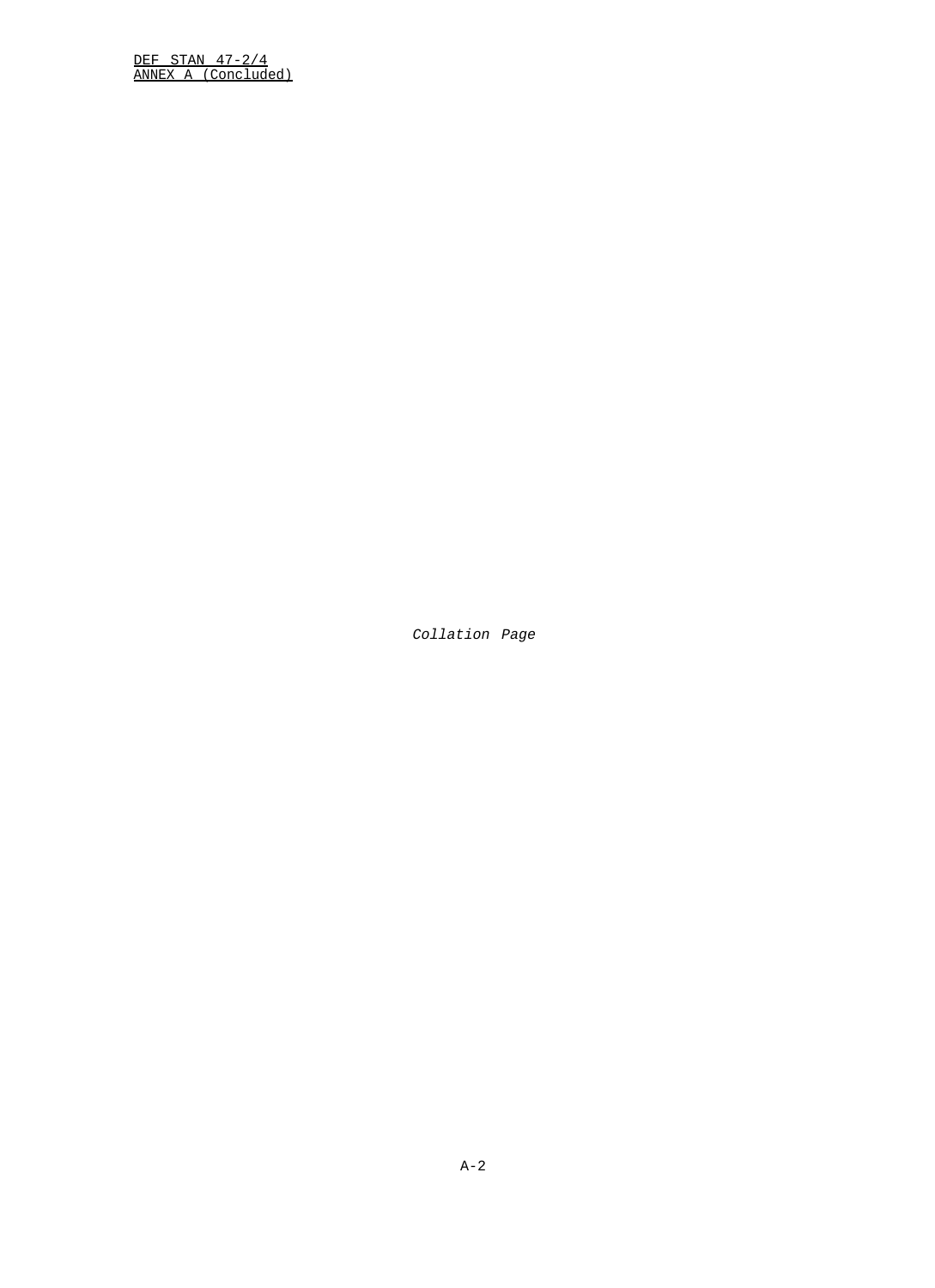### <span id="page-32-0"></span>Resistance to Fire (Loss of Function)

**B.1** This method of test is based on BS 3G 100 Part 2 Section 3 Subsection 3.13 and applies to all hose and hose assemblies and to all bore sizes. The chosen options of Subsection 3.13 are as given in the following text.

**B.2** The Standard Burner shall be that specified in BS 3G 100 Appendix A of Subsection 3.13.

## **B.3** Procedure

The hose assembly to be tested shall be blanked at one end, mounted so that it is bent at the minimum bend radius given in table A. The blanked end shall be vibrated throughout the test. The amplitude of the vibration shall be ±1.25 mm and the frequency 50 Hz. It shall be filled with the test fluid OM 13, or a suitable alternative approved by the Design Authority, and subjected to a constant pressure equal to the maximum working pressure given in table A. The tests shall be continued until failure occurs and the time to fail recorded. The test may be discontinued after a period of 15 minutes.

## **B.4** Hose Test

The nozzle of the torch shall be positioned 50 mm from the surface of the hose, approximately equidistant from each end, with the flame directed radially onto the outer periphery of the hose.

### **B.5** End Fitting Tests

The nozzle of the torch shall be positioned 50 mm from the surface of the hose with the flame directed radially on the outside of the bend and onto the junction of the hose and vibrated end termination.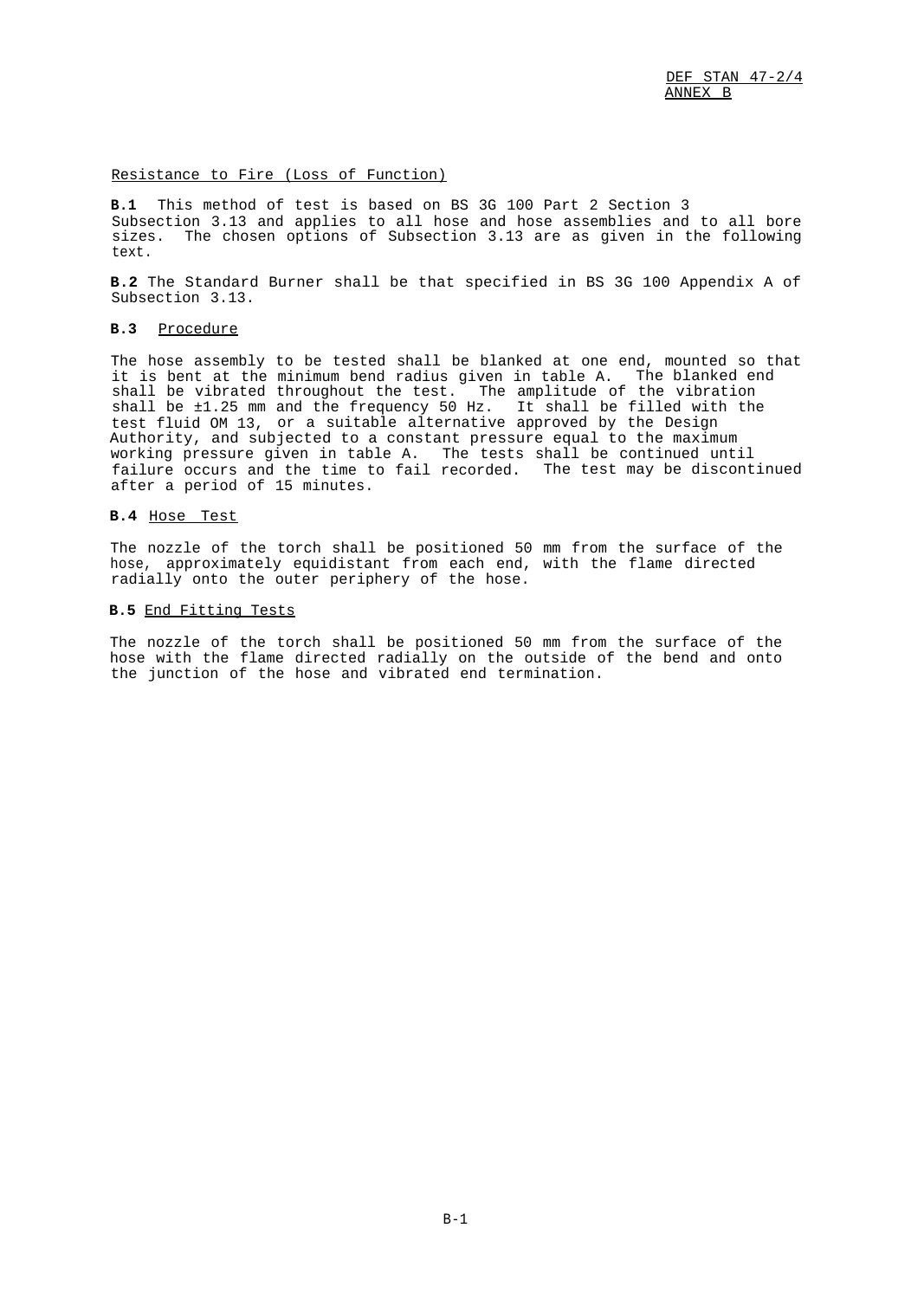DEF STAN 47-2/4 ANNEX B (Concluded)

Collation Page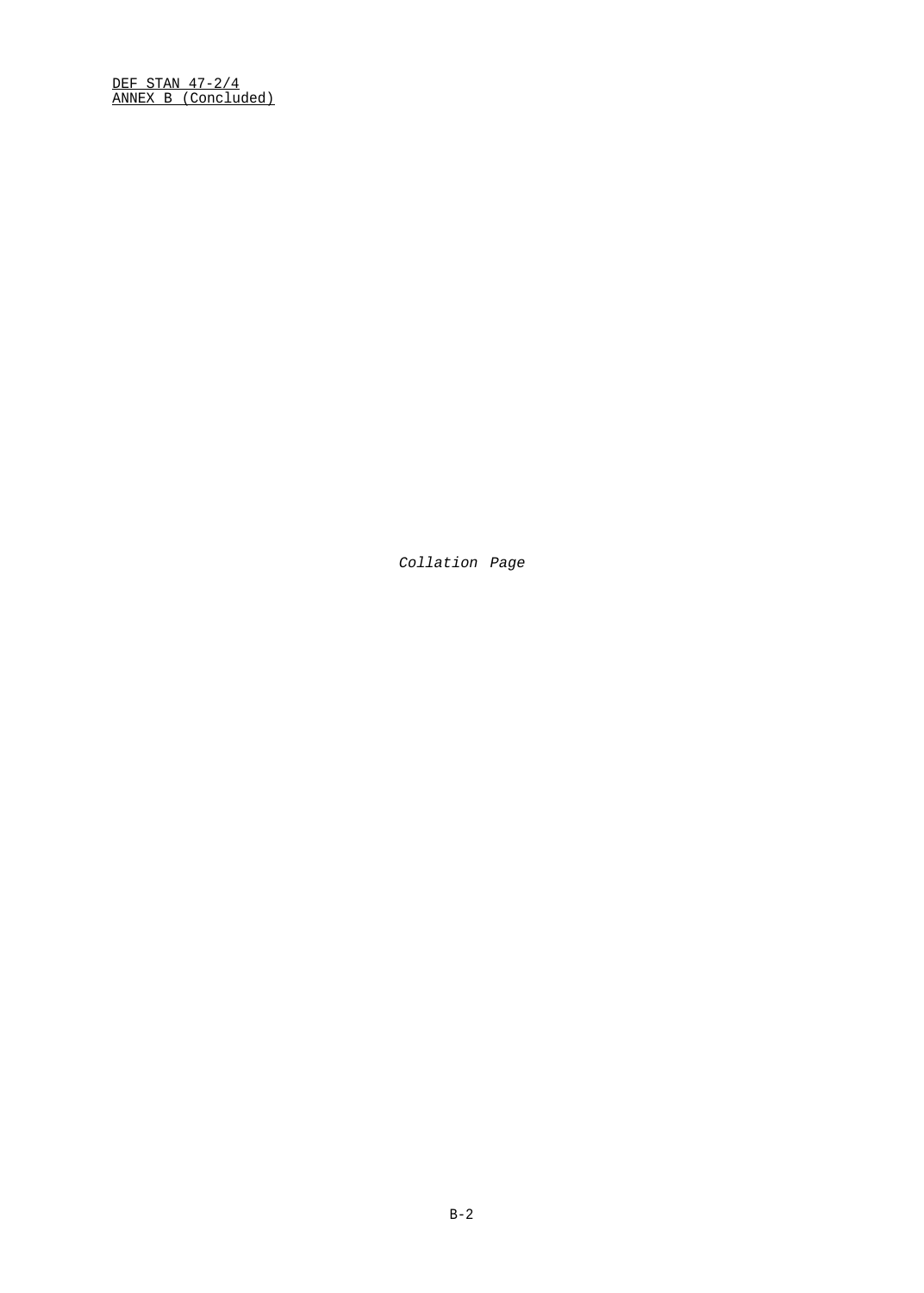## <span id="page-34-1"></span>Bore Check

<span id="page-34-0"></span>**C.1** Three samples shall be tested to ensure that no excessive reduction of the bore of the hose has occurred when attaching the end fittings. A solid rigid sphere or plug of dimensions given in table E shall pass freely through the complete length of the assembly.

|--|--|--|

| HOSE NOM BORE |       | MINIMUM<br>BORE DIA<br>OF INSERT | MINIMUM<br>BORE DIA<br>AFTER<br>SWAGING | TEST SPHERE<br>OR PLUG DIA<br>TOLERANCE<br>$-0$ |
|---------------|-------|----------------------------------|-----------------------------------------|-------------------------------------------------|
| DN            | Dash  | (mm)                             | (mm)                                    | (mm)                                            |
| 5             | $-3$  | 3                                | $2\,.7$                                 | 2.5                                             |
| $\epsilon$    | $-4$  | $\overline{4}$                   | 3.6                                     | 3.4                                             |
| $\,8\,$       | $-5$  | $5.8$                            | 5.2                                     | 5                                               |
| $10$          | $-6$  | 7 <sup>1</sup>                   | $6.3$                                   | 6                                               |
| 12            | $-8$  | 9                                | $\,8$ . $1$                             | 7.6                                             |
| 16            | $-10$ | $1\,2$                           | 10.8                                    | 10.2                                            |
| 19            | $-12$ | 14                               | 12.6                                    | 12                                              |
| 25            | $-16$ | 19                               | 17.1                                    | 16                                              |
| 31            | $-20$ | 26                               | 23.4                                    | 22                                              |
| 38            | $-24$ | 32                               | 28.8                                    | 27                                              |
| 51            | $-32$ | 42                               | 37.8                                    | 36                                              |

Test Sphere or Plug Dimensions

**C.2** The test shall be performed using straight end fittings only. These shall be representative of all coupling types.

NOTE: Reference is made to this annex at table C3 No 8.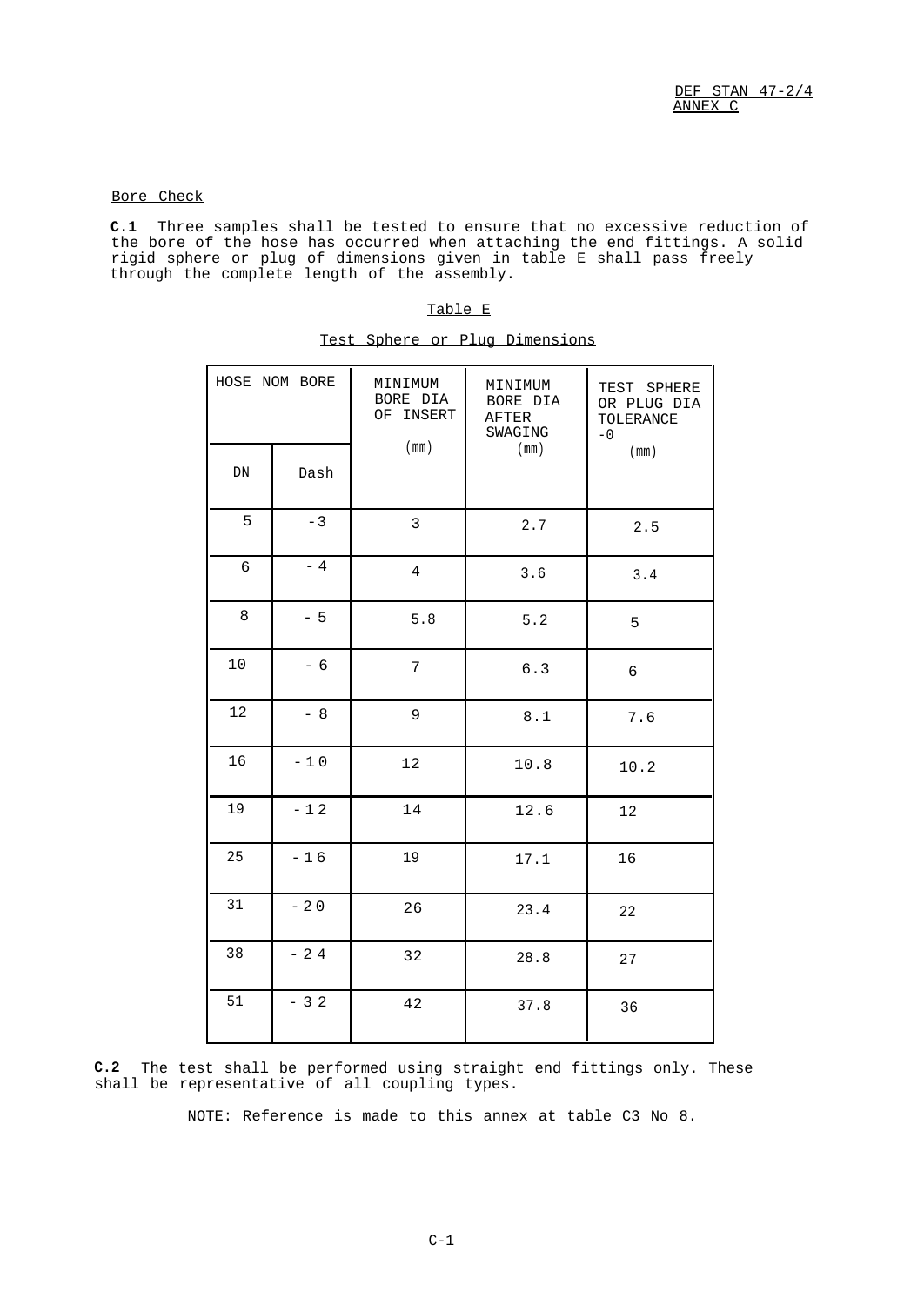DEF STAN 47-2/4 ANNEX C (Concluded)

Collation Page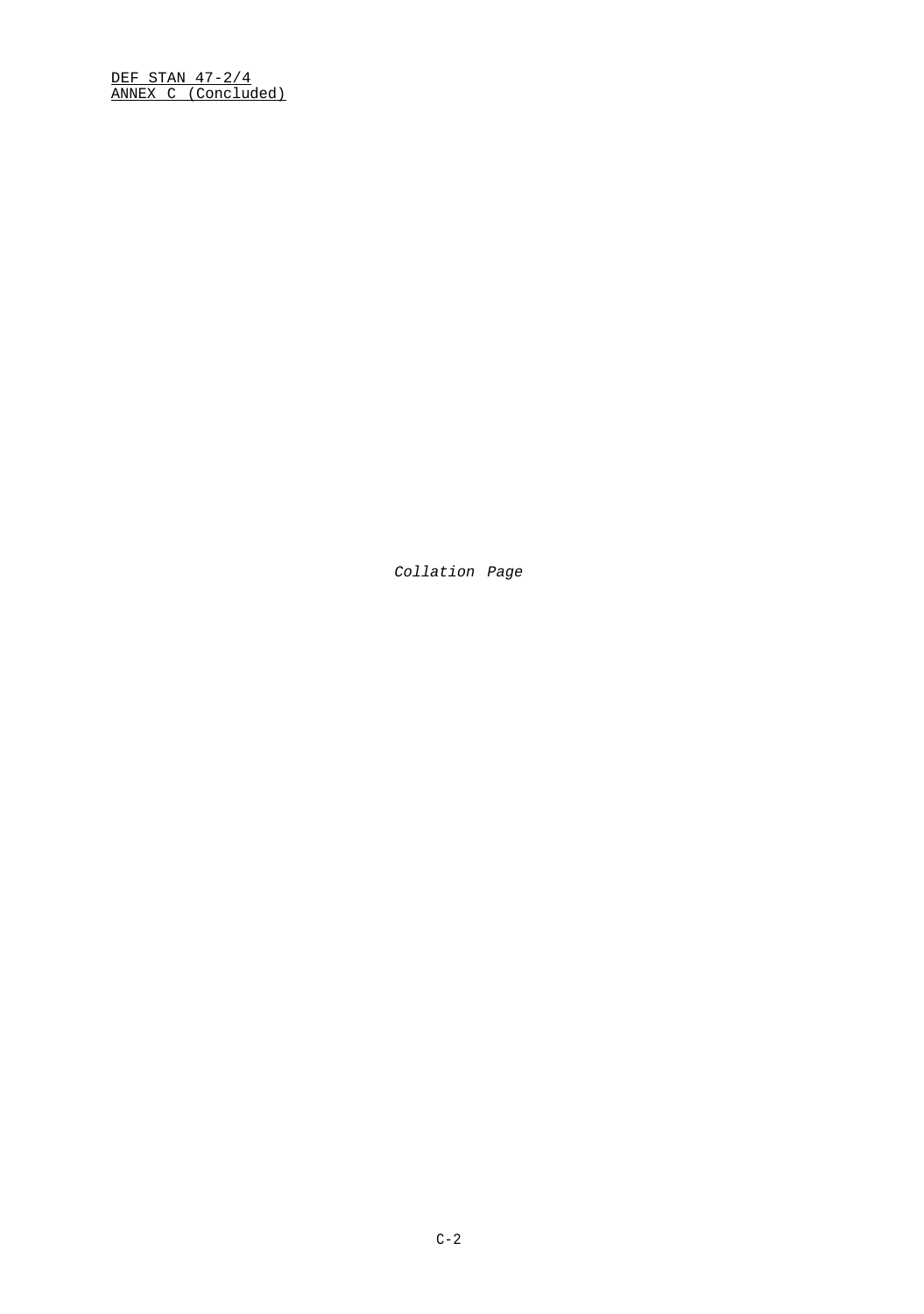<span id="page-36-0"></span>Method of Test for Corrosion Resistance

## **D.1** Apparatus

**D.1.1** A salt spray chamber, of internal capacity at least 0.8 m<sup>3</sup>, with collecting ducts.

**D.1.2** A salt solution reservoir.

**D.1.3** A supply of compressed, air, free from grease and dirt and maintained at a pressure of between 0.7 and 1.75 bar.

**D.1.4** A spray nozzle or nozzles, adjusted so that the collecting ducts collect between 1 and 2 ml of salt solution per hour for each 80  $cm<sup>2</sup>$  of horizontal collecting area.

**D.1.5** Test assembly supports

**D.1.6** A means of maintaining the temperature of the chamber at 35 ± 1°C.

### **D.2** Construction of Apparatus

The apparatus shall be constructed so that:

**D.2.1** The construction material does not affect the corrosiveness of the salt spray;

**D.2.2** The test assembly is supported or suspended 30° from the vertical and parallel to the principal direction of the horizontal flow of salt spray through the chamber;

**D.2.3** The test assembly shall not contact any metallic material or any material capable of acting as a wick;

**D.2.4** Condensation which falls from the test assembly shall not return to the salt solution reservoir for spraying;

**D.2.5** Condensation from any source does not fall on the test assembly or the collecting ducts.

**D.2.6** Spray from the nozzle or nozzles shall not be directed onto the test assembly.

## **D.3** Reagent

A salt solution, five parts by mass of sodium chloride to 95 parts of distilled water, using sodium chloride substantially free of nickel and copper, and containing on a dry basis not more than 0.1 percent of sodium iodide and not more than 0.3 percent of total impurities. Ensure that the solution is free of suspended solids before the solution is atomized.

## **D.4** Test assembly

The hose assembly to be tested shall be new and unused and shall not be tested until at least 25 hours after manufacture.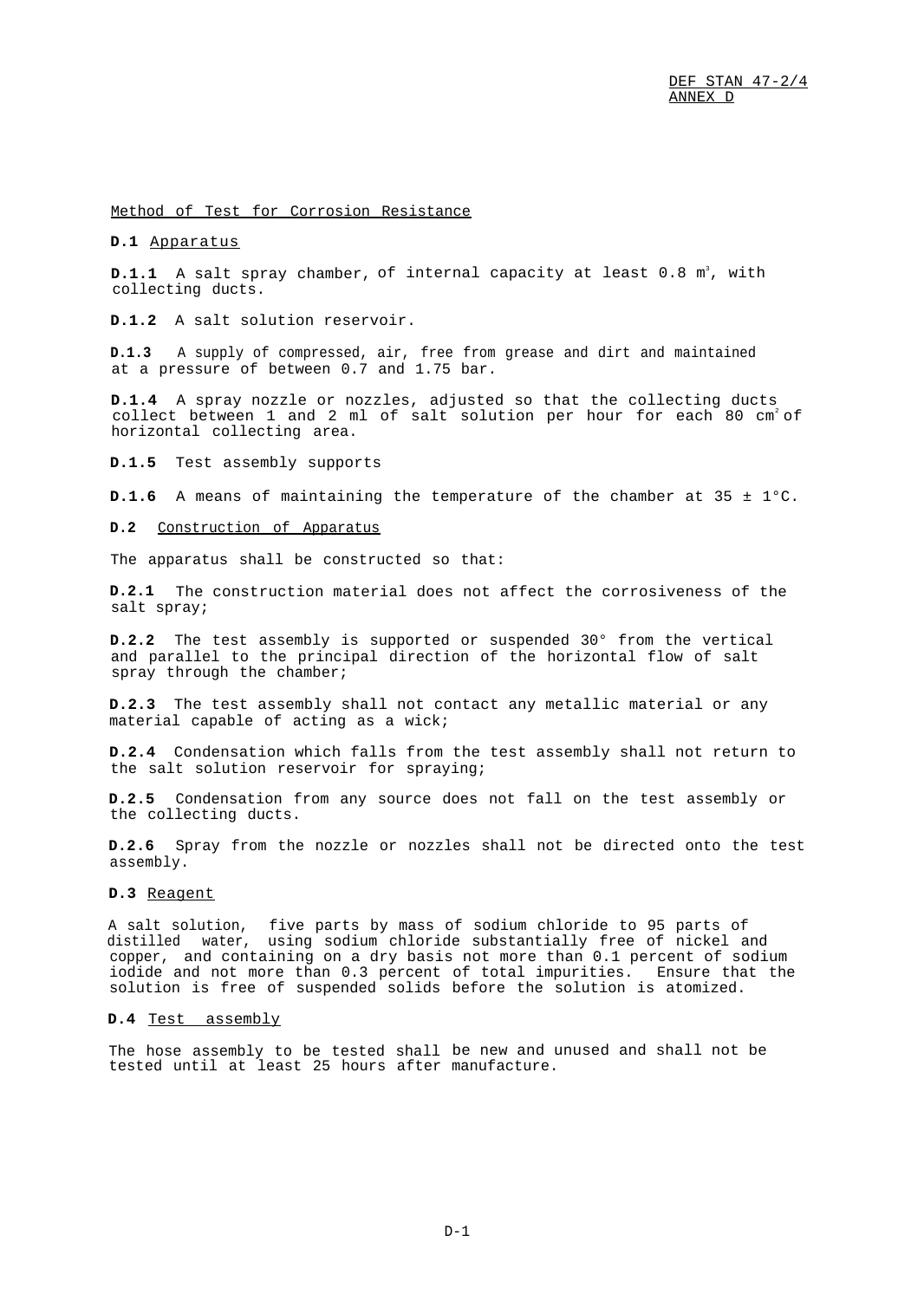## **D.5** Procedure

**D.5.1** Plug each end of the test assembly and place in the salt spray chamber.

**D.5.2** Subject the test assembly to atomized reagent at 35°C ensuring that the collected solution is in the pH range 6.5 to 7.2; pH measurements shall be made at a temperature of 25°C.

**D.5.3** Maintain a compressed air supply to the nozzle or nozzles free of oil and dirt and at a pressure of between 0.7. to 1.75 bar.

**D.5.4** Subject the test assembly to the salt spray continuously for 168 h.

**D.5.5** After exposure, remove the salt deposit from the surface of the test assembly by washing gently or dipping in clean running water at a temperature not exceeding 40°C and then drying immediately.

**D.5.6** Examine the base metal of the end fittings for evidence of corrosion.

## **D.6** Report

The report shall include the following information:

- (a) A reference to this Standard;
- (b) The identification of the hose assembly;
- (c) The date of test;
- (d) The condition of the end fittings after test.

NOTE: Reference is made to this annex at table C3 No 10.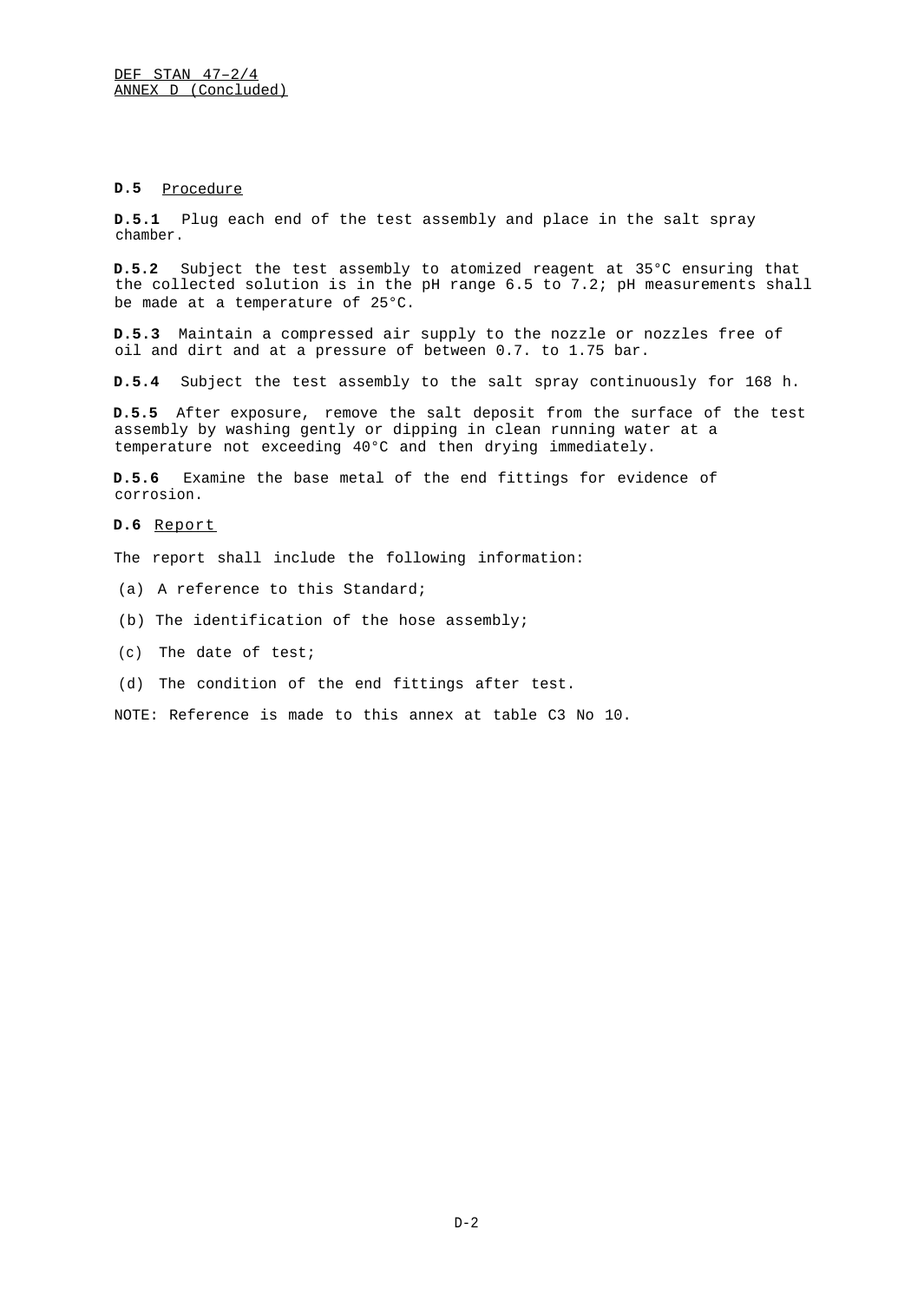<span id="page-38-1"></span>Impulse Test

**E.1** The test shall be conducted substantially in accordance with BS 5173 Part 102 Sec 102.5 but with the following exceptions.

**E.1.1** The fluid shall be as specified in BS 5173, Part 102.5.

E.1.2 The temperature shall be 100°C for types 1, 2, 3 & 4 and for type 5,  $120°C$ .

**E.1.3** When hoses are tested the hose assembly shall be formed using the hose couplings approved for use with that hose type. At Type Testing the hose shall be fitted with the couplings proposed for approval.

**E.1.4** It will be permissible for specific hose assemblies to be tested at different temperatures and using different fluids when required by a particular equipment manager. A satisfactory performance to this requirement will form a separate Approval and be noted as such.

**E.1.5** Any failure of the hose or hose assembly before the expiry of the required number of impulse cycles shall be recorded as a failure of the assembly, and a duplicate assembly tested. The failed assembly shall be sectioned to determine the cause of failure.

**E.1.6** On completion of the required number of impulse cycles the Design Authority may request that the test be continued to failure and/or that the sample hose assemblies be subjected to the other hose tests listed in tables C2 and C3.

<span id="page-38-0"></span>NOTE: Reference is made to this annex in tables C2 No 6 and C3 No 2.

### Table F

## Impulse Test Pressure

| HOSE TYPE      | BORE SIZE                    | PERCENTAGE OF<br>MAXIMUM WORKING<br>PRESSURE |
|----------------|------------------------------|----------------------------------------------|
|                | Up to and<br>including 25 mm | 125                                          |
|                | Over 25 mm                   | 100                                          |
| $2, 3, 4 \& 5$ | All                          | 133                                          |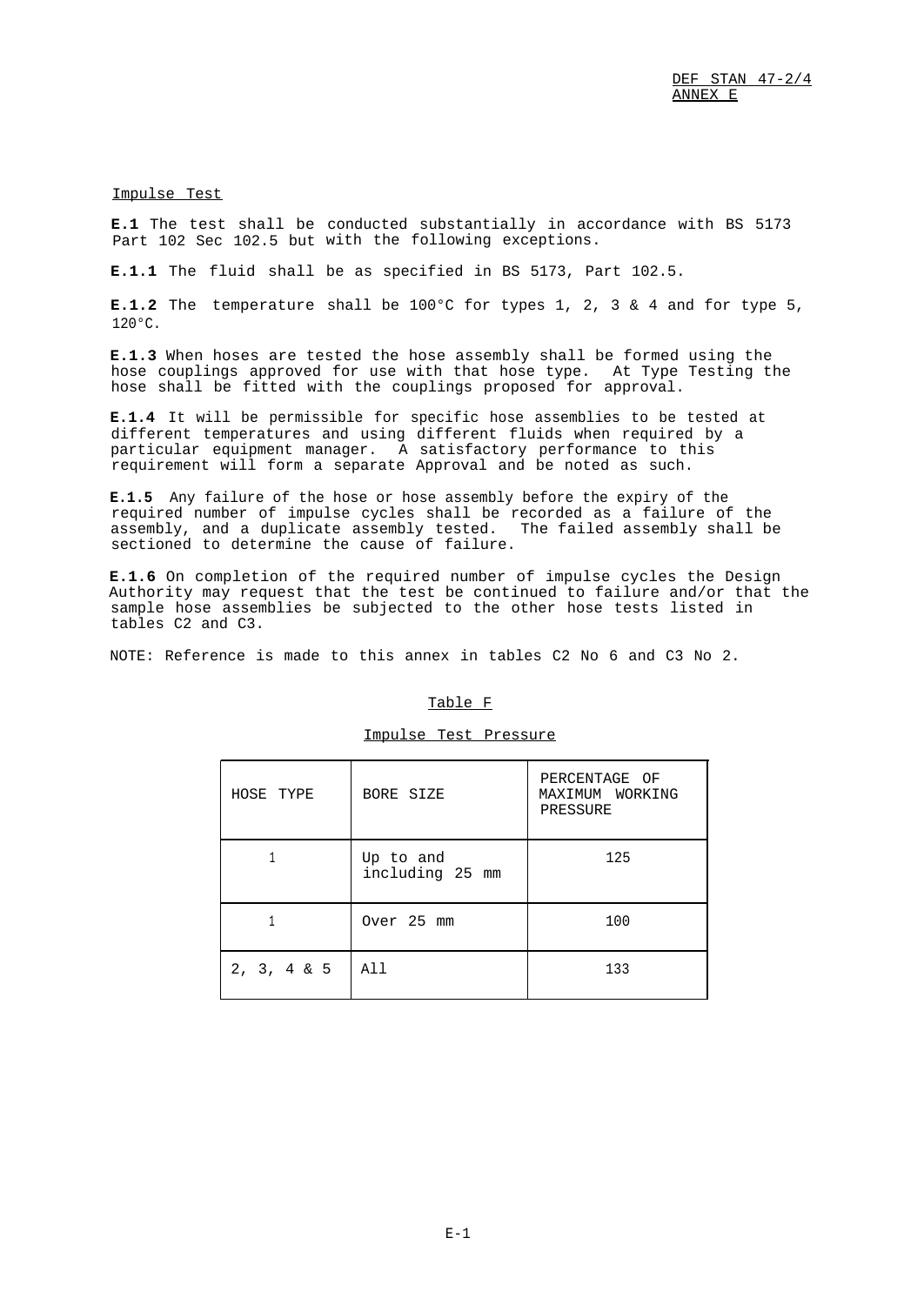DEF STAN 47-2/4 ANNEX E (Concluded)

Collation Page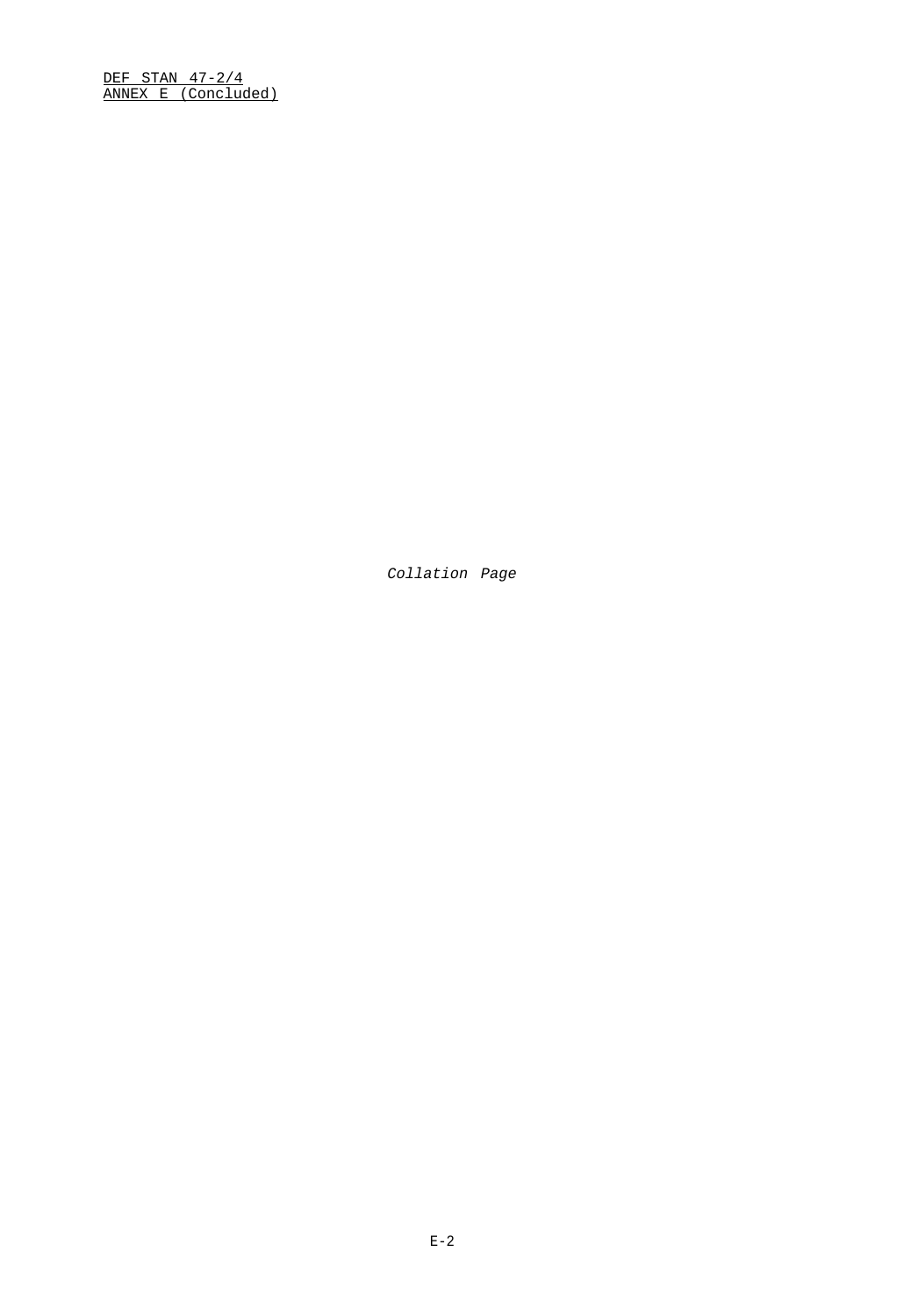## <span id="page-40-0"></span>Bore Check at the Minimum Bend Radius

**F.1** A length of hose not less than  $\pi \times r$  where r equals the minimum bend radius shall be bent through 180° around a mandrel. The diameter of the mandrel shall be equal to twice the minimum bend radius of the hose to be tested. A sphere, diameter 95% of the nominal bore, shall pass freely through the hose, see table C2 No 12.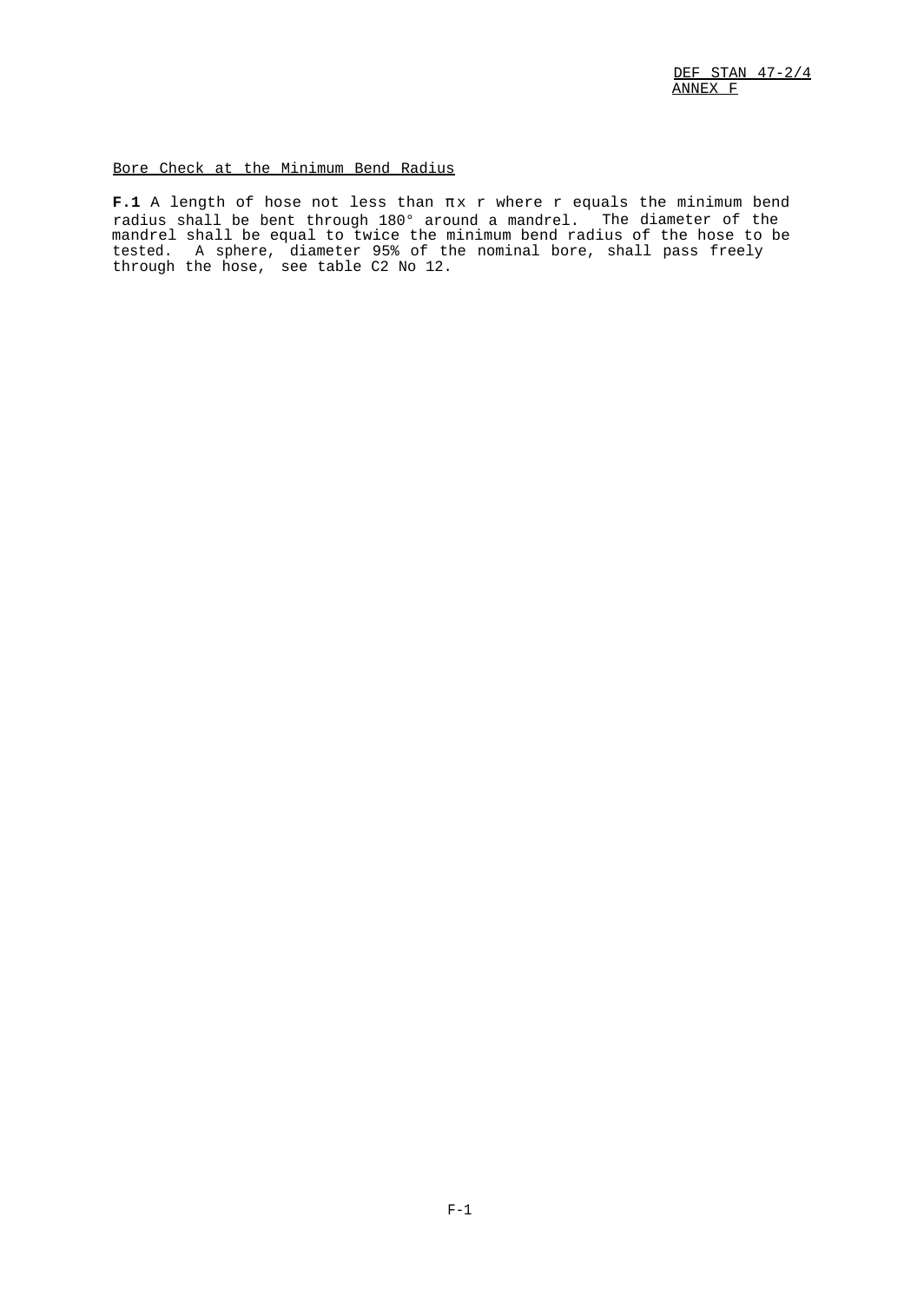DEF STAN 47-2/4 ANNEX F (Concluded)

Collation Page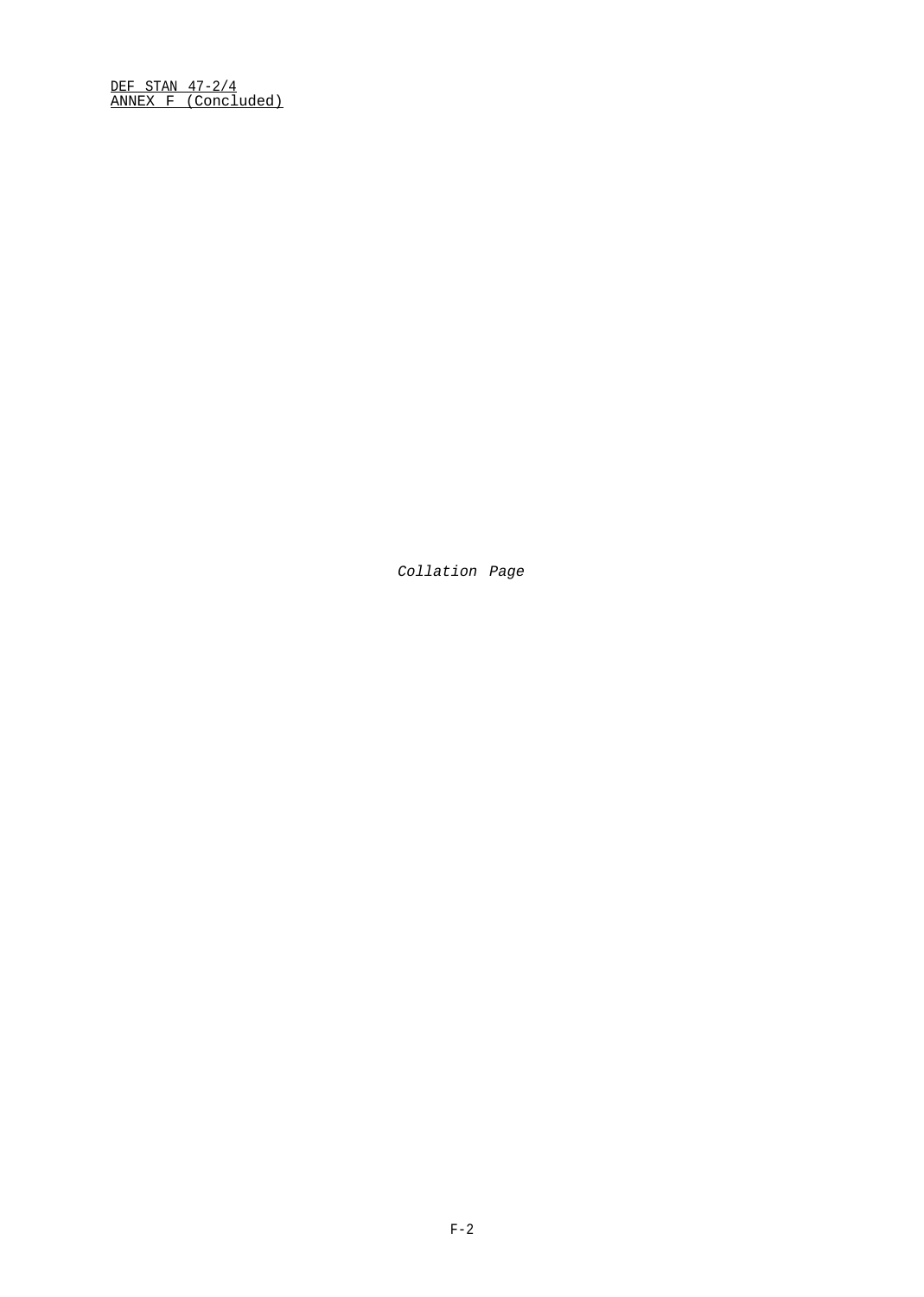<span id="page-42-0"></span>Test Report Requirements (for Manufacturer's Declaration)

- **G.1** The following information shall be included in the Test Report.
- **G.1.1** Reference No for the rubber used for the lining.
- **G.1.2** Reference No for the rubber used for the cover.
- **G.1.3** The rubber mixes used for the lining and cover shall be declared.
- **G.1.4** Thickness of cover.
- **G.1.5** Thickness of lining.
- **G.1.6** Wall thickness.
- **G.1.7** Inner diameter.
- **G.1.8** Outer diameter.
- **G.1.9** Material used for the end fittings (see clause **7).**
- **G.1.10** Concentricity (table B).
- **G.1.11** Anti-corrosion compound used (see **10.3).**
- **G.1.12** Reference No for Production Plan (see clause **15).**
- **G.1.13** Marking check (see clause **30** and **31).**
- **G.1.14** Reports of all the tests specified in tables C1, C2 and C3.
- **G.1.15** Report of annex H.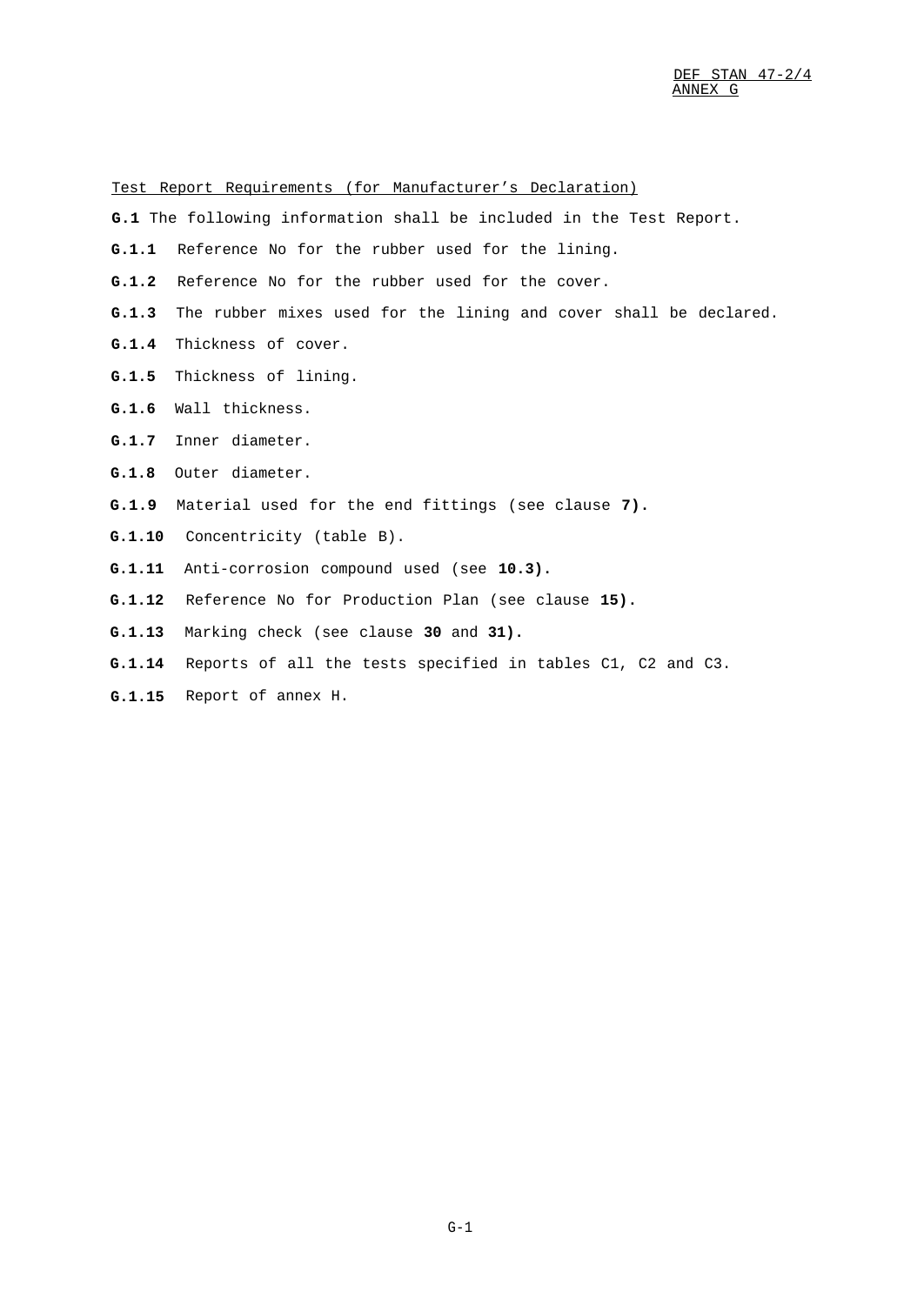DEF STAN 47–2/4 ANNEX G (Concluded)

Collation Page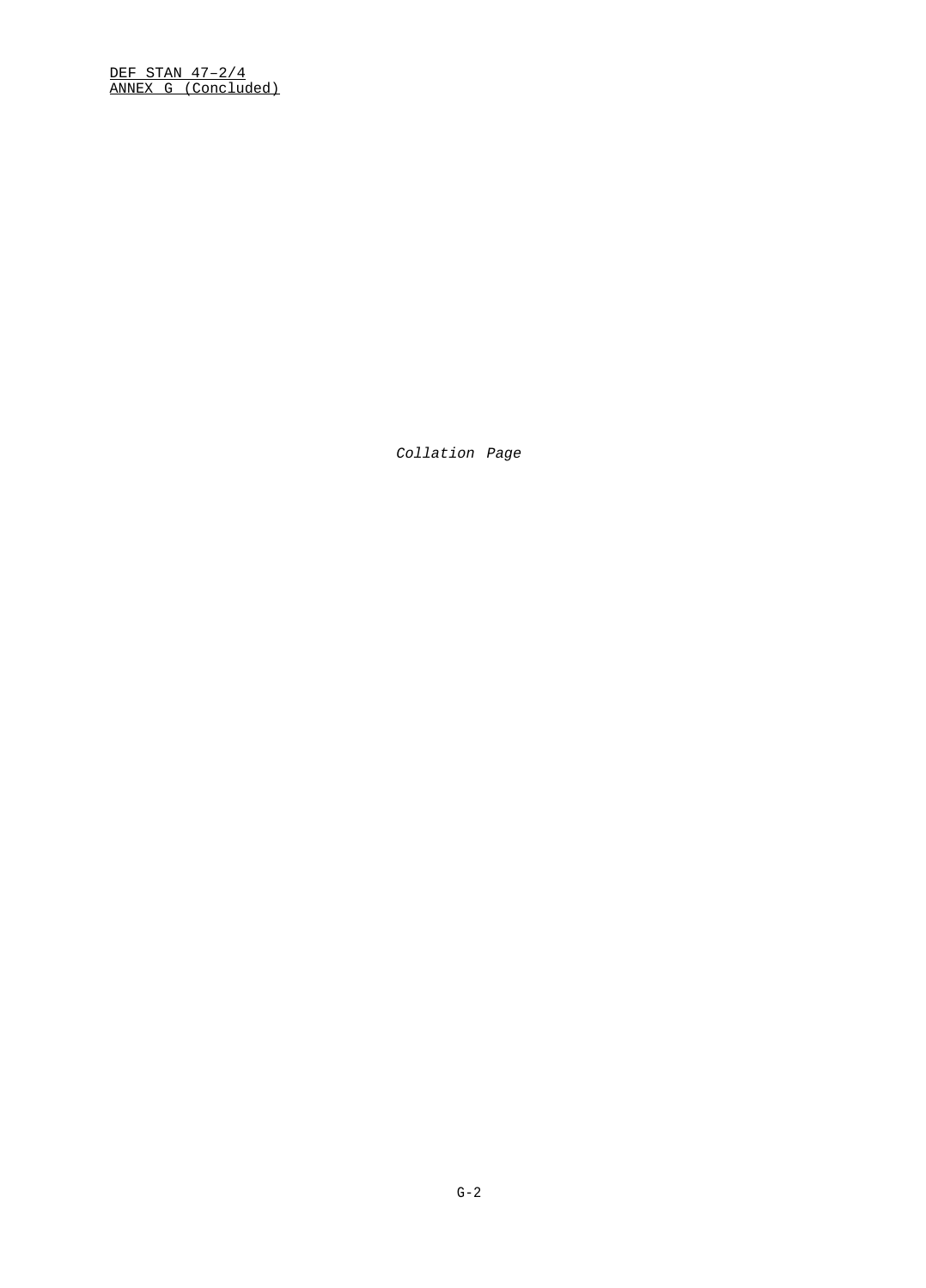## <span id="page-44-0"></span>**H.1** Fire Test (Combustion Characteristics)

These tests are intended to specify the combustion characteristics of the hose cover for the purposes of production control. They are not suitable for the assessment of a fire hazard; however, they are used as a means of preventing the use of material with a high potential for exacerbating a hazard resulting from combustion.

**H.2** Design Authorities specify acceptance levels in terms of numerical test indices for particular applications. The standards that are desirable to be achieved for the various fire tests should be as follows:

(a) the Smoke Index - values of 100 or less, determined in accordance with NES 711;

(b) the Toxicity Index – values of 5 or less, determined in accordance with NES 713:

(c) BS the Oxygen Index – value of 30 or more, determined in accordance with 2782: Part 1: Method 141;

(d) the Temperature Index – the numerical value should be as high as possible - value of 250 or more determined in accordance with BS 2782: Part 1: Methods 141A and 141B.

The thickness of the test piece for each test shall be 1.5 mm.

NOTE: The stated index values may not all be obtained for a particular material. Acceptance will depend upon factors such as the degree or variance for each test; the availability of an alternative material; or a unique physical property which meets a specified requirement.

**H.3** Requirements for combustion characteristics indices shall be specified in the enquiry/invitation to tender and the acceptance levels given in any subsequent contract. The indices shall be re–established by retest whenever a change in material specification is made.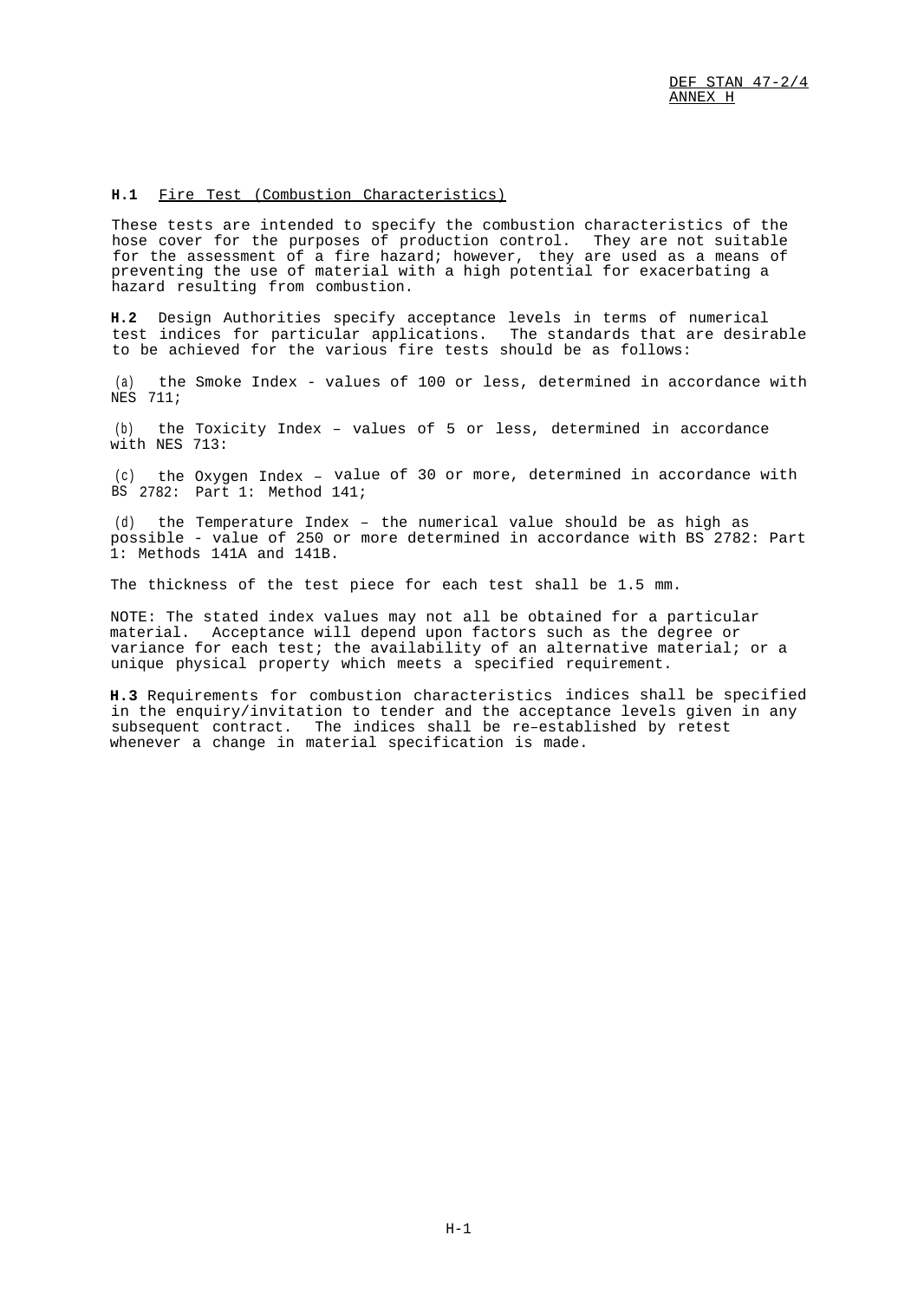DEF STAN 47-2/4 ANNEX H (Concluded)

Collation Page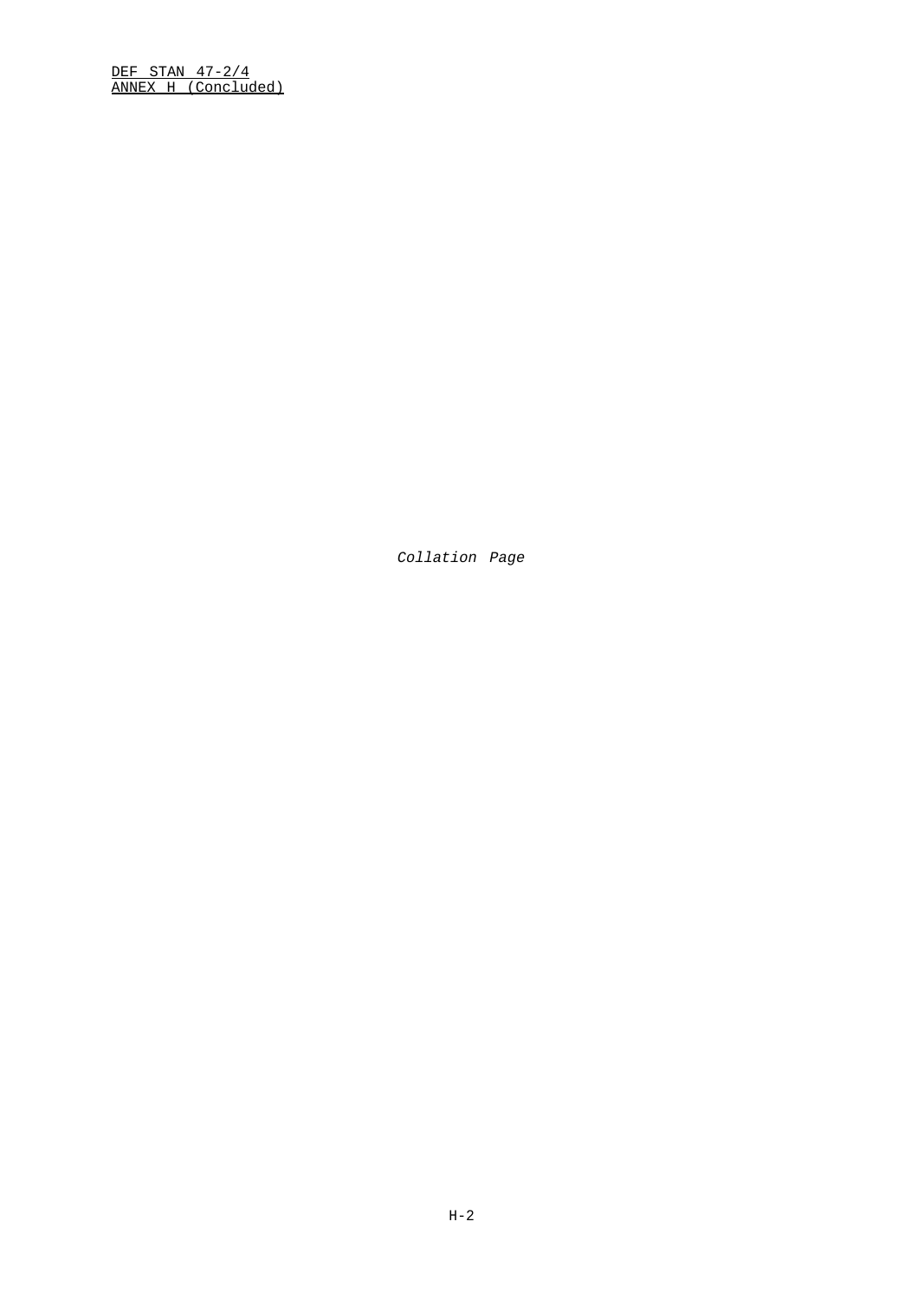DEF STAN 47-2/4 ANNEX J

## <span id="page-46-0"></span>Hose and Hose Assembly Type Test Results Proforma

MANUFACTURER ............................... HOSE ............. UNIQUE REF .....................

## Table C1

## COVER MATERIALS - RUBBER PROPERTIES

|                                                             | Cover<br>Type | Cover<br>Type |
|-------------------------------------------------------------|---------------|---------------|
| Requirement<br>Test                                         |               |               |
| 1. Specific Gravity<br>Nominal 0.02                         |               |               |
| 2. Low temperature brittle point No cracks at -40 degrees C |               |               |
| 3. Resistance to accelerated ageing at 100 degrees C        |               |               |
| Change in hardness $-2$ to $+8$ IRHD<br>a.                  |               |               |
| Change in tensile strength -25%<br>b.                       |               |               |
| c. Change in elongation at break -35%                       |               |               |
| 4. Resistance to Fluid                                      |               |               |
| $+100$ % max<br>a. Volume change                            |               |               |
| 5. Abrasion resistance<br>250 cu.mm                         |               |               |
| 6. Ozone resistance<br>No crack at X2 magnification         |               |               |

RESISTANCE TO OPERATING FLUIDS

| OM18 - Hydraulic Fluid                      |  |
|---------------------------------------------|--|
| Change in volume $0$ to $+30$ %             |  |
| Change in tensile strength $+20$ to $-20$ * |  |
| Change in elongation at break -20% to +10%  |  |
| OM15 - Hydraulic Fluid                      |  |
| Change in volume $0$ to $+30$ %             |  |
| Change in tensile strength $+20$ to $-20$ * |  |
| Change in elongation at break -20% to +10%  |  |
| OX40 - Aqueous Polyglycol                   |  |
| Change in volume $0$ to $+30$ %             |  |
| Change in tensile strength +20% to -20%     |  |
| Change in elongation at break -20% to +10%  |  |
| 0X38 - Aviation engine oil                  |  |
| Change in volume $0$ to $+30$ %             |  |
| Change in tensile strength $+20$ to $-20$ * |  |
| Change in elongation at break -20% to +10%  |  |
| OM13 - Lubricating Oil                      |  |
| Change in volume $0$ to $+30$ %             |  |
| Change in tensile strength $+20$ to $-20$ * |  |
| Change in elongation at break -20% to +10%  |  |
| OM100 - Lubricating Oil                     |  |
| Change in volume $0$ to $+30$ %             |  |
| Change in tensile strength $+20$ to $-20$ * |  |
| Change in elongation at break -20% to +10%  |  |
| OM33 - Hydraulic Fluid                      |  |
| Change in volume $0$ to $+30$ <sup>*</sup>  |  |
| Change in tensile strength $+20$ to $-20$ * |  |
| Change in elongation at break -20% to +10%  |  |

SIGNATURE ............................ POSITION ............................

NAME ...................................... DATE ...................................

PAGE ....... of .......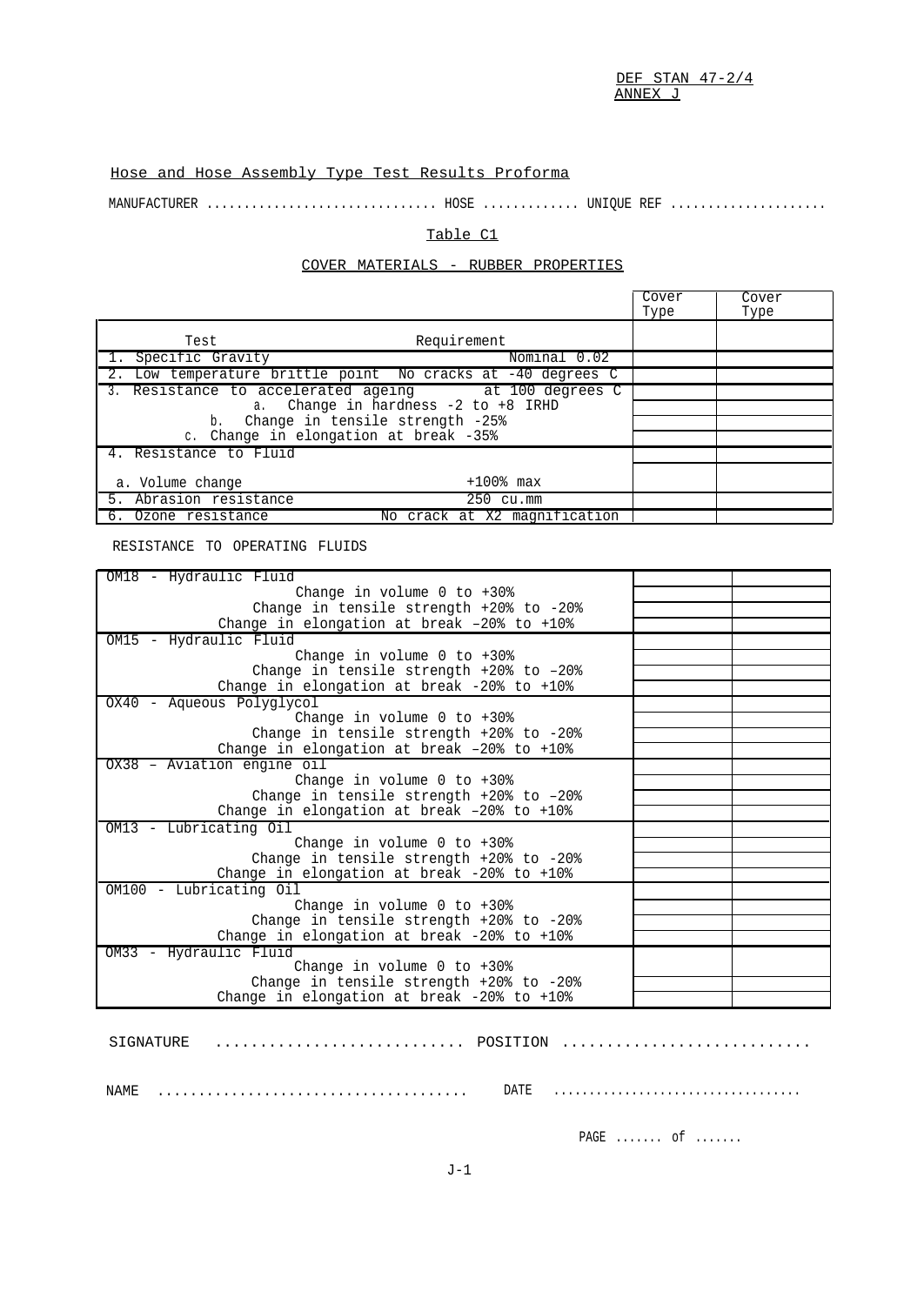DEF STAN 47-2/4 ANNEX J (Continued)

MANUFACTURER ................ HOSE ................ UNIQUE REF ........................

RESISTANCE TO OPERATING FLUIDS (Contd)

| OX30 - Hydraulic Fluid                                                                                               |  |
|----------------------------------------------------------------------------------------------------------------------|--|
| Change in volume $-5$ to $+20$ <sup>*</sup>                                                                          |  |
| Change in tensile strength $+20$ <sup>s</sup> to $-20$ <sup>s</sup>                                                  |  |
| Change in elongation at break $-20$ <sup><math>\frac{1}{6}</math></sup> to $+10$ <sup><math>\frac{1}{6}</math></sup> |  |
| OMD80 - Lubricating Fluid                                                                                            |  |
| Change in volume $-5$ to $+20$ %                                                                                     |  |
| Change in tensile strength $+20$ <sup>s</sup> to $-20$ <sup>s</sup>                                                  |  |
| Change in elongation at break -20% to +10%                                                                           |  |
| OM65 - Hydraulic Fluid                                                                                               |  |
| Change in volume $-5$ to $+20$ <sup>*</sup>                                                                          |  |
| Change in tensile strength $+20$ <sup>s</sup> to $-20$ <sup>s</sup>                                                  |  |
| Change in elongation at break $-20$ <sup>*</sup> to $+10$ <sup>*</sup>                                               |  |

| NAME   DATE |           |
|-------------|-----------|
|             | $PAGE$ of |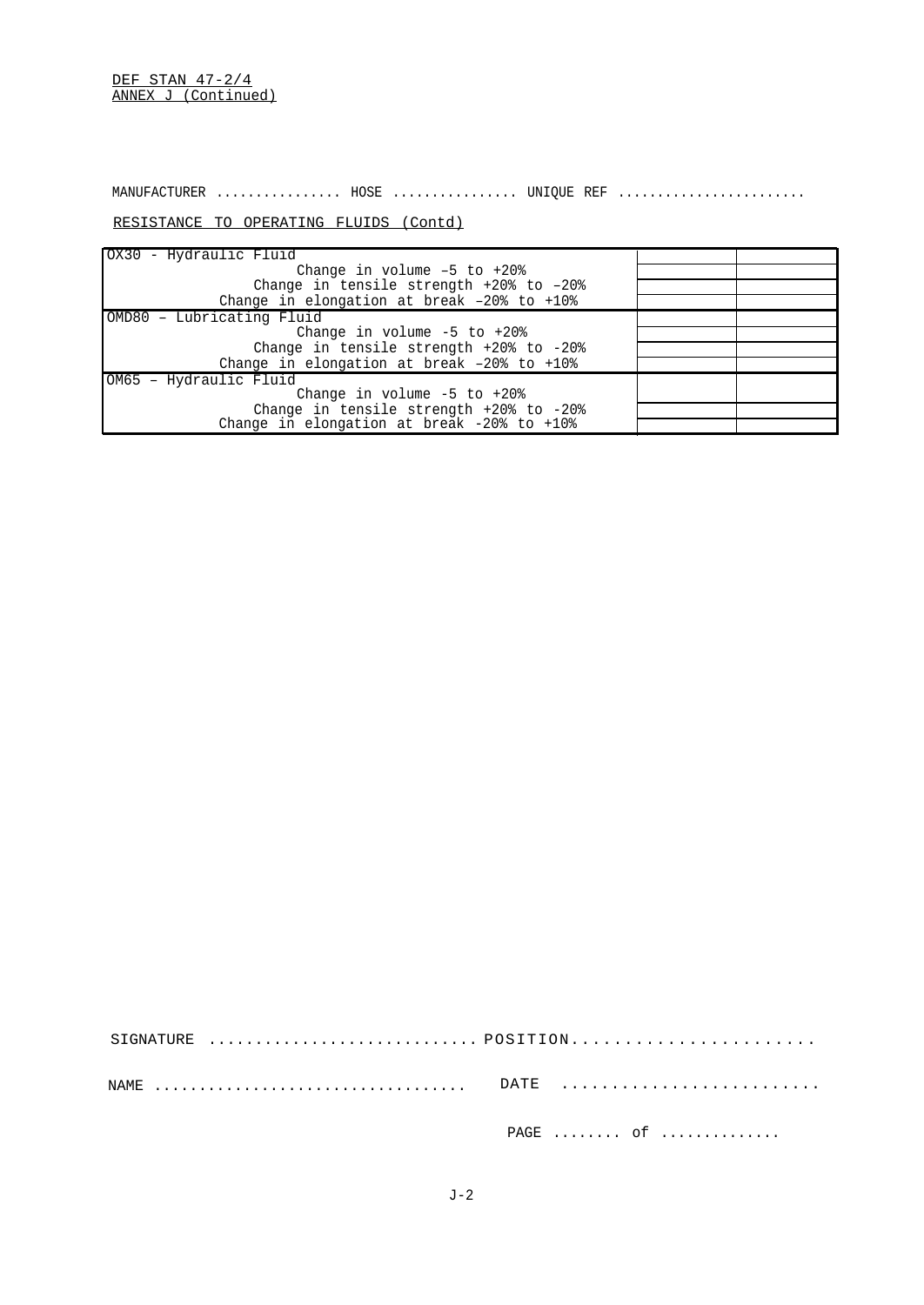MANUFACTURER .................. HOSE ................ UNIQUE REF .................

## Table C1

## LINING MATERIALS - RUBBER PROPERTIES

|                                                             | Lining<br>Type | Lining<br>Type |
|-------------------------------------------------------------|----------------|----------------|
| Requirement<br>Test                                         |                |                |
| Specific Gravity<br>Nominal 0.02                            |                |                |
| 2. Low temperature brittle point Mo cracks at -40 degrees C |                |                |
| 3. Resistance to accelerated ageing bat 100 degrees C       |                |                |
| a. Change in hardness -2 to +8 IRHD                         |                |                |
| b. Change in tensile strength -25%                          |                |                |
| c. Change in elongation at break -35%                       |                |                |
| 4. Resistance to fluid                                      |                |                |
| a. Volume change $+100$ <sup>s</sup> max                    |                |                |
| b. Hardness change +0 to -15 IRHD                           |                |                |
| c. Tensile strength -35% of original                        |                |                |
| d. Elongation at strength -35% of original                  |                |                |

RESISTANCE TO OPERATING FLUIDS

| OM18 - Hydraulic Fluid                                                                                            |  |
|-------------------------------------------------------------------------------------------------------------------|--|
| Change in volume $-5$ to $+20$ %                                                                                  |  |
| Change in tensile strength $+20$ to $-20$ *                                                                       |  |
| Change in elongation at break -20% to +10%                                                                        |  |
| OM15 - Hydraulic Fluid                                                                                            |  |
| Change in volume $-5$ to $+20$ °                                                                                  |  |
| Change in tensile strength +20% to -20%                                                                           |  |
| Change in elongation at break -20% to +10%                                                                        |  |
| OX40 - Aqueous Polyglycol                                                                                         |  |
| Change in volume $-5$ to $+20$ °                                                                                  |  |
| Change in tensile strength $+20$ to $-20$ *                                                                       |  |
| Change in elongation at break -20% to +10%                                                                        |  |
| 0X38 - Aviation engine oil                                                                                        |  |
| Change in volume $-5$ to $+20$ %                                                                                  |  |
| Change in tensile strength $+20$ to $-20$ *                                                                       |  |
| Change in elongation at break -20% to +10%                                                                        |  |
| OM13 - Lubricating Oil                                                                                            |  |
| Change in volume $-5$ to $+20$ %                                                                                  |  |
| Change in tensile strength +20% to -20%                                                                           |  |
| Change in elongation at break -20% to +10%                                                                        |  |
| OM100 - Lubricating Oil                                                                                           |  |
| Change in volume $-5$ to $+20$ °                                                                                  |  |
| Change in tensile strength $+20$ <sup>s</sup> to $-20$ <sup>s</sup><br>Change in elongation at break -20% to +10% |  |
| OM33 - Hydraullc Fluid                                                                                            |  |
| Change in volume $-5$ to $+20$ %                                                                                  |  |
| Change in tensile strength $+20$ to $-20$ *                                                                       |  |
| Change in elongation at break -20% to +10%                                                                        |  |
| OX30 - Hydraulic Fluid                                                                                            |  |
| Change in volume $0$ to $+30$ <sup>*</sup>                                                                        |  |
| Change in tensile strength +20% to -20%                                                                           |  |
| Change in elongation at break -20% to +10%                                                                        |  |
|                                                                                                                   |  |
|                                                                                                                   |  |
|                                                                                                                   |  |

SIGNATURE ................................ POSITION .............................. NAME ........................................ DATE ............................

PAGE........... of .......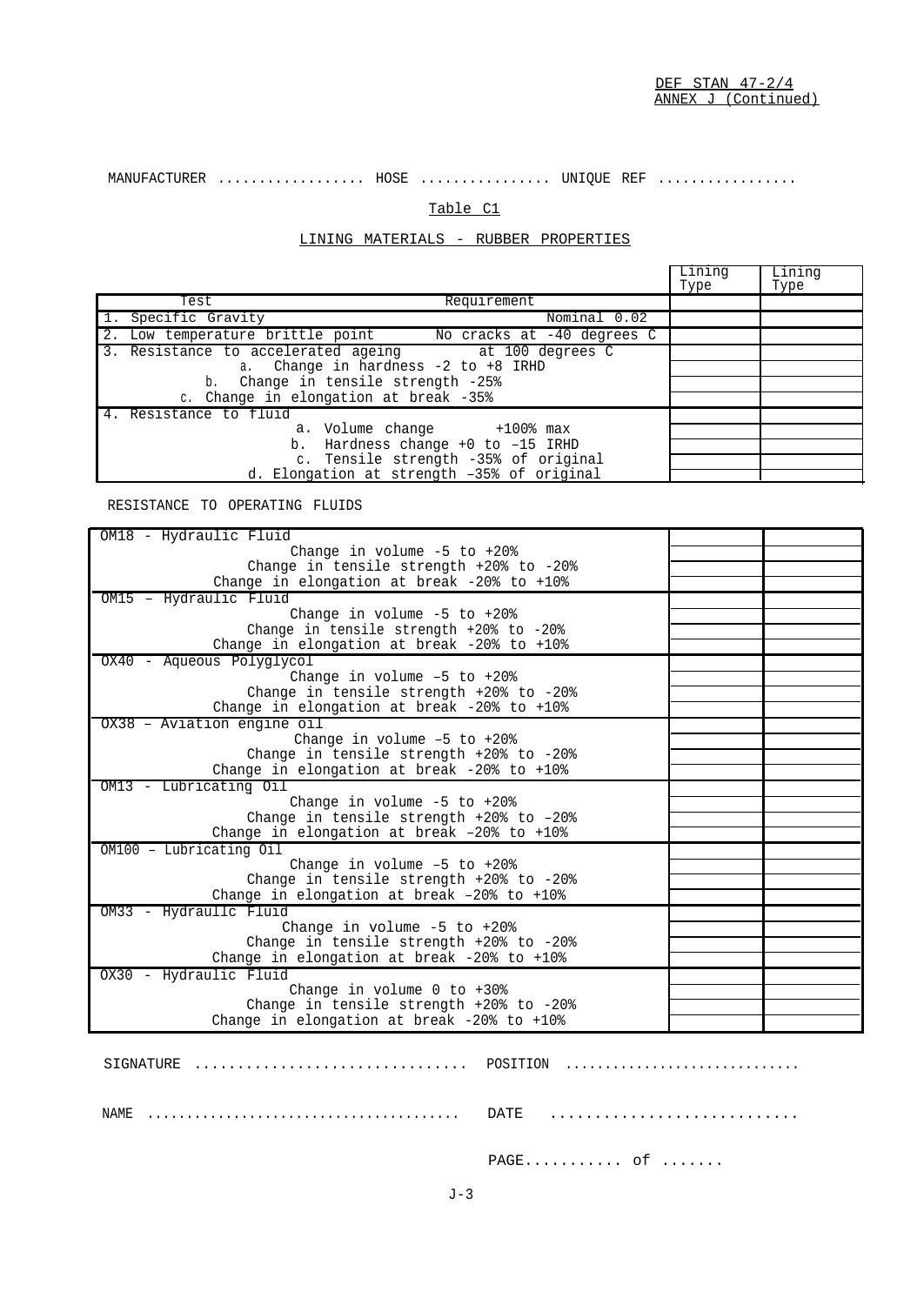DEF STAN 47-2/4 ANNEX J (Continued)

MANUFACTURER .......................... HOSE ................... UNIQUE REF ...................

## RESISTANCE TO OPERATING FLUIDS (Contd)

| OMD80 - Lubricating Fluid                                           |  |
|---------------------------------------------------------------------|--|
| Change in volume $0$ to $+30$ %                                     |  |
| Change in tensile strength $+20$ <sup>s</sup> to $-20$ <sup>s</sup> |  |
| Change in elongation at break -20% to +10%                          |  |
| OM65 - Hydraulic Fluid                                              |  |
| Change in volume $0$ to $+30$ °                                     |  |
| Change in tensile strength +20% to -20%                             |  |
| Change in elongation at break $-20$ to $+10$ <sup>2</sup>           |  |

| $PAGE \ldots \ldots \cdot Of \ldots \ldots$ |
|---------------------------------------------|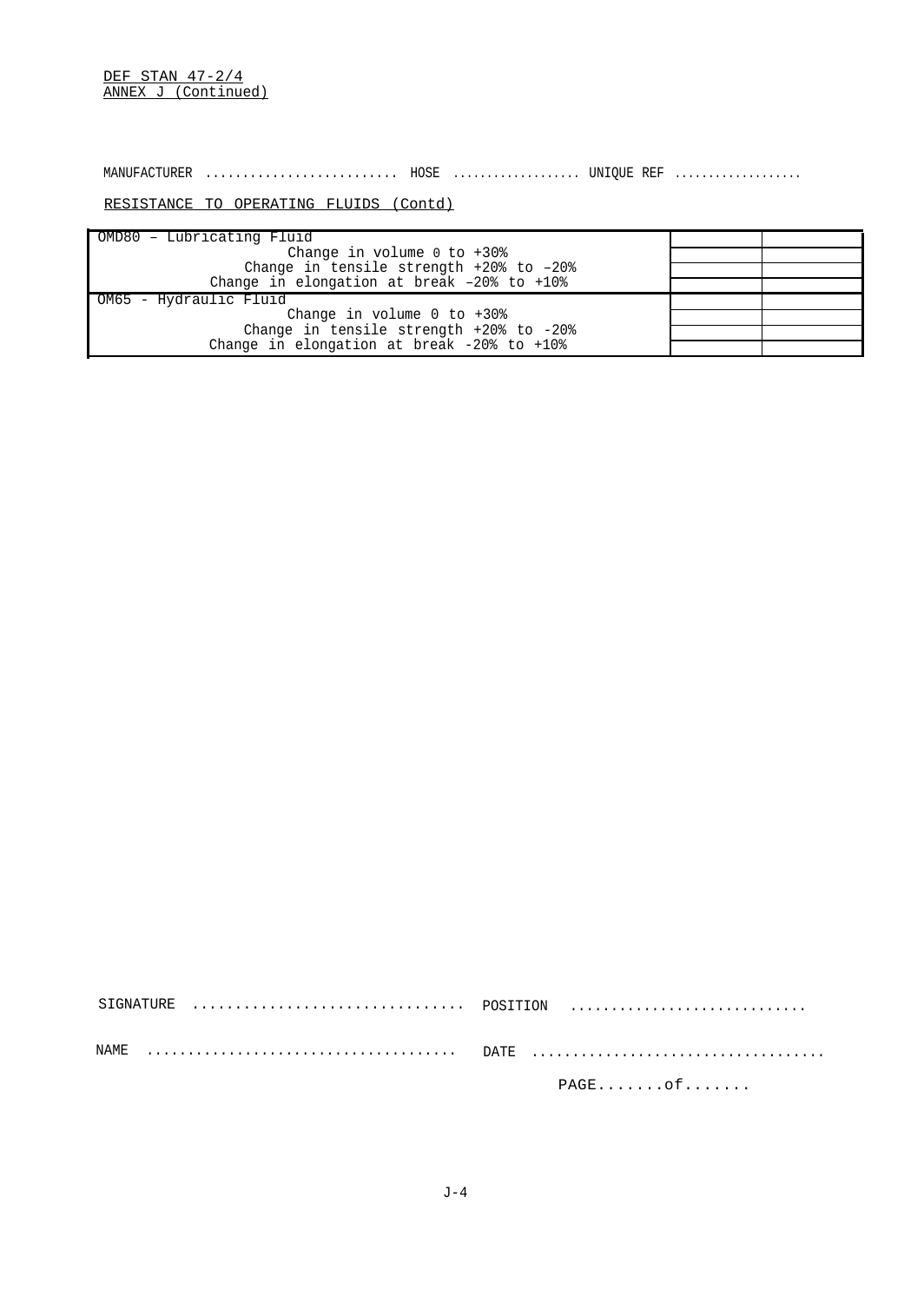## MANUFACTURER .......................... HOSE .............. UNIQUE REF ................

## TABLE C1

## RUBBER PROPERTIES FIRE TESTS - COMBUSTION CHARACTERISTICS

|                                         | Material Type   Material Type   Material Type |  |
|-----------------------------------------|-----------------------------------------------|--|
| TEST REOUIREMENT                        |                                               |  |
| a. The Smoke Index<100                  |                                               |  |
| b. The Toxicity Index<5 per 100 q       |                                               |  |
| c. The Oxygen Index>30%                 |                                               |  |
| d. The Temperature Index >250 degrees C |                                               |  |

HBr-Hydrogen Bromide HCl–Hydrogen Chloride

| $\texttt{PAGE} \dots \dots \texttt{of} \dots \dots$ |
|-----------------------------------------------------|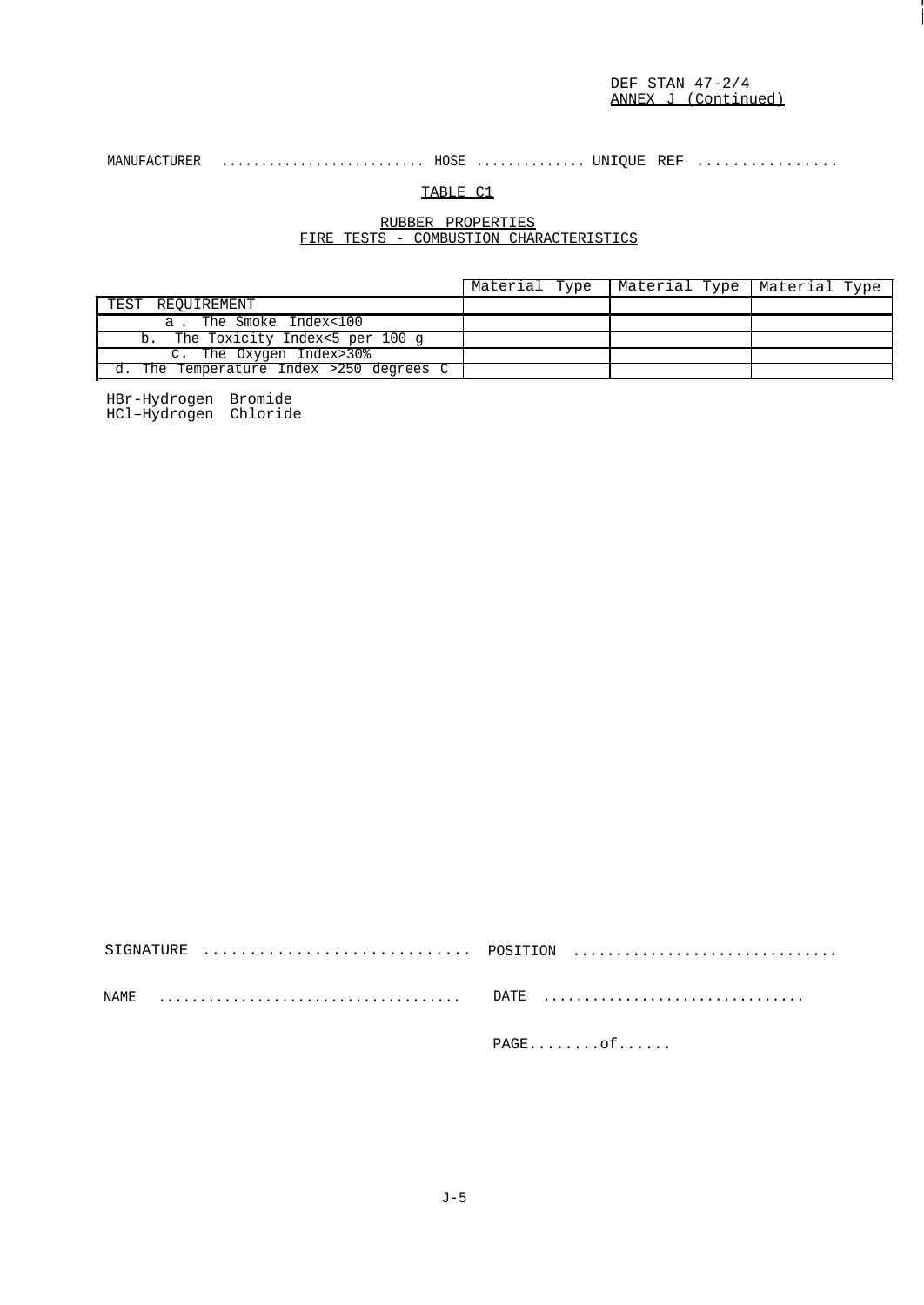## $\verb|MANUFACTURER | \dots. \dots. \dots. \dots. \text{HOSE} | \dots. \dots. \dots. \text{UNIQUE REF} | \dots. \dots. \dots. \dots.$

## TABLE C2

## HOSE PROPERTIES

|                                                 |                                                                   |                     | HOSE TYPE<br>AND SIZE | HOSE TYPE<br>AND SIZE |
|-------------------------------------------------|-------------------------------------------------------------------|---------------------|-----------------------|-----------------------|
| TEST                                            | REQUIREMENT                                                       | SAMPLE<br>NO.       |                       |                       |
| 1. Low temperature bend test                    | No cracks @ -40 degrees C                                         | 1                   |                       |                       |
|                                                 | No cracks @ -40 degrees C                                         | 2                   |                       |                       |
|                                                 | No cracks @ -40 degrees C                                         | 3                   |                       |                       |
|                                                 | Proof test, pressure in brackets                                  | 1                   |                       |                       |
|                                                 | Proof test, pressure in brackets                                  | 2                   |                       |                       |
|                                                 | Proof test, pressure in brackets                                  | 3                   |                       |                       |
| 2. Abrasion test                                | Max wt loss 1g after 1000 cycles<br>Exposure of the reinforcement |                     |                       |                       |
| 3. Adhesion                                     |                                                                   |                     |                       |                       |
|                                                 | Cover/reinforcement >2.2 N/mm, adhesion to the metal              |                     |                       |                       |
|                                                 | Between plies (ply/ply)>2.2 N/mm, adhesion to the metal           |                     |                       |                       |
|                                                 | Reinforcement/Lining>2.2 N/mm, adhesion to the metal              |                     |                       |                       |
| 4. Ozone Resistance                             | No cracks @ 2X magnification                                      |                     |                       |                       |
| 5. Resistance to Operating Fluids, see table C1 |                                                                   |                     |                       |                       |
| 6. Impulse Test                                 | Test Pressure<br>Temp<br>Type Cycles<br>Ø                         | 4                   |                       |                       |
| $\mathbf{1}$                                    | $150,000$ $100\degree$ C <25mm 125% WP                            | 5                   |                       |                       |
| 1                                               | 150,000 100°C >25mm 100% WP                                       | 6                   |                       |                       |
| 2                                               | 200,000 100°C All<br>133% WP                                      | 7                   |                       |                       |
| $3 \& 4$                                        | 400,000 100°C All<br>133% WP                                      |                     |                       |                       |
| 5                                               | 500,000 120°C All<br>133% WP                                      |                     |                       |                       |
|                                                 | 7. Fire Resistance Test 3 minutes, no leakage, no afterburn       | 9                   |                       |                       |
|                                                 |                                                                   | 10                  |                       |                       |
| 8. Proof Pressure Test                          | Pressures in brackets for 1                                       | 1                   |                       |                       |
|                                                 | minute each                                                       | $\overline{2}$      |                       |                       |
|                                                 |                                                                   | 3                   |                       |                       |
| 9. Burst Test                                   | See figure in brackets for min                                    | $\mathbf{1}$        |                       |                       |
|                                                 |                                                                   | $\overline{2}$<br>3 |                       |                       |
|                                                 | 10. Hydrostatic Stability Test +2% to -4% elongation              | $\mathbf{1}$        |                       |                       |
|                                                 |                                                                   | 2                   |                       |                       |
|                                                 |                                                                   | 3                   |                       |                       |
|                                                 | Maximum twist 5 degrees                                           | Т                   |                       |                       |
|                                                 | Maximum twist 5 degrees                                           | 2                   |                       |                       |
|                                                 | Maximum twist 5 degrees                                           | २                   |                       |                       |
| 11. Dimensions                                  | As declared nominal/tolerance dims                                |                     |                       |                       |
| 12. Bore Check @ min Bend Rad                   |                                                                   |                     |                       |                       |
|                                                 | Free passage of ball 95% of NB                                    | 4                   |                       |                       |
|                                                 | Reduction in mm, bore size in                                     | 5                   |                       |                       |
|                                                 | brackets                                                          | 6                   |                       |                       |
|                                                 | HOSE WORKING PRESSURE (bar)                                       |                     |                       |                       |
|                                                 | TUBE MATERIALS                                                    |                     |                       |                       |
|                                                 |                                                                   |                     |                       |                       |

| NAMF. |           |  |
|-------|-----------|--|
|       | $PAGE$ of |  |

J-6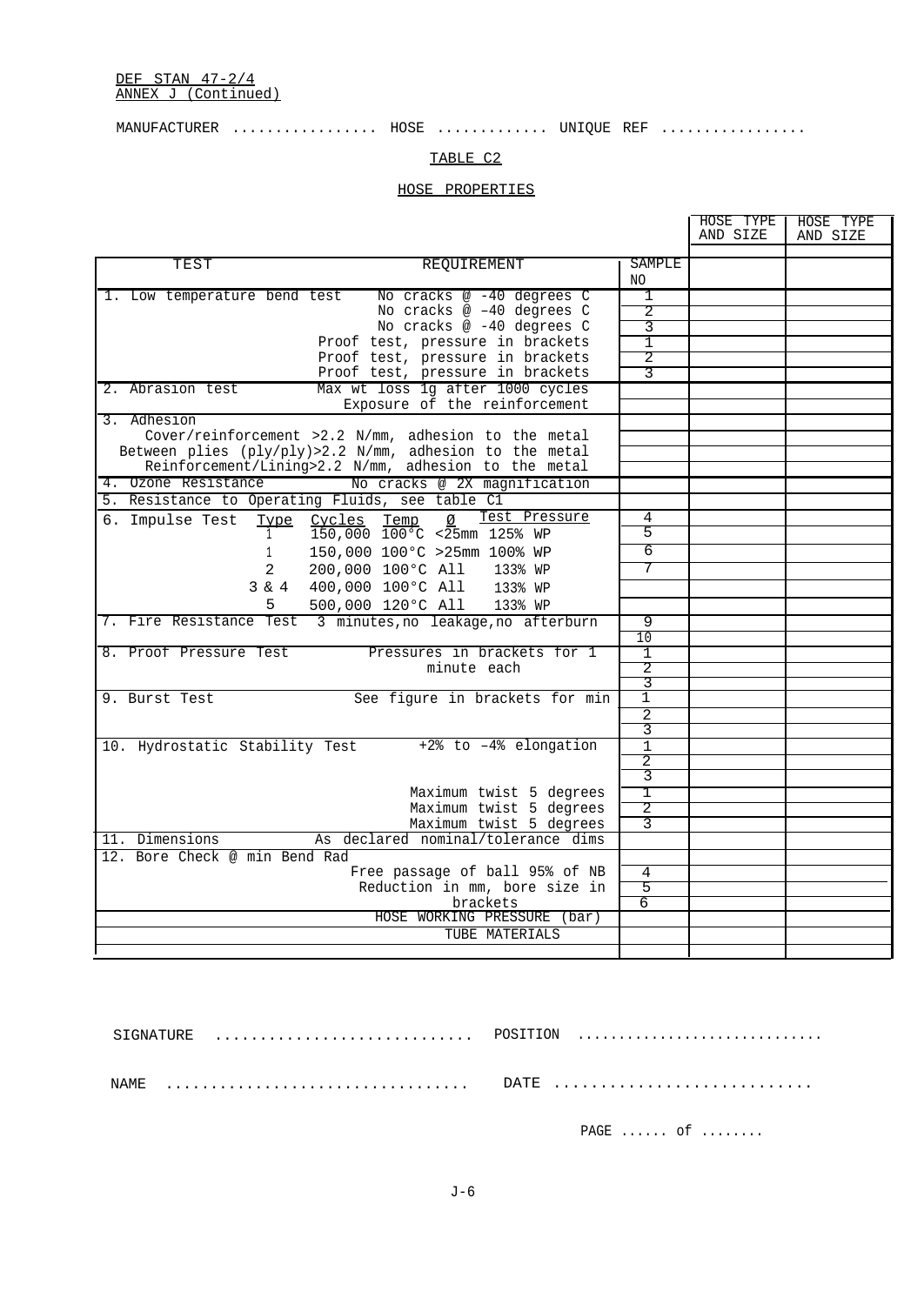MANUFACTURER .......................... HOSE ............. UNIQUE REF ...............

## TABLE C3

HOSE ASSEMBLY PROPERTIES

| TEST                                                                                          | REOUIREMENT                                                          | <b>SAMPLE</b><br>NO. |  |
|-----------------------------------------------------------------------------------------------|----------------------------------------------------------------------|----------------------|--|
| 1. Low temperature bend test                                                                  | No cracks @ -40 degrees C                                            | 1                    |  |
|                                                                                               | No cracks @ -40 degrees C                                            | $\overline{2}$       |  |
|                                                                                               | No cracks @ -40 degrees C                                            | 3                    |  |
|                                                                                               | Proof test, pressure in brackets                                     | 1<br>2               |  |
|                                                                                               | Proof test, pressure in brackets<br>Proof test, pressure in brackets | 3                    |  |
|                                                                                               |                                                                      | 4                    |  |
| 2. Impulse Test Type Cycles Temp                                                              | Ø<br>Test Pressure                                                   |                      |  |
| $\mathbf{1}$                                                                                  | 150,000 100°C <25mm 125% WP                                          | 5                    |  |
| $\mathbf{1}$                                                                                  | 150,000 100°C >25mm 100% WP                                          | 6                    |  |
| 2                                                                                             | 200,000 100°C All<br>133% WP                                         | 7                    |  |
| $3 \& 4$                                                                                      | 400,000 100°C All 133% WP                                            |                      |  |
| 5.                                                                                            | 500,000 120°C All 133% WP                                            |                      |  |
| 3. Fire Resistance Test                                                                       | 3 minutes, no leakage, no afterburn                                  | 9                    |  |
|                                                                                               |                                                                      | 10                   |  |
| 4. Proof Pressure Test                                                                        | Pressures in brackets for 1                                          | $\mathbf{1}$         |  |
|                                                                                               | minute each                                                          | 2                    |  |
|                                                                                               |                                                                      | 3                    |  |
| 5. Burst Test                                                                                 | See figure in brackets for min                                       | $\mathbf{1}$         |  |
|                                                                                               |                                                                      | $\overline{2}$       |  |
|                                                                                               |                                                                      | 3                    |  |
| 6. Hydrostatic Stability Test                                                                 |                                                                      | $\mathbf{1}$         |  |
|                                                                                               | +2% to -4% elongation @ pressure                                     | I                    |  |
| shown in brackets                                                                             |                                                                      | 2                    |  |
|                                                                                               |                                                                      | 3                    |  |
|                                                                                               | Maximum twist 5 degrees<br>Maximum twist 5 degrees                   | I<br>2               |  |
|                                                                                               | Maximum twist 5 degrees                                              | 3                    |  |
| 7. Electrical Continuity                                                                      | Maximum resistance 0.05 ohms                                         |                      |  |
|                                                                                               |                                                                      | 4                    |  |
| 8. Bore Check @ min bend Rad Free passage of ball 95% of NB,<br>reduction in mm, bore size in |                                                                      | 5                    |  |
|                                                                                               | brackets                                                             | 6                    |  |
| 9. Dimensions                                                                                 | As declared nominal/tolerance dims                                   |                      |  |
| 10. Corrosion Resistance                                                                      | No base metal should be apparent                                     |                      |  |
|                                                                                               |                                                                      |                      |  |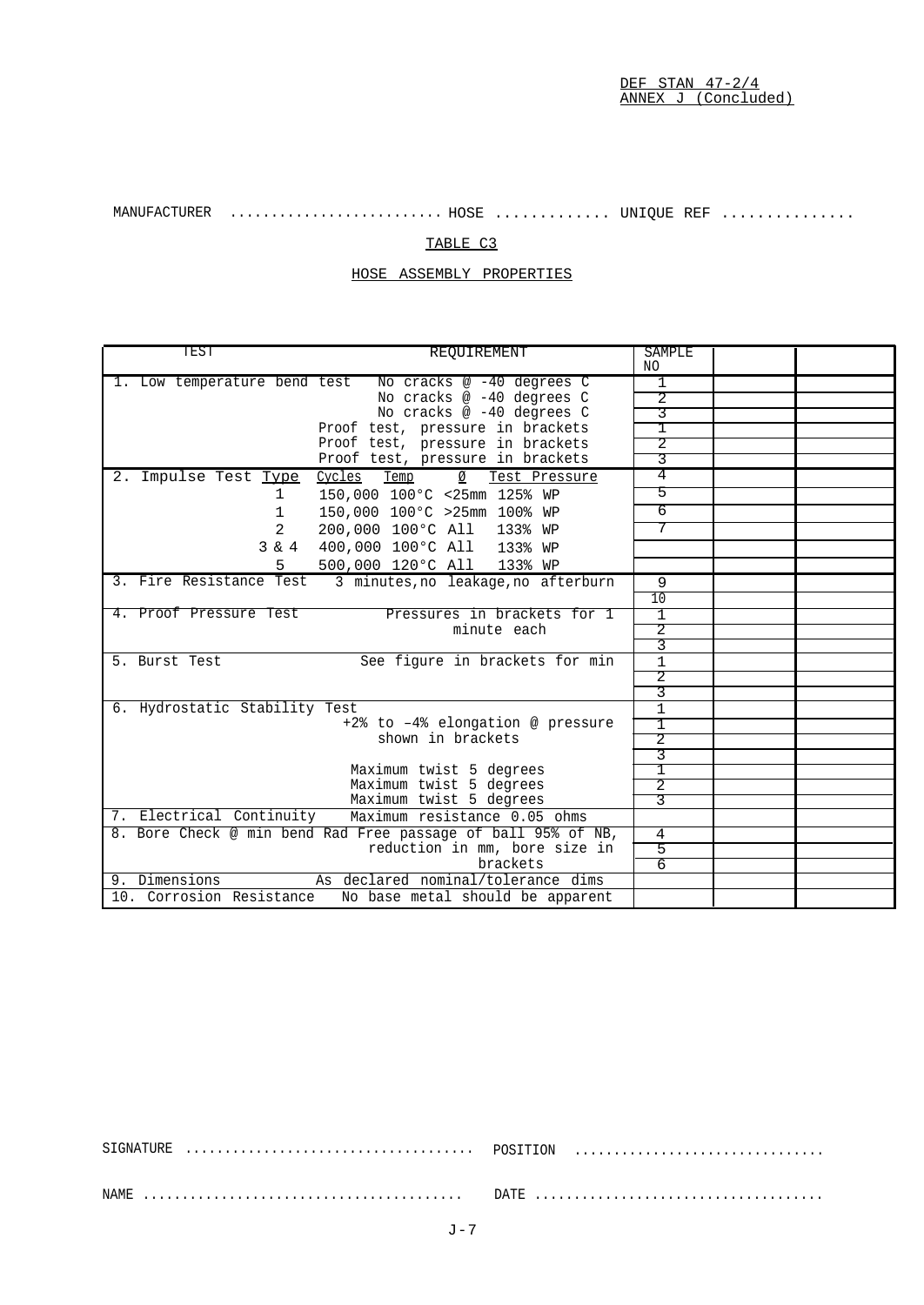$\verb|MANUFACTURER | \dots. \dots. \dots. \dots. \dots. \text{HOSE} | \dots. \dots. \text{UNIQUE} | \text{REF} | \dots. \dots. \dots. \dots. \dots.$ 

## TABLE C3

## HOSE ASSEMBLY COMPANIES

|    |                          |                                    |        | HOSE TYPE<br>AND SIZE | HOSE TYPE<br>AND SIZE |
|----|--------------------------|------------------------------------|--------|-----------------------|-----------------------|
|    |                          |                                    |        |                       |                       |
|    | TEST                     | REQUIREMENT                        | SAMPLE |                       |                       |
|    |                          |                                    | NO.    |                       |                       |
|    | 4. Proof Pressure Test   | Pressures in brackets for 1        |        |                       |                       |
|    |                          | minute each                        |        |                       |                       |
|    |                          |                                    |        |                       |                       |
|    | 5. Burst Test            | See figure in brackets for min     |        |                       |                       |
|    |                          |                                    |        |                       |                       |
|    |                          |                                    |        |                       |                       |
|    | 7. Electrical Continuity | Maximum resistance 0.05 ohms       |        |                       |                       |
| 9. | Dimensions               | As declared nominal/tolerance dims |        |                       |                       |

| NAMF. |           |
|-------|-----------|
|       | $PAGE$ of |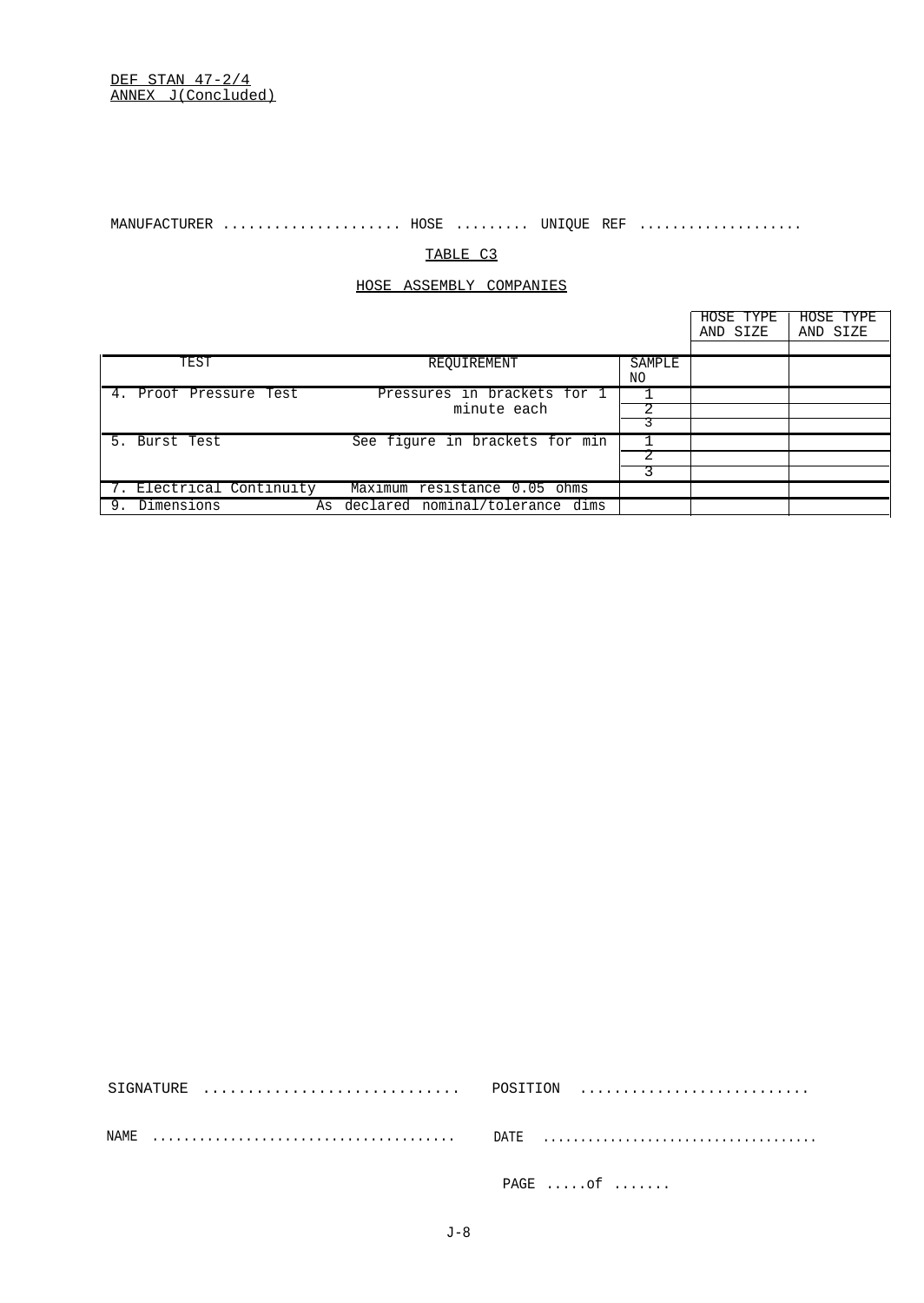Collation Page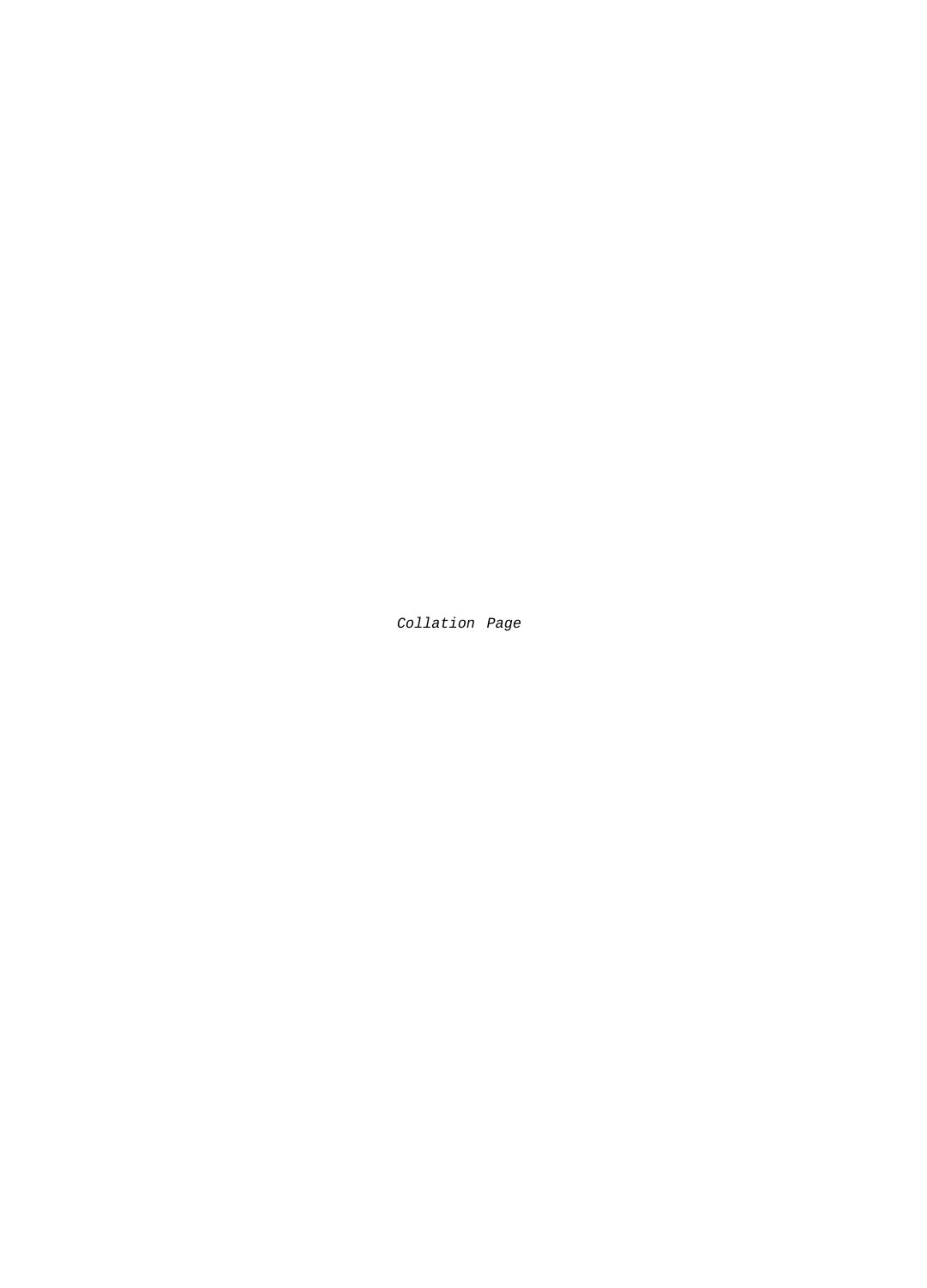DEF STAN 47-2/4

| $\left(\mathcal{C}\right)$<br>Crown Copyright 1997                                                                                                                             | This Standard may be fully reproduced<br>except for sale purposes. The<br>following conditions must be observed:                                                                                                                                                                                                                                                                                                |
|--------------------------------------------------------------------------------------------------------------------------------------------------------------------------------|-----------------------------------------------------------------------------------------------------------------------------------------------------------------------------------------------------------------------------------------------------------------------------------------------------------------------------------------------------------------------------------------------------------------|
| Published by and obtainable from:<br>Ministry of Defence<br>Directorate of Standardization<br>Kentigern House<br>65 Brown Street<br>GLASGOW G2 8EX<br>Tel No: 0141-224 2531/32 | The Royal Coat of Arms and the<br>publishing imprint are to be<br>omitted.<br>2<br>The following statement is to be<br>inserted on the cover:<br>'Crown Copyright. Reprinted by<br>(name of organization) with the<br>permission of Her Majesty's<br>Stationery Office.<br>Requests for commercial reproduction<br>should be addressed to MOD Stan 1,<br>Kentigern House, 65 Brown Street,<br>Glasqow<br>G2 8EX |

The following Defence Standard file reference relates to the work on this Standard - D/D Stan/329/03/05.

## Contract Requirements

When Defence Standards are incorporated into the contract users are responsible for their correct application and for complying with contract requirements.

## Revision of Defence Standard

Defence Standards are revised when necessary by the issue either of amendments or of revised editions. It is important that users of Defence Standards should ascertain that they are in possession of the latest amendments or editions. Information on all Defence Standards is contained in Def Stan 00–00 (Part 3) Section 4, Index of Standards for Defence Procurement - Index of Defence Standards and Specifications published annually and supplemented periodically by Standards in Defence News. Any person who, when making use of a Defence Standard encounters an inaccuracy or ambiguity is requested to notify the Directorate of Standardization without delay in order that the matter may be investigated and appropriate action taken.